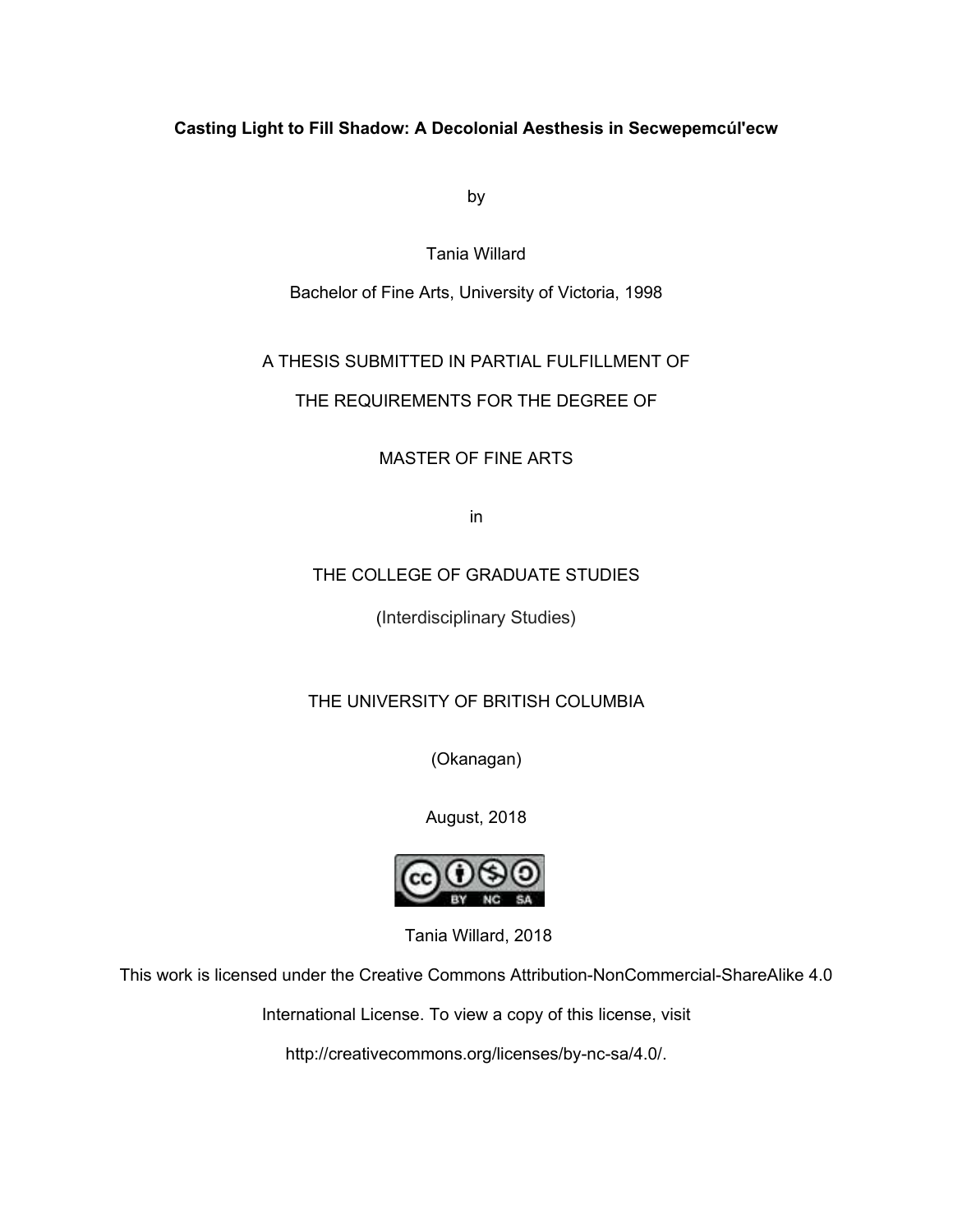The following individuals certify that they have read, and recommend to the College of Graduate Studies for acceptance, a thesis/dissertation entitled:

## **Casting Light to Fill Shadow: A Decolonial Aesthesis in Secwepemcul'ecw**

Submitted by Tania Willard.

In partial fulfillment of the requirements of the degree of, Master of Fine Arts.

Stephen Foster, Creative and Critical Studies

**Supervisor**

Ashok Mathur, Creative and Critical Studies

**Supervisory Committee Member**

Renay Egami, Creative and Critical Studies

**Supervisory Committee Member**

Jeannette Armstrong, Community, Culture and Global Studies

**Supervisory Committee Member**

Greg Younging, Community, Culture and Global Studies **University Examiner**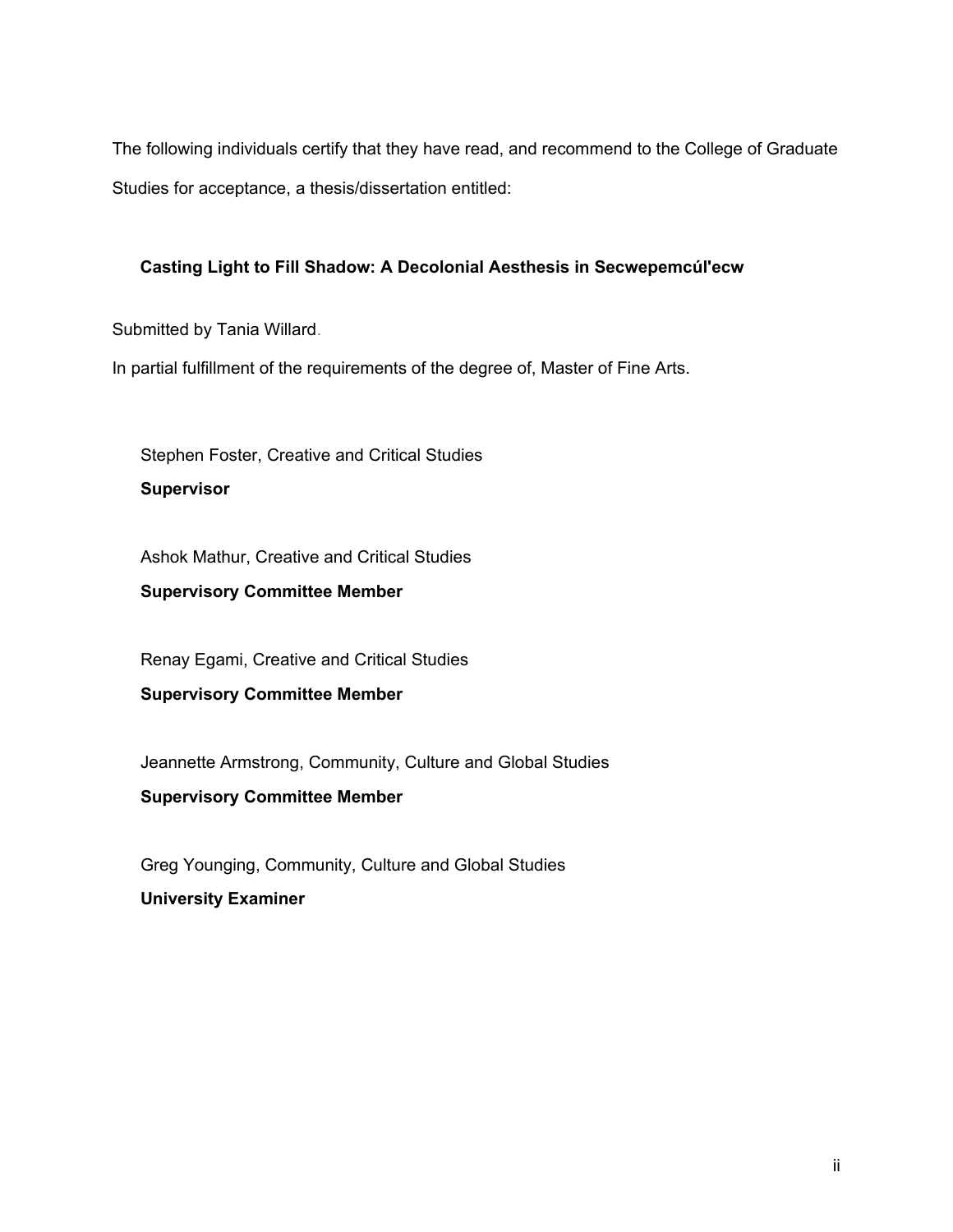## **Abstract**

The basis of this thesis is to link research into the physical anthropology of Interior Salish people in the early colonial period in British Columbia with the measuring and dislocating of Indigenous lands as expropriated by Settler policies in a research creation model to be exhibited as an installation and exhibition.

By examining physical anthropological records, anthropometric data and ethnographic life-casts of Interior Salish people made during the North Pacific Jesup expedition (collection of the American Museum of Natural History, NY) and an Interior Chief's delegation to Ottawa in 1916 (collection of the Museum of History, QC) my research will connect the practice of anthropometric measurements with government policies of land dispossession as problematized methods of the colonial politics of measurement and survey. My thesis project attempts to locate, within the subjects of the study, a political imperative of land rights struggle through relational and installation based artworks within these conceptual paradigms.

Using methods of *Indigenous ways of knowing* like: *decolonial aesthesis,* the politics of *refusal*  and the Secwepémc concept of *kweselktnéws,* a culturally specific concept of relationality, grounds my research within my family, responsibility, community and territory.

My MFA thesis project, *Casting Light to Fill Shadow: A Decolonial Aesthesis in Secwepemcúl'ecw,* will model alternative ways to engage with and value Indigenous knowledge(s) in relation to decolonial aesthetics. Through this project I will draw out the connections between ethnographic study, Indigenous land rights and contemporary art practice adding to the bodies of knowledge around Indigenous and decolonial aesthetics.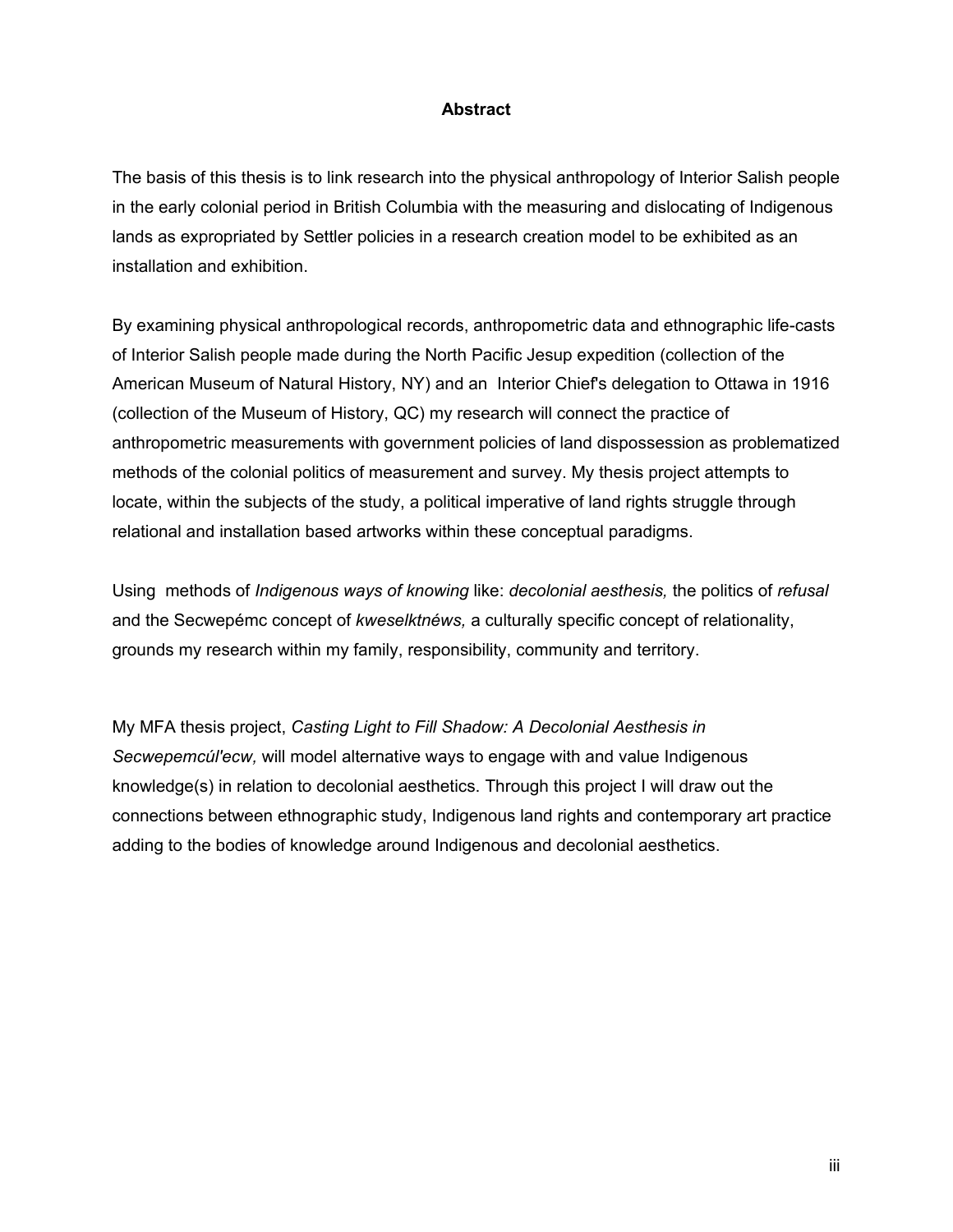## **Lay Summary**

My research concerns plaster life-casts of Secwépemc people held in museum collections at the American Museum of History (New York, USA) and The Museum of History (Gatineau, QC). These life casts were made in association with the North Pacific Jesup Expedition (1897-1902) and a Chief's land rights delegation to Ottawa (1916) and were part of a body of physical anthropology of Interior Salish Indigenous peoples. Using these plaster casts as a symbol of Indigenous and non-Indigenous relationships, my MFA thesis project, through this paper and installation art practices, draws parallels between the measuring and surveying of Indigenous lands for settler occupation and the measurement of Indigenous bodies in the wake of settler dispossession and disappearance of Indigenous identity. Rejecting the colonial policies of disappearing and dispossessed Indigenous identities, my project centres Indigenous lands and land rights struggle through my own artistic practice in a series of exhibitions and installations.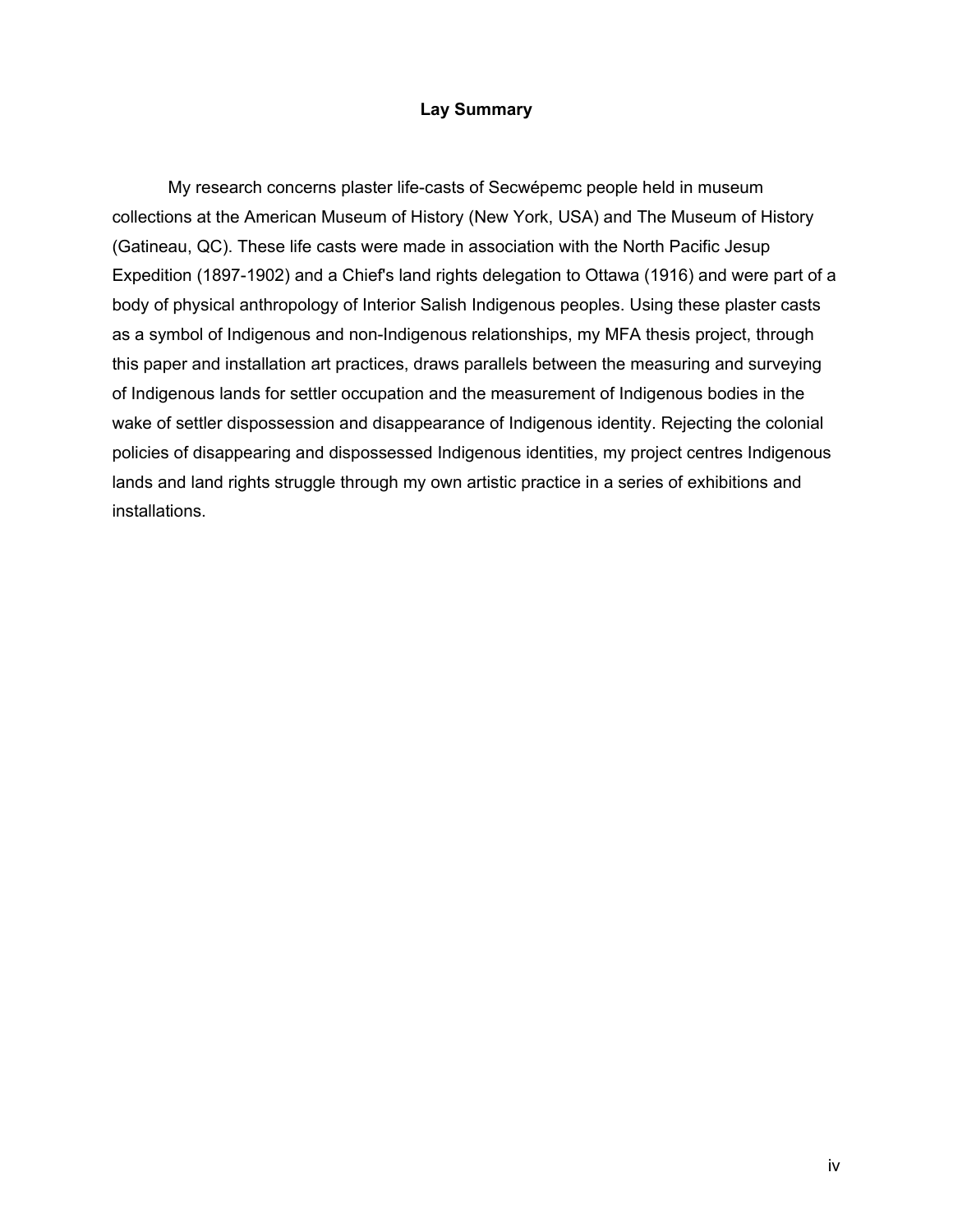# **Table of Contents**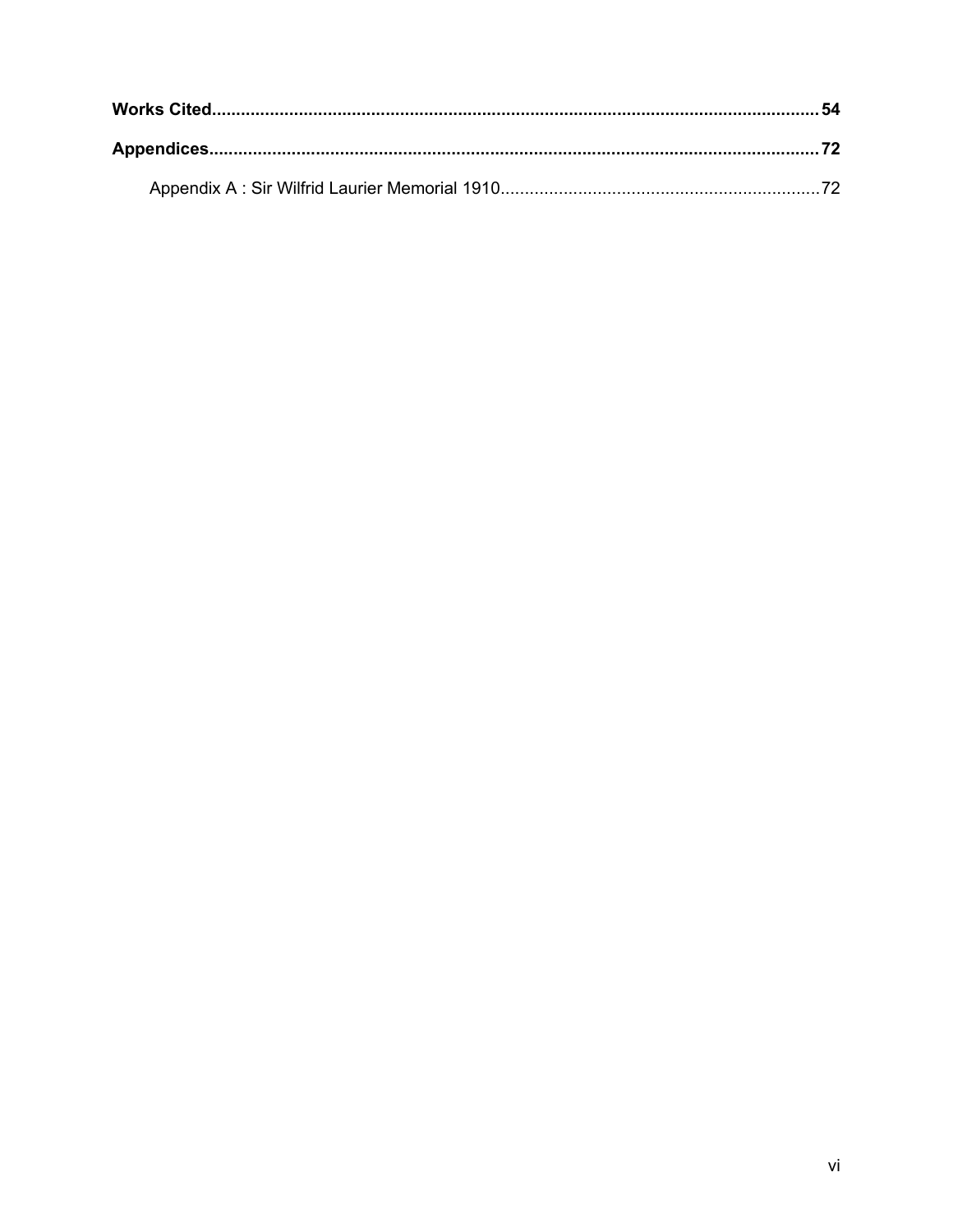# **List of Figures**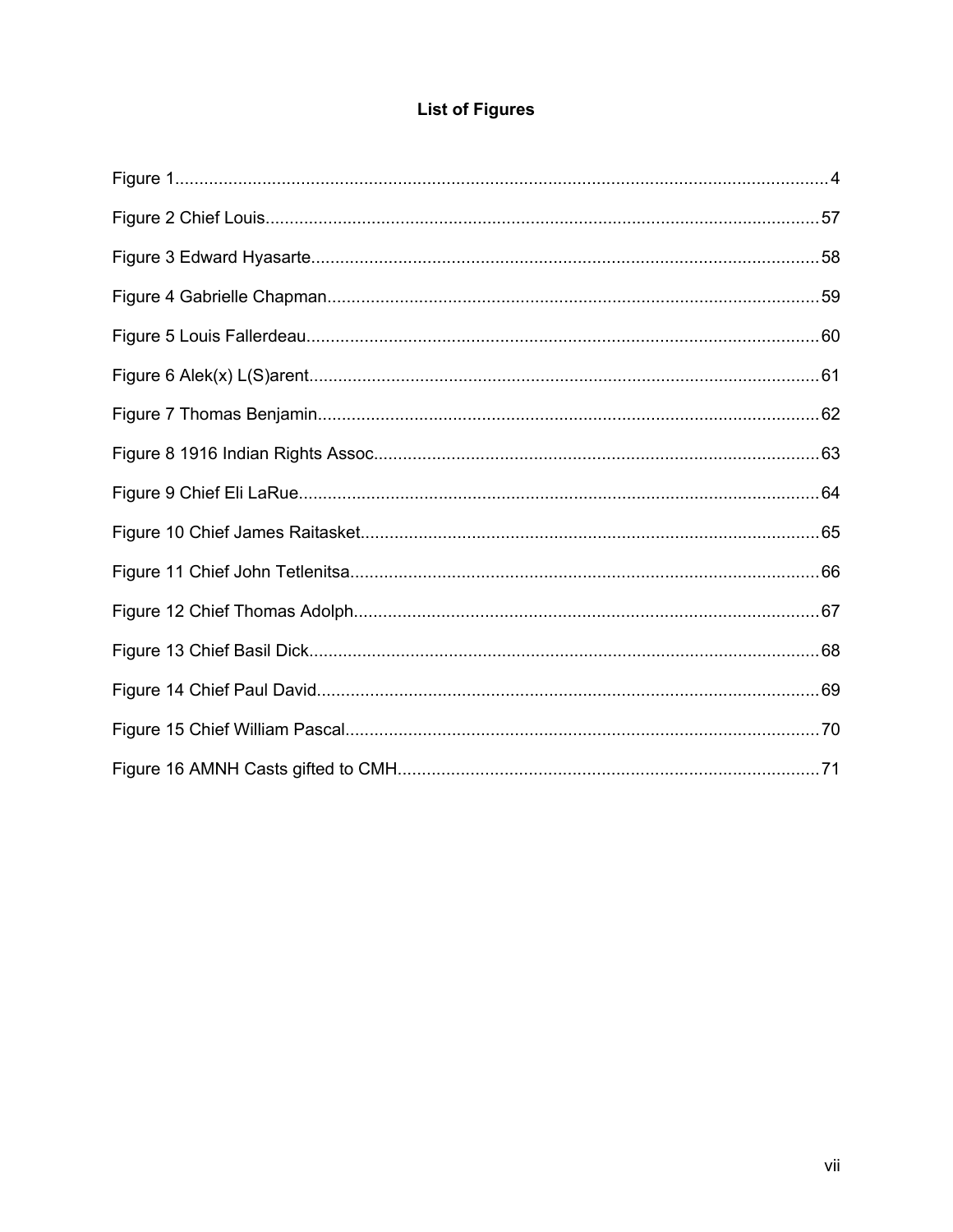#### **Acknowledgements**

I wish to acknowledge my family, my mother for all her support and love, my dad and step-father and my aunty Joyce Willard, for her committed work on family genealogy and sharing Secwépemc cultural viewpoints in my formative years. This thesis is the culmination of a journey that started with learning to sing along to the drum-song, *We Don't Need Your Constitution,* a protest song sung during the Indigenous activism at the time of repatriating the constitution (1982). Indigenous advocacy that saw protections for our ongoing land-rights, language and culture preserved at a time when they otherwise may have disappeared in the ways our lands, languages and women's bodies have gone missing and murdered.

This thesis would not have been possible without many levels of support; firstly my Secwepemctsín language teachers, most recently elder Mona Jules and Marianne Ignace but also Janice Dick Billy, John Jules, Kathy Manuel, Kathy Michel and the staff, elders and founders at Chief Ataham School, my own children Skyelar and Leo Adam and my partner Kevin Adam. Secondly my supervisor Stephen Foster and UBCO department of Graduate Studies as well as committee members Jeannette Armstrong, Renay Egami and Ashok Mathur for their support in accessing the archives both financially and administratively – it is amazing what a university letterhead can get you access to. Thirdly, my peers and artist collaborators and activators and visitors at BUSH gallery: Gabrielle Hill, Peter Morin, Jeneen Frei Njootli, Chandra Meltingtallow, Amy Kazmerchyk, Toby Lawrence, Ashok Mathur, Michael Turner, Rosalin Willams, Aaron Leon, Cheryl L'Hirondelle, Joseph Naytowhow, Dion Kaszas, Demian DinéYazhi', Mariel Belanger and others. I thank the land itself and my great-grandfather, Isaac Willard who, together with my mother and my dad, saw enough of our future to acquire the land that would become my home, my inspiration, my love and my gallery. To them and to the land I give my endless thanks, *kukstec-kuc wel me7 yews wel me7 yews.*

viii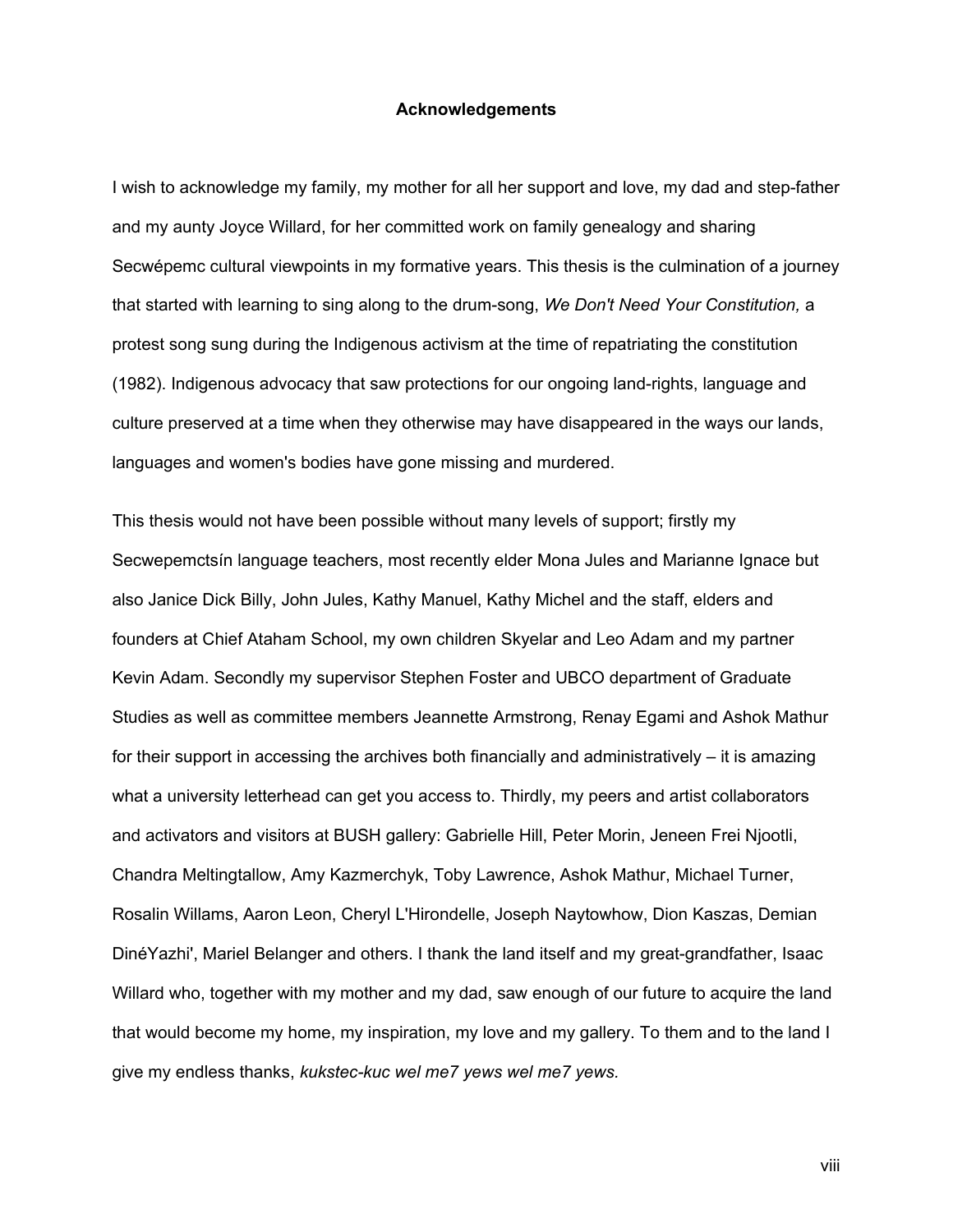# <span id="page-8-0"></span>**[Dedication](#page-8-0)**

Kúkstsemc re sqwse7 Skyelar ell Leo ell re sxélwe Kevin Adam ell xwexewyt t'e re kwesélkten. Kúkstec-kuc Tqelt Kúkpi7 t'e sketec-kuc xwexewyt t'e stem ne7elye ne tmícw.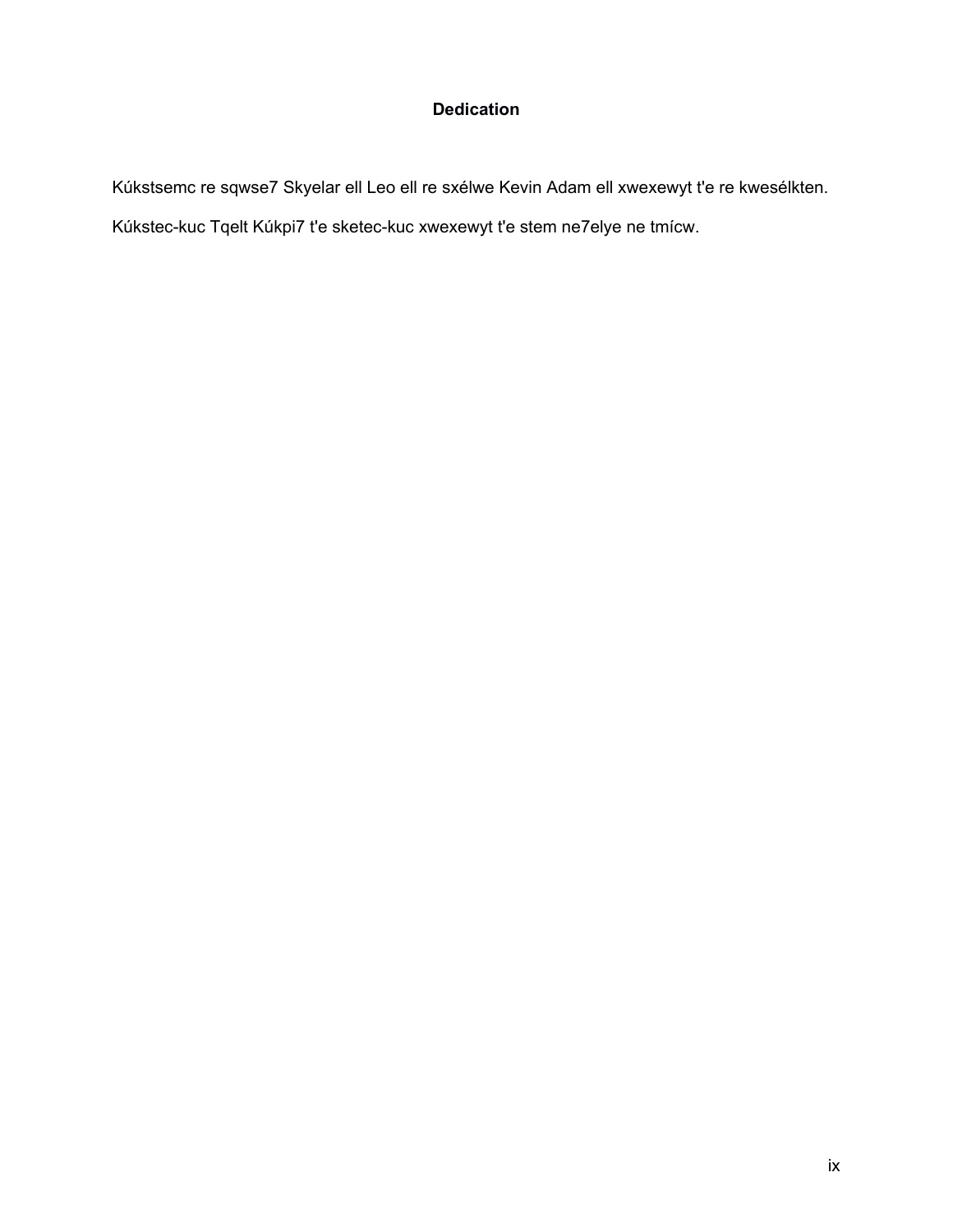#### **Chapter 1: Existence as Resistance**

*"Everything within a settler colonial society strains to destroy or assimilate the Native in order to disappear them from the land " (Tuck,Yang, p9*)

I am not disappearing.

The purpose of this thesis is to challenge ideas of extinction inherent in salvage anthropology of the [1](#page-9-0)9<sup>th</sup> and 20<sup>th</sup> centuries<sup>1</sup> (that continue to inform current Canadian governmental policies of extinguishment of land rights, such as the BC treaty process), in order to reposition and refract anthropological collections of Indigenous bodies and objects in an act of 'reciprocal recognition and generative refusal<sup>1[2](#page-9-1)</sup> (L. Simpson 175). By refusing the ascribed anthropological narratives of extinction and recognizing the agency, power and voice embodied in collections of material culture and artifacts collected in the era of salvage anthropology this thesis rejects dominant institutional methods of archive management like restriction and preservation. Restricting collections based on who can access the archive, where in relation to Indigenous home territories collections are kept and the removal of artifacts as an act of preservation have cast a shadow on the bodies of knowledge artifacts contain. My work seeks to bring the voices, sprits and ancestors within these collections back into circulation, as opposed to restricted, and to actively reconnect them to community and Indigenous political thought as an assertion of futurity, a future that includes our lands and languages and our 'belongings'<sup>[3](#page-9-2)</sup>.

*People,* 

<span id="page-9-0"></span><sup>1</sup> One might argue that salvage anthropology continues today, at least within the practice of archeology. In my own community (Neskonlith Indian Band) even though we are the agents undertaking the archeological surveys it is often in response to Canadian or British Columbian infrastructure projects. The face of ongoing extraction and 'development' of Indigenous territory is often the instigation for archeological examinations and these are all too often rushed and incomplete.

<span id="page-9-1"></span><sup>&</sup>lt;sup>2</sup> As Leanne Simpson discusses in, As We Have Always Done (2017) articulated in response to Audra Simpson's- *Mohawk Interruptus* (2014)

<span id="page-9-2"></span> $3$  Jordan Wilson explains the use of the term, belongings in response to the alienating terms artifacts or object in the archive in the preface to the second edition of, Susan Roy's *These Mysterious* 

*Shaping History and Archeology in a Northwest Coast Community*, page xxi, McGill -Queen's University Press, 2016.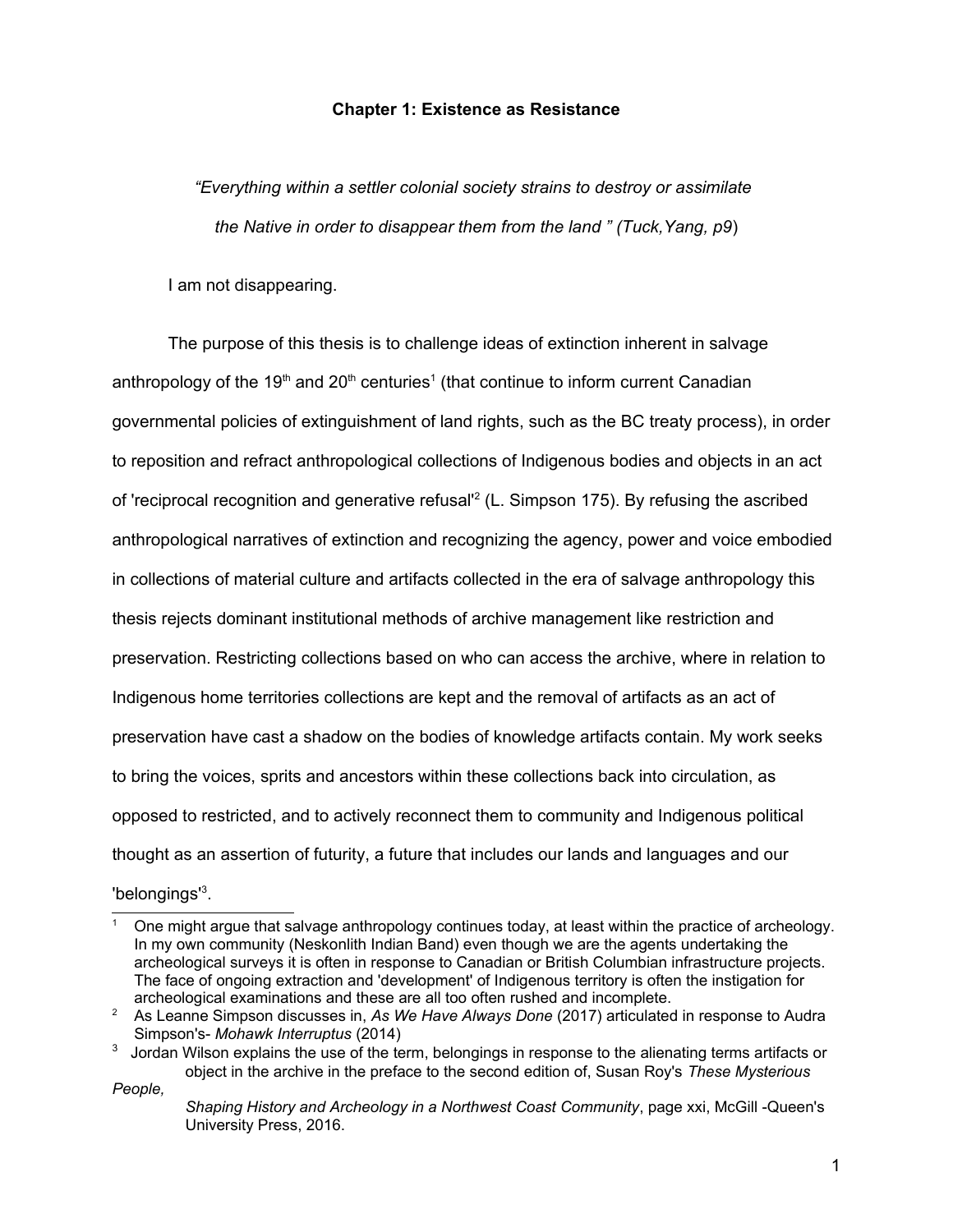In refusing narratives of extinction and disappearance present in the vanishing race theory and the salvage paradigm of late nineteenth and early twentieth century anthropology, I am starting this paper with asserting who I am as a Secwépemc person. In learning Secwepemcstín, one of the first teachings was learning to introduce myself in our language, who we are, who our family is and where we live. This powerful method, of what we might call in the field of academic disciplines, auto-ethnography, works to connect me to my work, my family, the community, and, reciprocally to make me responsible to these groups. Next, the Secwépemc language is used to weave together this thesis within a Secwépemc view or a *decolonizing lens* (Kovachs 76). Summarizing the last two years of my thesis research and translating it back into Secwepemctsín further asserts the contemporary resurgent Indigenous practices that I use within the text and in my exhibition associated with this thesis, *Anthro(a)pologizing* (2018). Chapters and subheadings appear in this thesis in groups of four, honouring the four directions and the narrative structure of Secwépemc worldview articulated in stseptékwle (creation/origin stories) that emphasize recurrence and practice in multiples of four.

After introducing myself, and the Secwépemc methodologies and language that guide my work I discuss, within a framework of decolonial aesthesis, the subject of my research – the physical anthropology of Secwépemc people and our material culture located within institutional museum collections. Describing methods of intuition and artistic interventions in the archives, I then attempt to read new perspectives into Secwépemc artifacts and interpret from the Secwépemc voice and worldview encoded in them. Through disarticulating the impacts of salvage anthropology, this thesis frames plaster-casting, a practice of physical anthropology, as an informational process that can lead us to contextualize the importance of land-based struggle, histories, decolonial aesthesis and interconnectedness by an interlinear reading of artifact and contextual secwépemc worldview. The importance of a method of decolonial aestheSis<sup>[4](#page-10-0)</sup> in this analysis is embodied in the concept of the valuing and modeling of

<span id="page-10-0"></span><sup>4</sup> In this text I use the spelling of AestheSis in concert with Mingolo and Vázqez's emphasis between aesthTics and aestheSis. For further clarification see page 17 and 18 of this paper.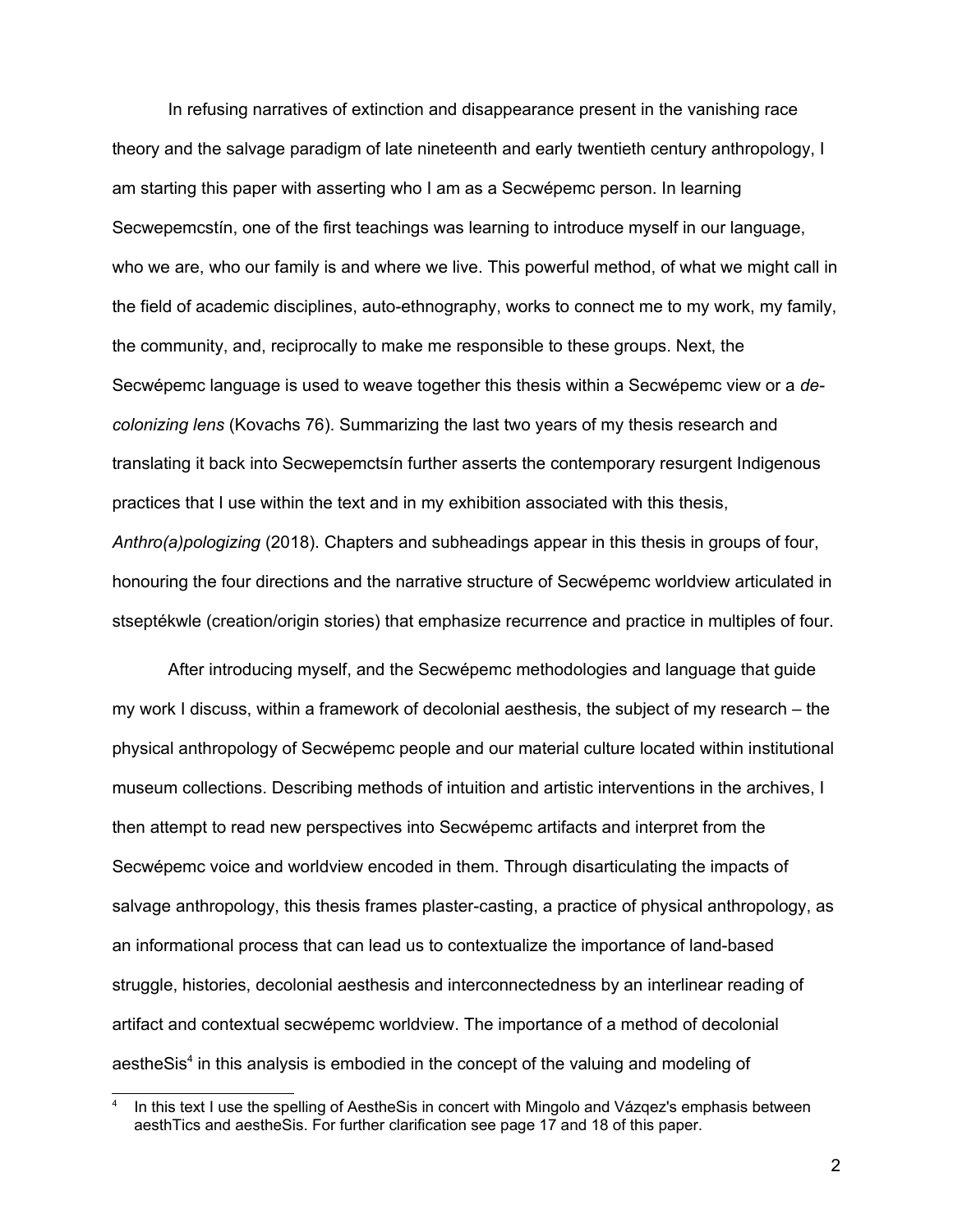Secwépemc ways of life and interconnected relationships to land as a process of sensing and perception, or an aesthesis of art, community and land. Conversely, the Western notions of aesthetics as a category of beauty, or, as Roland Vázquez and Walter Mingolo describe the concept of aesthetics, "an aspect of the colonial matrix of power, of the imperial structure of control" (Mingolo and Vázquez).

The title of this thesis, *Casting Light to Fill Shadow* refers to the long shadow of colonial history and injustice as represented in archival images, documents and collections and the ways in which I have attempted to bring my light to understanding them. In, *As We Have Always Done* (2017), Leanne Simpson describes, through Nishnaabeg conceptualization, "seeing someone's light is akin to working to see the energy they have put into the universe through their interactions with the land, themselves, their family, and their community" (181). So in my light as a great grandchild, as a future ancestor, as a mother and as a living present Indigenous body, I am acting out a *resistance of existence*. Using artistic practice with an emphasis on decolonial aesthesis and intuitive methods of visiting ancestors in the archive, my work then leads me to contextualizing land-rights struggle as a defining characteristic of Secwépemc identity. Finally by centering land rights and land based experiential knowledge I position the methods used throughout this research and thesis in innovative and resurgent Indigenous contemporary art practice that is considered on a continuum with ancestral practices and aesthesis.

#### **1.1 Re Kwesélkten (My Family)**

My own space as a Secwépemc woman is connected to the histories of land rights with which this paper and research project are engaged. In 1926 William Pierish my great-great uncle travelled to London to petition King Edward on land rights (Willard, Duffek 127). It is through the work of Haida/Tsimshian scholar Marcia Crosby and her photographic essay in the catalogue for the exhibition I co-curated, *Unceded Territories: Lawrence Paul Yuxweluptun*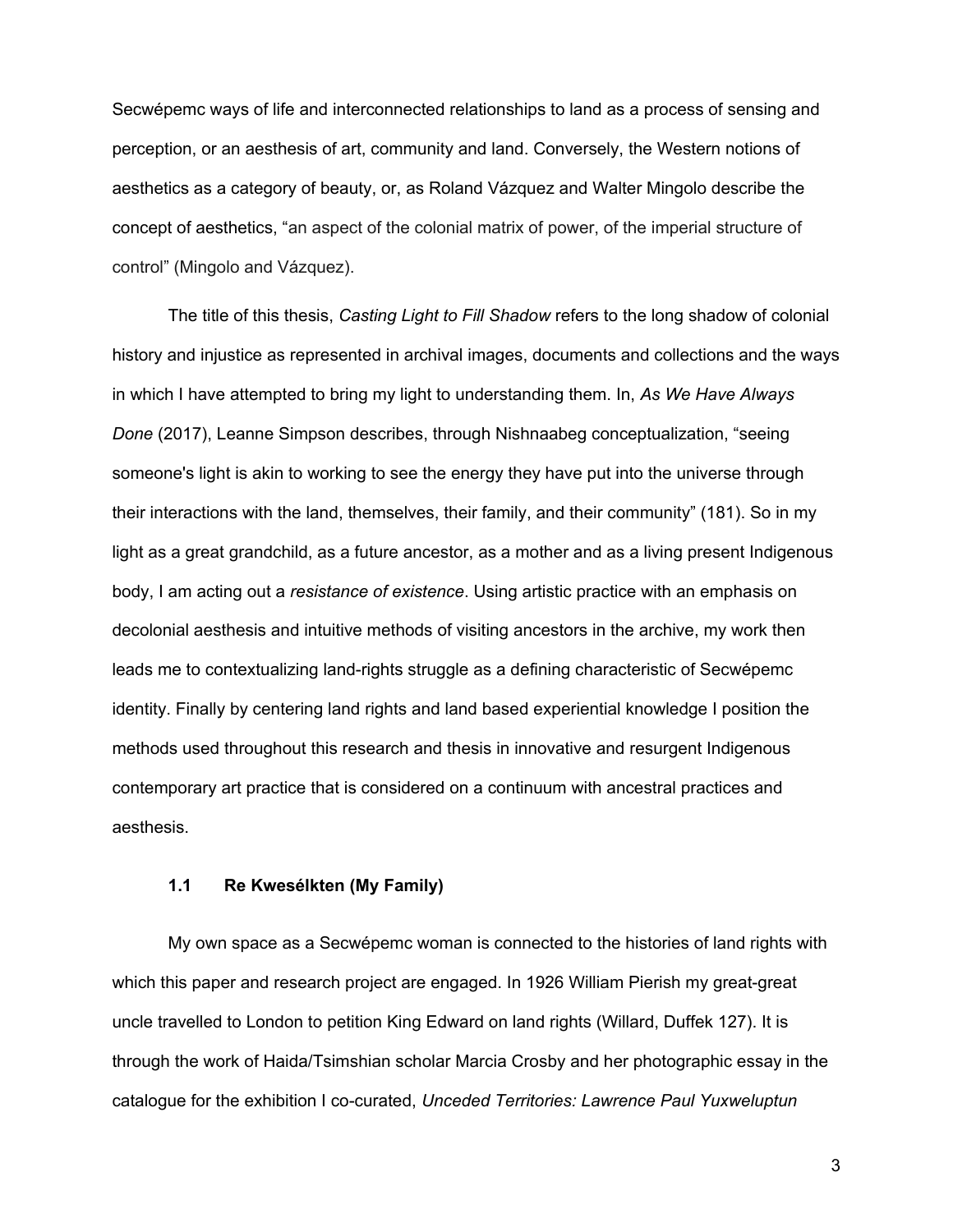(2016) that I have come to know this. Additionally I am aware of the Pierish<sup>[5](#page-12-0)</sup> name through the work of my Aunty Joyce Willard and her laboured work on the Willard family tree and genealogy. In order to point to methodologies of interconnectedness and to *locate* and *situate* myself (Kovachs 109) in Secwépemc cultural frameworks I am using this space to introduce myself as per Secwepemctsín language and custom.



**Figure 1.** Land Rights Delegation with (right to left) Chief Johnny Chilihitsa, Chief Basil David, Mrs. Charles Williams, Chief William Pierish, 1926, Kamloops Museum Association photograph #1173 from *Inland Sentinal*, Kamloops BC.

<span id="page-12-0"></span><sup>5</sup> Etymologically the Pierrish name possibly descends from the French for Patrick. According to Dr. Marianne Ignace early missionaries gave French names to Secwépemc people and secwépemc pronunciation of French sounds were combined to phoeneticize Patrick (English)-Patrice (French)- Pierrish (secwépemc pronunciation).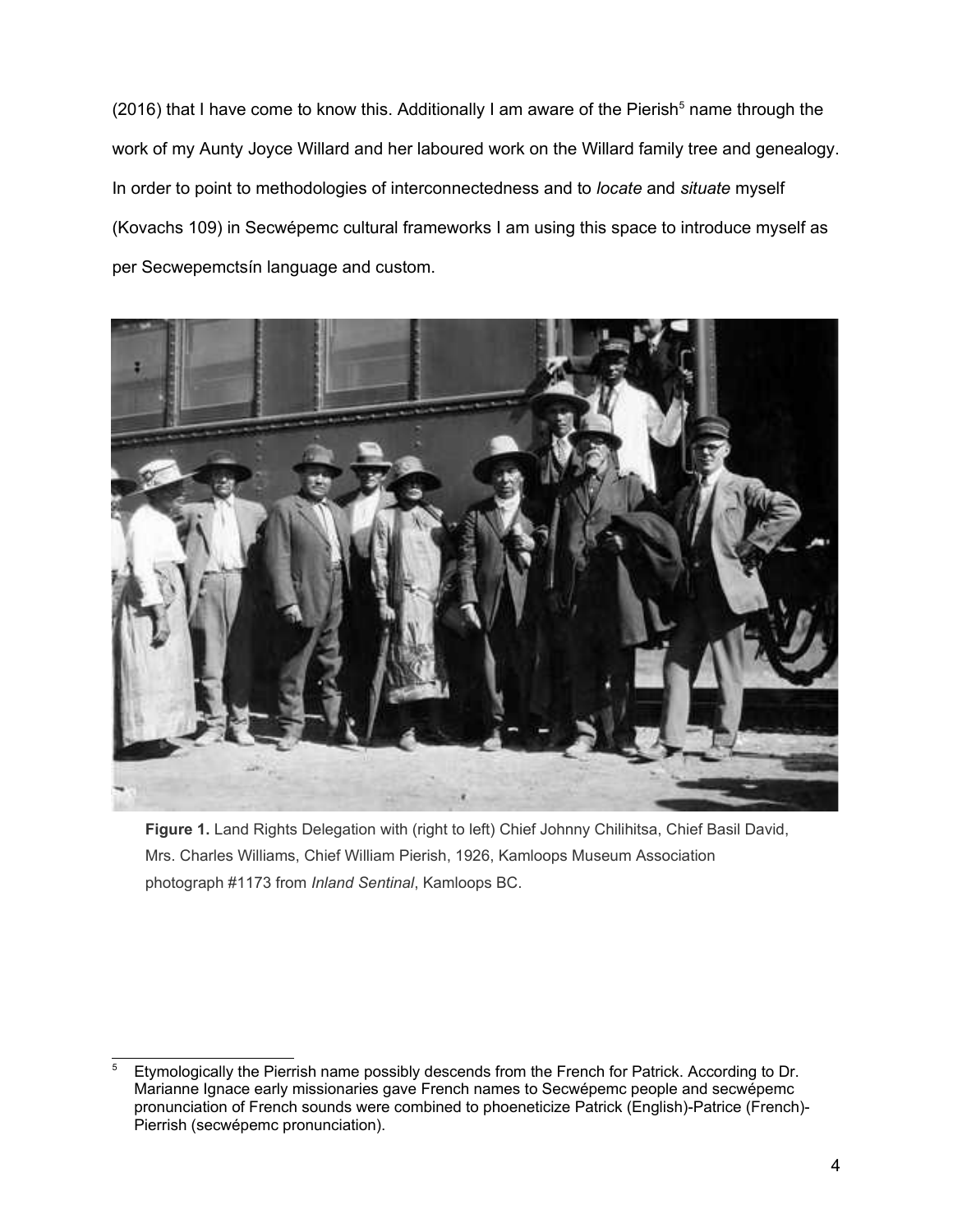*Weyt'k, re skwest Tania Willard, st'ek ke t'e Legwiké ne Secwepemcúl'ecw. Re tsétswe7 pell sesqwse7 skwest.s Skyelar ell Leo Adam ell Kevin Adam re sxélwe. Mike Willard re qé7tse, Kelly Muskett re kíc7e. Re kic skwest.s Tara Willard, ell Dustin Willard re síntse. Leonard Willard le slé7e lu7 ell Ethel Jones le kyé7e lu7, Le Ethel mst'ekwes te Splatsin ell Leonard Willard m-st'ekwes te Nesqénell . Le xpe7e7úy lu7 skwest.s Isaac Willard ell Adeline Willard le qné7e lu7. Le Isaac Willard m-st'ekwes teT'kemlúps.*

Within my own family the experience of cultural loss as an effect of colonization is intertwined with anthropology. My great grandparents, Adeline and Isaac Willard as well as Adeline's sister Aimee August were cultural consultants for Randy Bouchard and Dorothy Kennedy's publication *Shuswap Stories* (1979). My great grandfather Isaac Willard was one of the last to have lived in a traditional underground home called a c7ístkten' (also called a kekuli in Chinook jargon). Isaac Willard consulted for the kekuli display at the Royal BC Museum (Victoria, BC). Isaac Willard was the unattributed 'local' who was instrumental in the important archeological find, the Chase Burial (1960). On Adeline Willard's, my great grandmother's side of the family, we are connected to Kúkwpi7 (Chief) Nesqénell (Neskonlith). Kúkwpi7 Nesqénell set out the boundaries of our original Neskonlith-Douglas reserve (1862) which were invalidated under Joseph Trutch and Kúkwpi7 Nesqénell's survey markers were removed and our current smaller Neskonlith Indian reservation #1, #2, and #3 allotted by the Indian Reserve Commission (1877). Past Neskonlith Indian Band Kúkwpi7 Chief Arthur Manuel discusses elements of this history in *Unsettling Canada, A National Wake Up Call*, through his analysis of Indigenous poverty created through land dispossession, the national disparity of Indigenous lands as .02% of the 99.8 per cent controlled Canadian or Crown lands (8).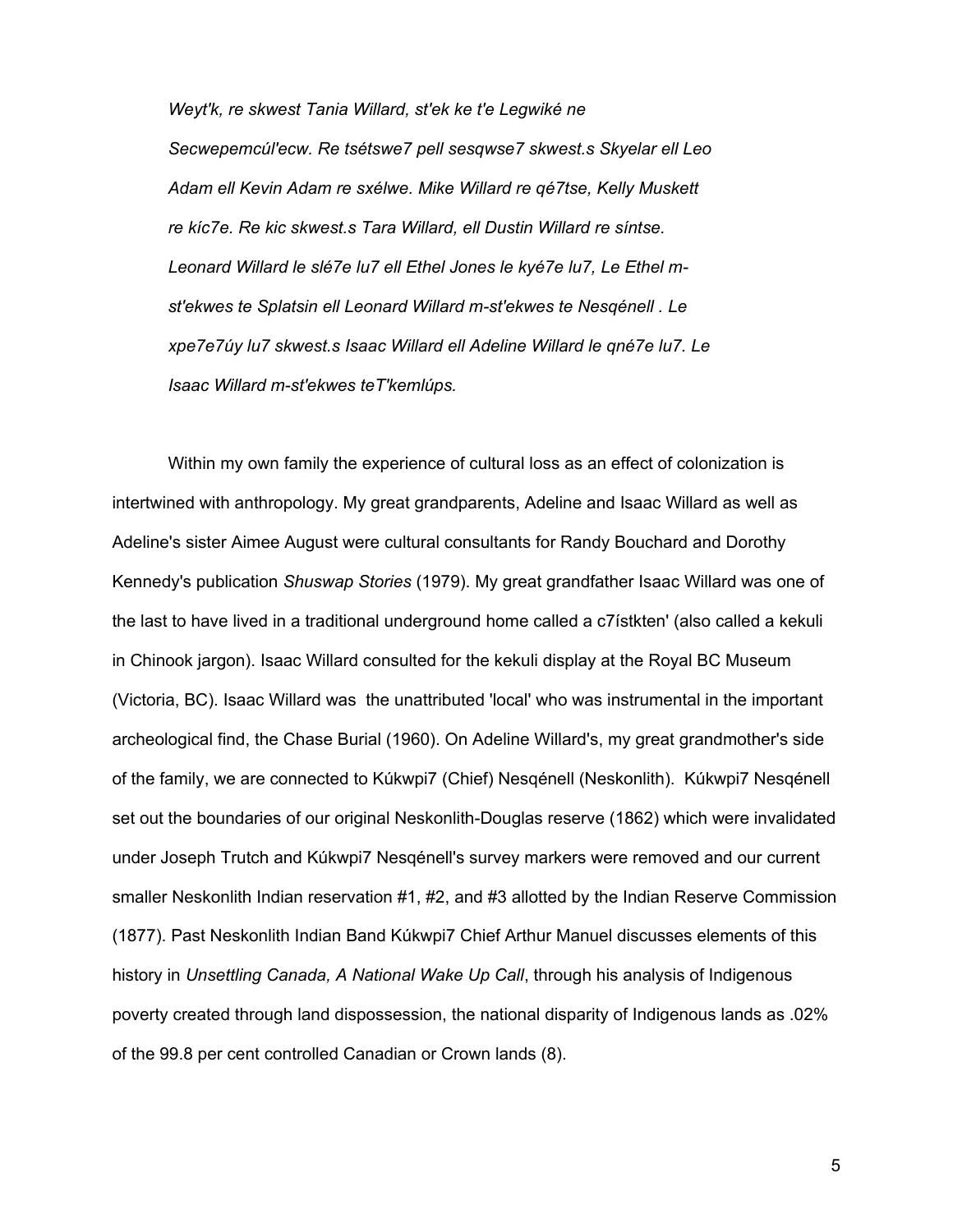My own interconnectedness with the legacy of political land struggle is where I locate my interest in this research as well as my privilege and responsibility in being able to do so. I also acknowledge that I am of Euro-Canadian descent, mostly Scottish and Irish heritage, on my mother's side. The Roane's, my matrilineal side, were an early family in the Scotch Creek area, and operated a horse riding ranch in the 1960s-1990s called *Lazy R Ranch*. In some ways now that I have relocated back home I construct my identity as heavily *Shuswap,* the land has informed both settler and Indigenous sides of my family.

I elucidate my family history because it places me in relation to the research and my stake in it. I am accompanied by the dreams of ancestors. In this research I seek to re-awaken these dreams into a reality wherein our people are empowered and our histories are recognized, our land claims are honoured and our belongings and ancestral remains returned. Of course this is a tall order, but it is in faith of the ways in which our work resonates, the *metaphysics* (Frideres 42) of ancestral knowledge that I place this dream. I like to think that part of our ancestors rationale for depositing their knowledge in museums was that they dreamed that one day we, as future grandchildren, would find this knowledge and bring it back. My Aunty, Joyce Willard, has said of Isaac Willard's work with anthropologists and his depositing of archaeological finds to the Kamloops Museum and other institutions that he had told her it was more like a temporary housing until our people could take better care of these things (in a period of extreme social distress prompted by colonization). It is this greater responsibility that informs my work.

## **1.2 Me7 Lexéxye re S'7elkst (The Story of my Work)**

Now that I have introduced myself, my family, my ancestors and the ways in which I am part of the interconnected orbit of this research I want to introduce my work, in my language. Part of the methods of decolonial aesthesis emphasize the pre-colonial and pre-existing artistic methods that were often derided in the face of western concepts of aesthetics. These elements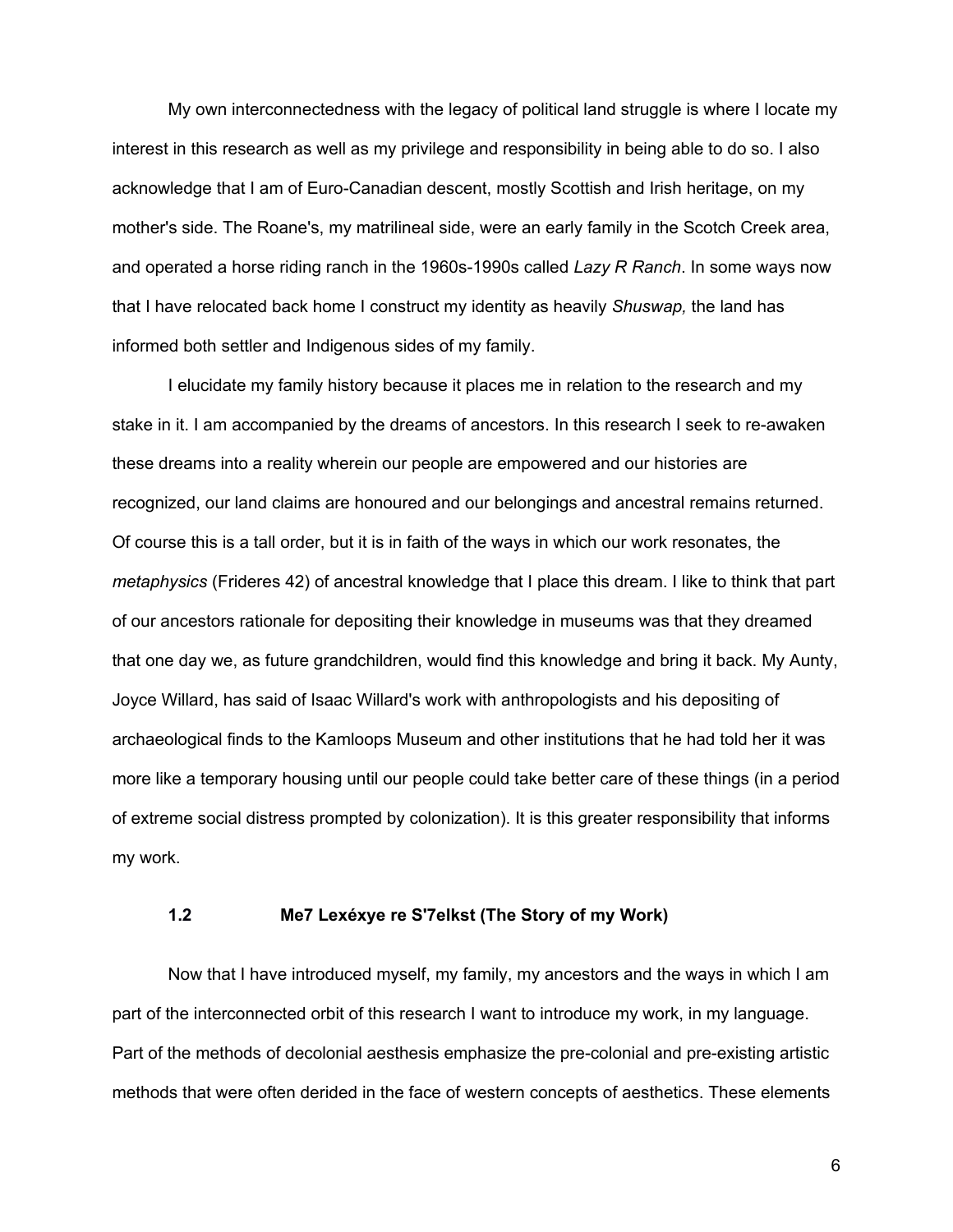of perception and experience encompassed our languages as a key part of our aesthesis which were equally eroded and attacked under colonization. As Mingolo and Vázquez argue, "[m]odern aestheTics have played a key role in configuring a canon, a normativity that enabled the disdain and the rejection of other forms of aesthetic practices, or, more precisely, other forms of aestheSis, of sensing and perceiving." Mingolo and Vázquez go on to discuss the differences between a decolonial aestheTics and aestheSis as,

"two currents of what has come to be called 'decolonial aesthetics' (now 'decolonial AestheSis'). One is aestheSis, which has been denied validity under the modern aestheTics hegemony, and which precedes any naming of the decolonial…the other current, which is of course in communication with the first, is decolonial aestheSis, seen as a critical intervention within the world of the contemporary arts. ."

It is within the pre-existing practices of Secwépemc art, philosophy, narrative, language and history that I contextualize my work and this research. I offer a critique of the systems of aesthetics to emphasize the worlds of knowledge in our language and to introduce my work not only to the academy but to my community and ancestors.

The following translation was written in consultation with Elder Mona Jules and Linguist Dr. Marianne Ignace as well as Kúkwpi7 Ron Ignace (Skeetchestn) through classes delivered by Mona Jules and Dr. Marianne Ignace in Western dialect Secwepemcstín. Nishnaabeg theorist Leanne Simpson might refer to this process as "reciprocal recognition and generative refusal" (175). To be in relation to Indigenous heritage, culture and land is a rejection and refusal of "settler colonial recognition" (180) that instead, recognizes ourselves and in doing so recognizes our power. I also offer this translation and my humble learning in our language as a profound connection to my ancestors, so that they might know the work their future grandchildren are doing and how, through resurgent Indigenous methods, we are coming into our power, our language and our rights again as the future of our great great grandchildren is blossoming. One of the effects of physical anthropology on Indigenous bodies is the removal of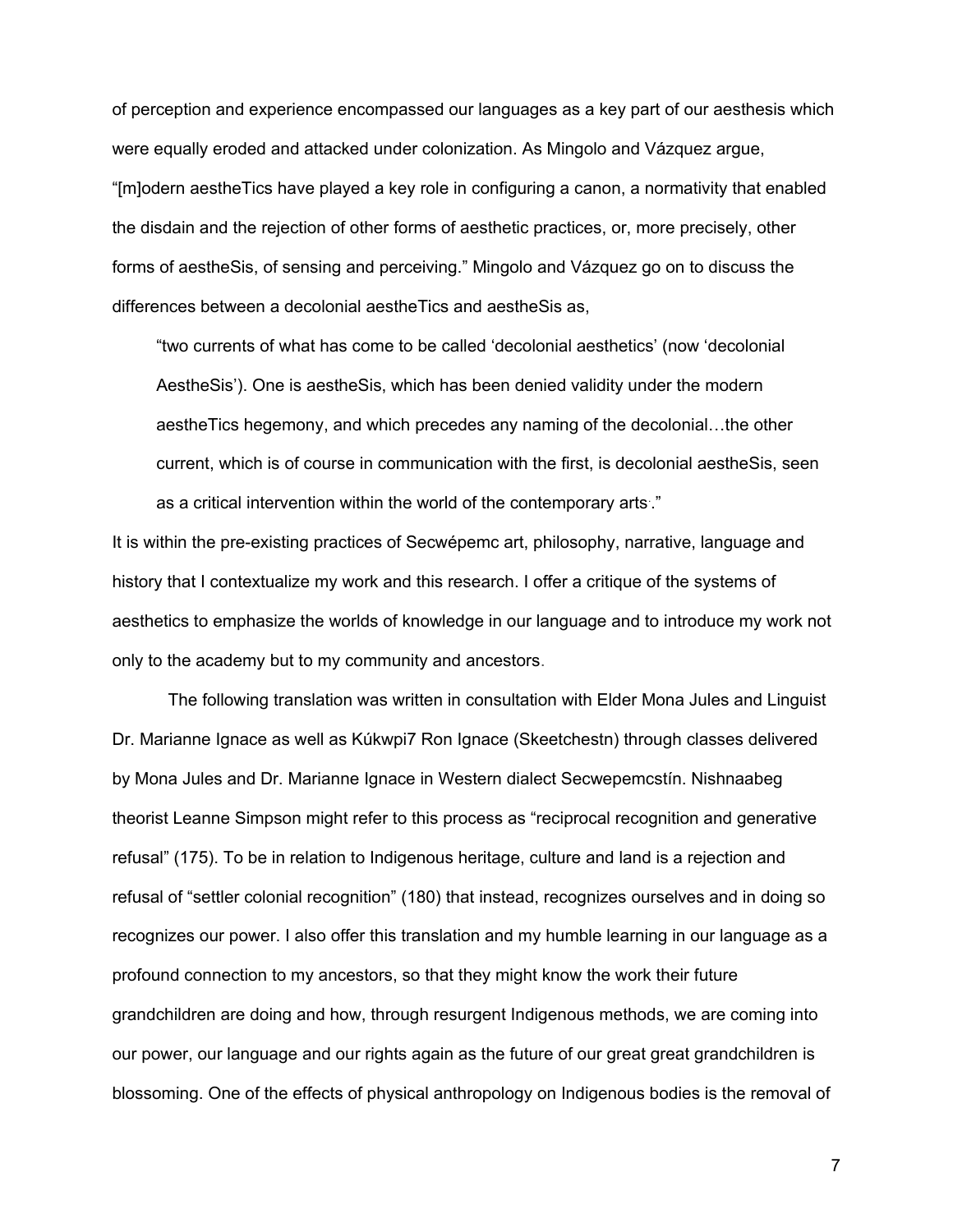voice from the subject: to be measured and essentialized by your race removes your voice. This research project centers intuition, language and land to arrive at new models of Indigenous and decolonial aesthesis that link future, past and present by exercising our rights to land, to language and to our culture, past, present and future. In discussing the powers of land, Kúkwpi7 Ron Ignace in his doctoral thesis, *Our Oral Histories are Our Iron Posts: Secwepemc Stories and Historical Consciousness,* states, "we communicate with its powers and it communicates with us. The powers in our universe include past ancestors, i.e. the deceased who act on us and influence the course of events."(218). It is in this method of asking for our ancestors to act upon our times that I discuss my work in our language below.

Le q'7éses lu7 ne 1897, m-kwelk'wlúsctem<sup>[6](#page-16-0)</sup> te sk'épqens re Clexléxqen [Chief Louis of Kamloops], Louis Fallardeau, Edward Hyarsarthe, [k'wséltktens le Sisiyésqt, re kukwpi7s re Skeetchestnemc], Gabriel Chapman, Thomas Benjamin ell Aleck [?] Sarent ne Tk'emlúps.

 A long time ago in 1897, they made plaster casts of the heads of Chief Louis, Louis Fallerdeau, Edward Hyacinth (brother of Chief Sisiyésqt of the Skeetchestn people, Gabriel Chapman, Thomas Benjamin and Alex [?] Sarent in Kamloops.

Re *anthropologists* qwenmíns es xpqenwén's k stecwt'ícwells tek qelmúcw.M-tsúntem re kúkwpi7 Louis te Smith, "E sk'wlúsentst me7 kectém ri7 re ki7ces re semséme7 *(Queen)*."

The anthropologists thought they could come to know the differences between people (race) . They said to Chief Louis, " I will give your plaster bust to the Queen."

Re kukwpi7 Louis re sptínesems, "e xilm-et, re ki7ces re semséme7 me7 p'7e7cw k stselxemstéls ell es xyemstéls ne tmicw-kt.

<span id="page-16-0"></span><sup>6</sup> kwelk'wlúsctem is a benefactive construction translates to, 'he made a face of him' and was offered by Ron Ignace in presentation of my research to the SFU Secwepemctsín class in Kamloops (November 2017). An alternate way of describing the plaster casts in Secwepemctsín from a subsequent discussion (February 2018) was given by Ron Ignace as t'ultúsctem which is using the concept of t'ult being frozen to stone that appears in stseptékwle foundations secwépemc worldview narratives. I am using kwelk'wlúsctem but refer to t'ult when I discuss metaphoric meanings of the casts in Chapter 2.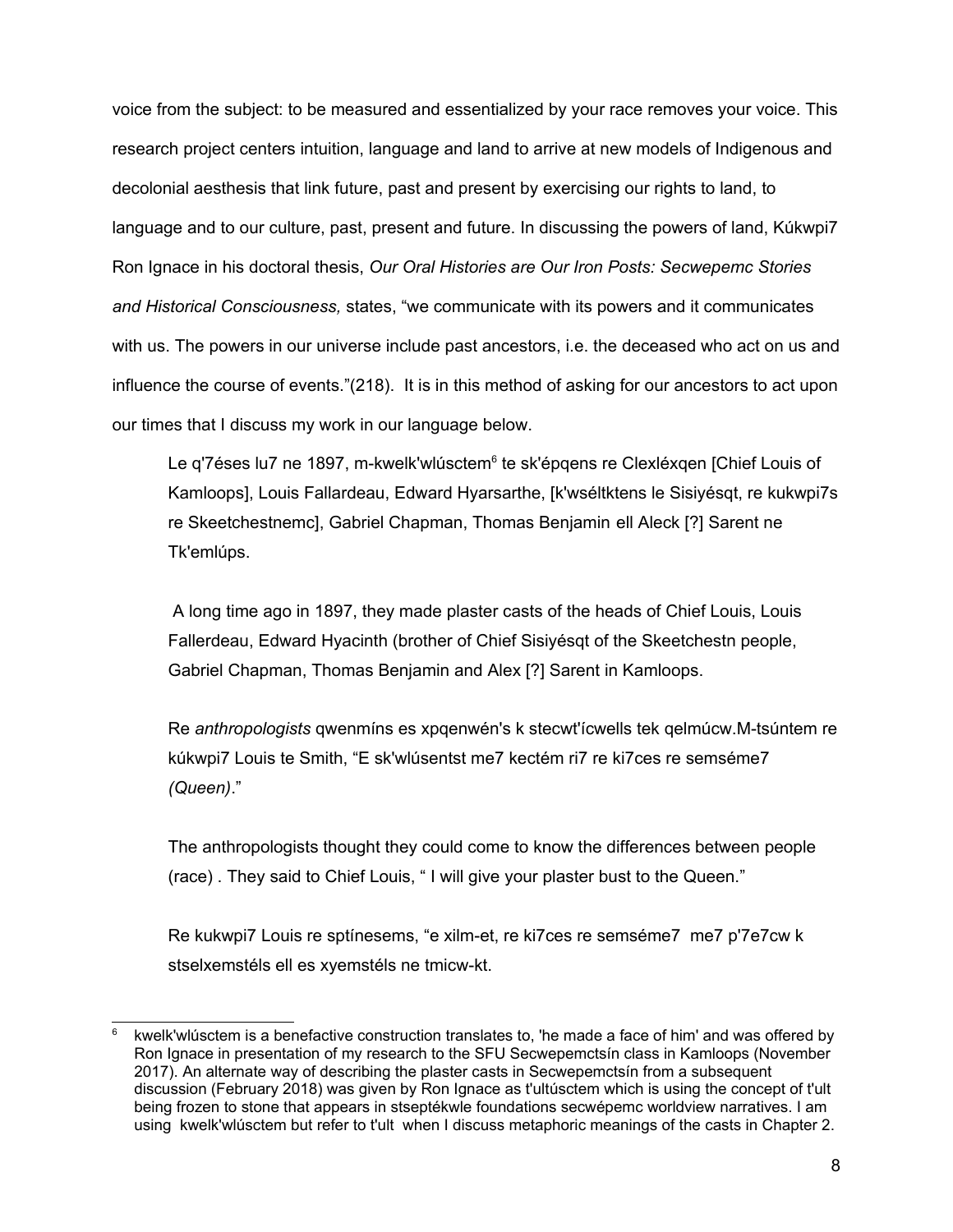For Chief Louis this meant the Queen would come to know more about us and respect our land rights.

 Ta7 lu7 k m-skectém re skwelkw'elúsems re ki7ces re semséme7, qwelqwílentem lu7. k'émell m-tntem ne wel p'7e7cw te sxetspqíqenkst te swucwt. Tsukw re sq'eyentém neri7 ne sk'wlúsentem "Shuswap Indian," ta7 k sq'eyentés re skwest.s

The portrait was never given to the Queen. It was put in the American Museum of Natural History for more than 100 years. On the plaster bust, it says "Shuswap Indian." not their names.

 Cú7tsem re s7i7llcw re sk'wlúsems lu7 ne 1916 le melk'wílcwes re kukúkwpi7 te Ottawa. M-pekpíktsentem ell k'wlúsentmes ne *Canadian Museum of History*. Le *anthropologists* qwenmíns es tsq'ey'cit.s tsukw re stseptékwlls ell re setsíntens, k'émell ta7 k m-q'ey'cít.s le kupkúkwpi7 re spellqwlut.s ne tmicws.

Another series of casts was taken of members of a 1916 delegation to Ottawa. They were photographed and cast in 1916 at the museum. Anthropologists wanted to record their stories and songs but, they did not record the chiefs' statements about our land rights.

Ta7 k súcwentem es qelmúcws, tecwt'ícwellstem. Tel ri7 yem ta7 k m-súcwenctem te pellstsq'ey's ne tmicws.

They were not recognized as human beings, instead they were made into "others." and their land rights were not recognized or protected.

## **1.3 Anthro(a)pologizing**

Now, after these acts of translation and introduction to frame and contextualize the subject of my research, I will move onto articulating the research itself, the physical anthropological records and material culture of the following: Secwépemc men during the Jesup expedition, Indigenous leadership from BC involved in a land rights delegation, Secwépemc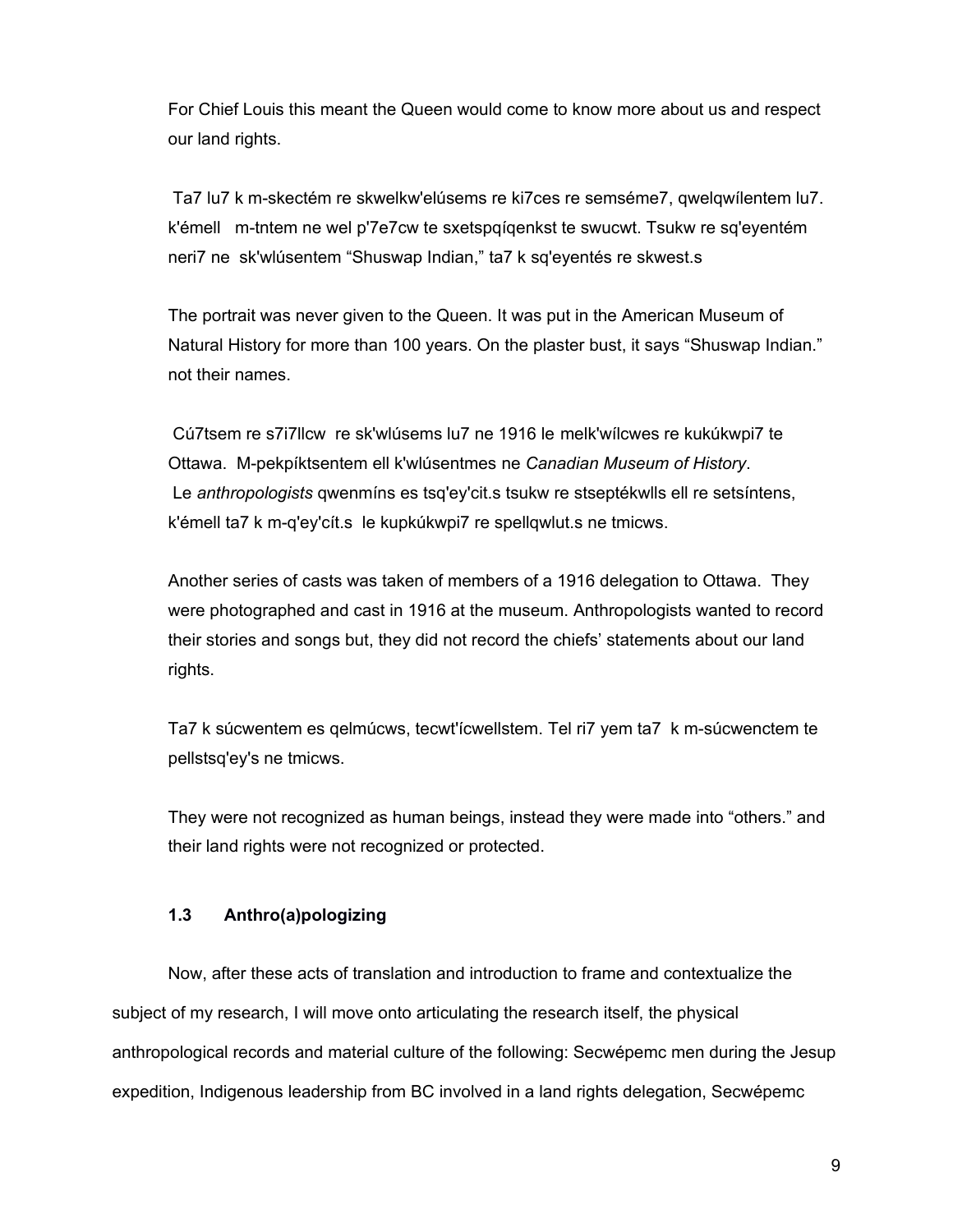material culture as made by unattributed Indigenous women artists (1897-1916). All of the materials researched are housed primarily in the American Museum of Natural History (New York City, NY) and the Canadian Museum of History (Gatineau, QC). My methodology in pursuing these collections has been to centre "women's intuition" as a feminist praxis, as well as an Indigenous way of knowing and to engage with my community context. Allowing myself to be a conduit for connectivity and circulation of the materials researched, the lives, voices, philosophies and teachings embedded in artifacts, which I will refer to as belongings in the rest of this paper.

As an artist and curator, my methods of understanding this material obtained as part of salvage anthropology is to contextualize its complex relationship to colonialism, land expropriation and historical and ongoing injustice in order to interpret political and land rights agendas through Secwépemc material culture and anthropological collections. Centering my agency as a Secwépemc woman and how the material speaks to me, validates my living body as connected to my land allowing experiential and intuitive readings based on genealogical connection, language and culture teachings. This thesis constructs a story of my journey in visiting the ancestors in the archives, the challenges of access to collections and asserting Indigenous rights amid the institution, and finding creative ways to make meaning, share knowledge and activate my work in community and land-based contexts.

In approaching research based within this Western knowledge system that preferences universality and rational traditions of thought, which seek to isolate and draw conclusions from a micro-view, how does an Indigenous artist/researcher look at early ethnographic records? One overarching concept has been again to frame a decolonial aesthesis that asserts a plurality of viewpoints and that calls for, "a process of recognizing the colonial wounds" or further:

Decolonial aestheSis departs from an embodied consciousness of the colonial wound and moves toward healing. It is a heterogeneous historico-embodied move, it perceives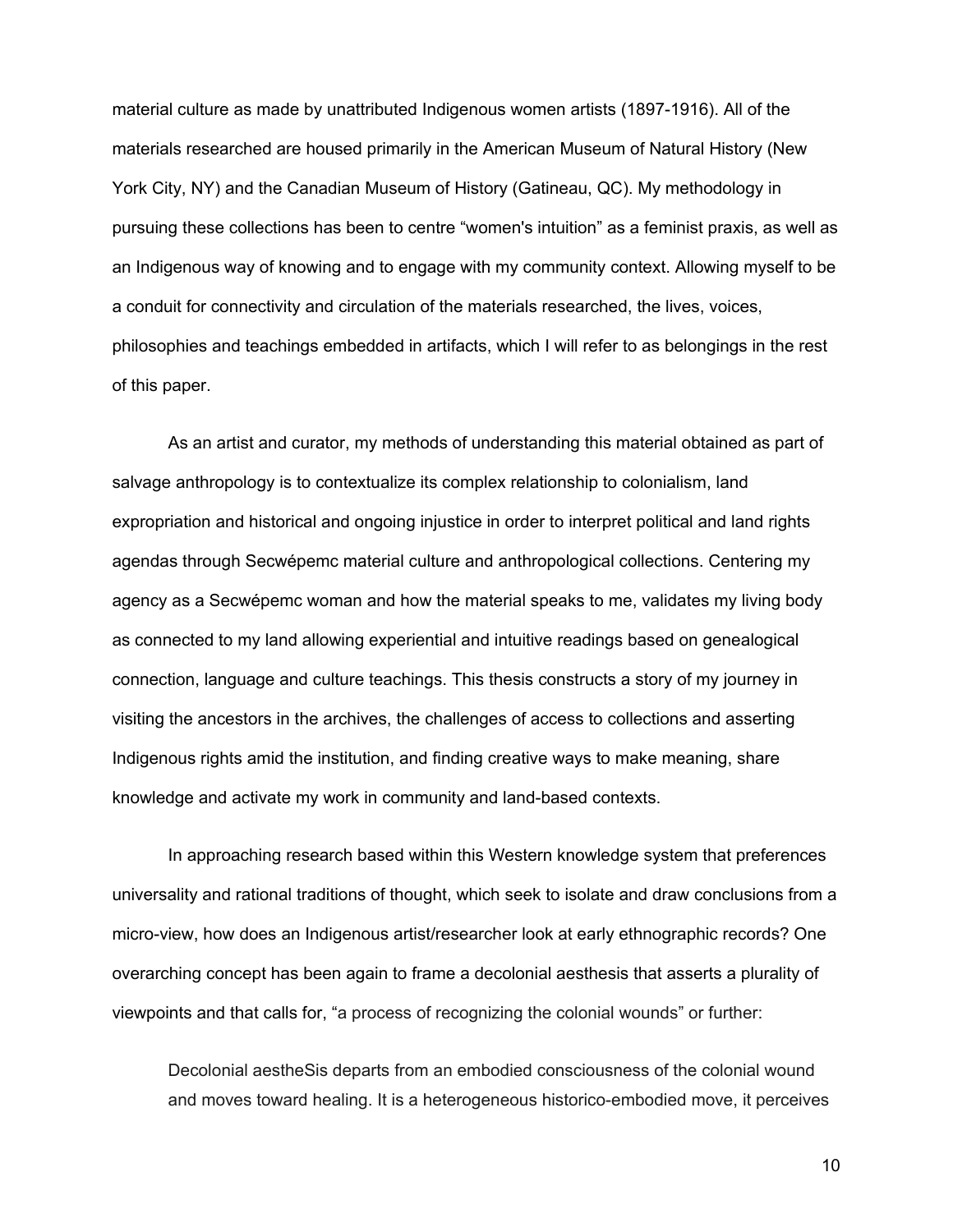the wound of coloniality hidden under the rhetoric of modernity, the rhetoric of salvation. Decoloniality is at once the unveiling of the wound and the possibility of healing. It makes the wound visible, tangible; it voices the scream. And at the same time decolonial aestheSis moves towards the healing, the recognition, the dignity of those aesthetic practices that have been written out of the canon of modern aestheTics. (Mingolo, and Vázquez)

My thesis research and my artistic process has drawn me to ethnographic records from Teit's compendium and Boas's earlier work for the North Pacific Jesup Expedition on *The Shuswap* and the role of anthropologists like Harlan Ingersoll Smith whose career in museums overlaps with most of the research material discussed in this thesis. Using a decolonial approach I have come to consider the agency of the cultural consultants whose words and knowledge were harvested by anthropologists and researchers. In concert with Battiste and Henderson's writing on *Ethical Issues in Research* I support the idea that, "Indigenous peoples, knowledge and heritage are not commodities, nor are they property of the nation-states and their researchers. Indigenous knowledge and heritage are sacred gifts and responsibilities that must be honoured and held for the benefit of future generations" (144). I contend that our ancestors left these words and this knowledge for us through these researchers and anthropologists, as a kind of conduit. The museums have *borrowed* Indigenous knowledges, as I described in the introduction as how my great grandfather Isaac Willard considered it. While this knowledge was taken, or borrowed, for a period of time, we are coming into an era of repatriation and *rematriation<sup>[7](#page-19-0)</sup>.* Battiste and Henderson's concept of Indigenous Heritage Rights that, "knowledge may sometimes be shared…for a specific time and purpose" (67) further reinforces this. To discuss rematriation as a concept functions to centre Indigenous women who were very often left out of the picture of cultural work until the more contemporary period. However it also invokes the power of *women's intuition,* which perhaps can be thought of in ways that relate to Frideres' metaphysics of Indigenous ways of knowing (Frideres 42). In any sense this intuitiveness, perhaps dually through Indigenous ways of knowing and feminist

<span id="page-19-0"></span><sup>7</sup> I am referencing the current work of the artist collective, *Rematriate.*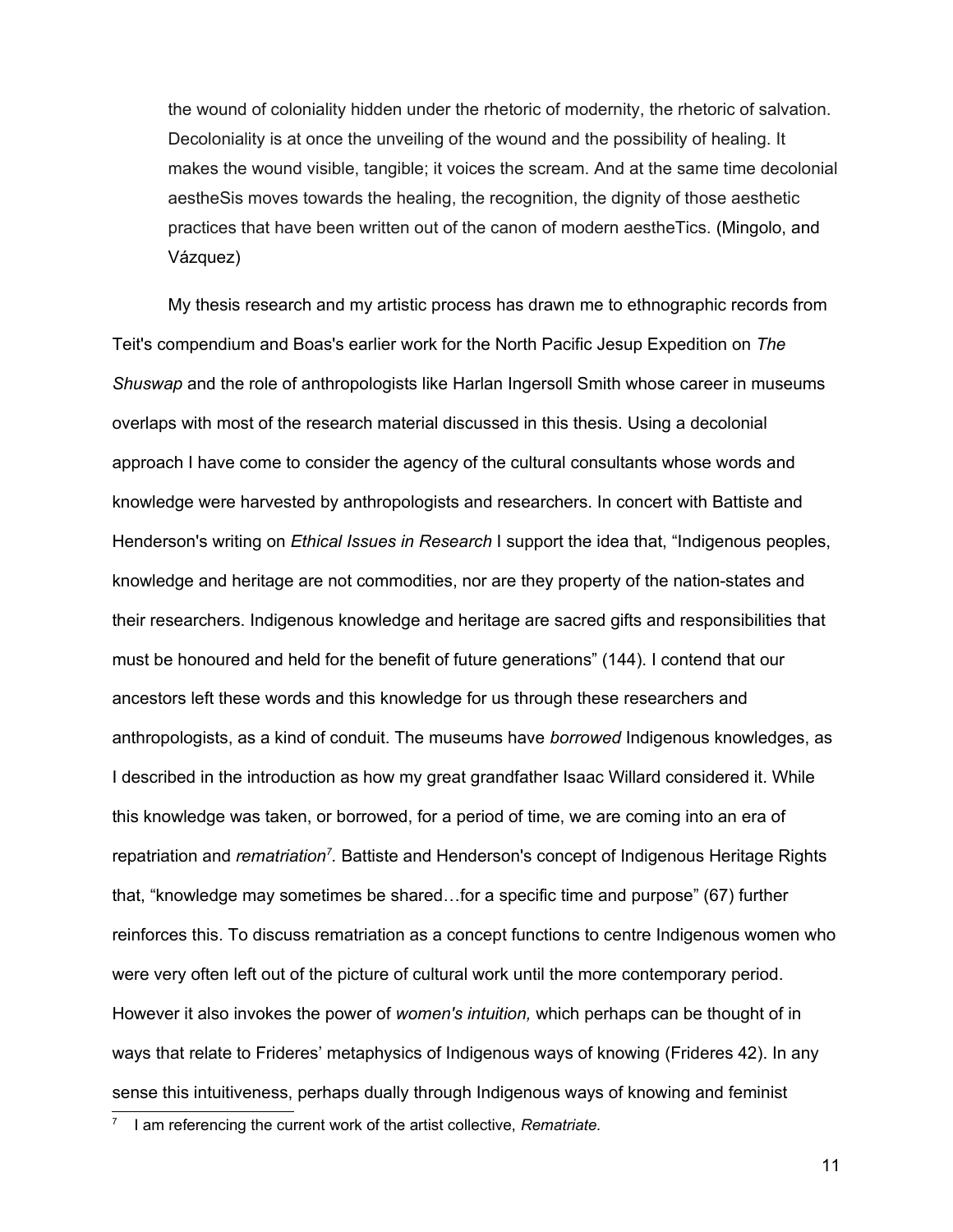praxis, acts as my way-finding method in navigating colonial museum collections and anthropological sources.

## **1.4 An Archive of Intuition**

Using intuition in the archive as a practice, I end up stumbling into interesting and often sensitive localities of archival and museum collections of Indigenous material. My current inquiries have led me to creative research that is based on the work of anthropologists James Teit, Franz Boas, Livingston Farrand and Harlan Ingersoll Smith and their early work with the North Pacific Jesup Expedition followed by Smith's ethnographic films and 27-plus year career with the Geological Survey of Canada (now the Canadian Museum of History). Many researchers would tend to focus on Boas, Smith, Teit or Farrand's biography and the context of their work but I am strategic in de-centring<sup>[8](#page-20-0)</sup> their profiles, in order to privilege the Indigenous viewpoints within their work, acknowledging their sources, though at times unnamed and unattributed, especially in the case of Indigenous women. Though much is allotted to Teit and Boas' work to record Indigenous cultures it is important to understand that within the context of their work this was in fact acting in accordance with the State's disappearing and dispossession of Indigenous peoples and their land. Audra Simpson in her article, *Why White People Love Franz Boas; or, The Grammar of Indigenous Dispossession* articulates, "[y]et what was being lost was not culture but land – Indian land, and lots of it." (169)

In the volume of material Harlan Smith, James Teit, Livingston Farrand and Franz Boas collected or *borrowed*<sup>[9](#page-20-1)</sup> and dispersed to various museums, particular Secwépemc objects, references and cultural data are represented. One form of collected material that I was interested in exploring were the ethnographic life casts he made of Secwépemc people during

<span id="page-20-0"></span>Though Smith's work is lesser-known, Ron and Marianne Ignace discuss much of his work in their 2017 publication cited here and Wendy Wickwire has done important work from a Nlaka'pamux worldview on Teit's work.

<span id="page-20-1"></span><sup>9</sup> I use *borrow* here to remind the reader of the earlier assertion of Indigenous voice within the collection who may have loaned their belongings for a time as opposed to sold or gave away.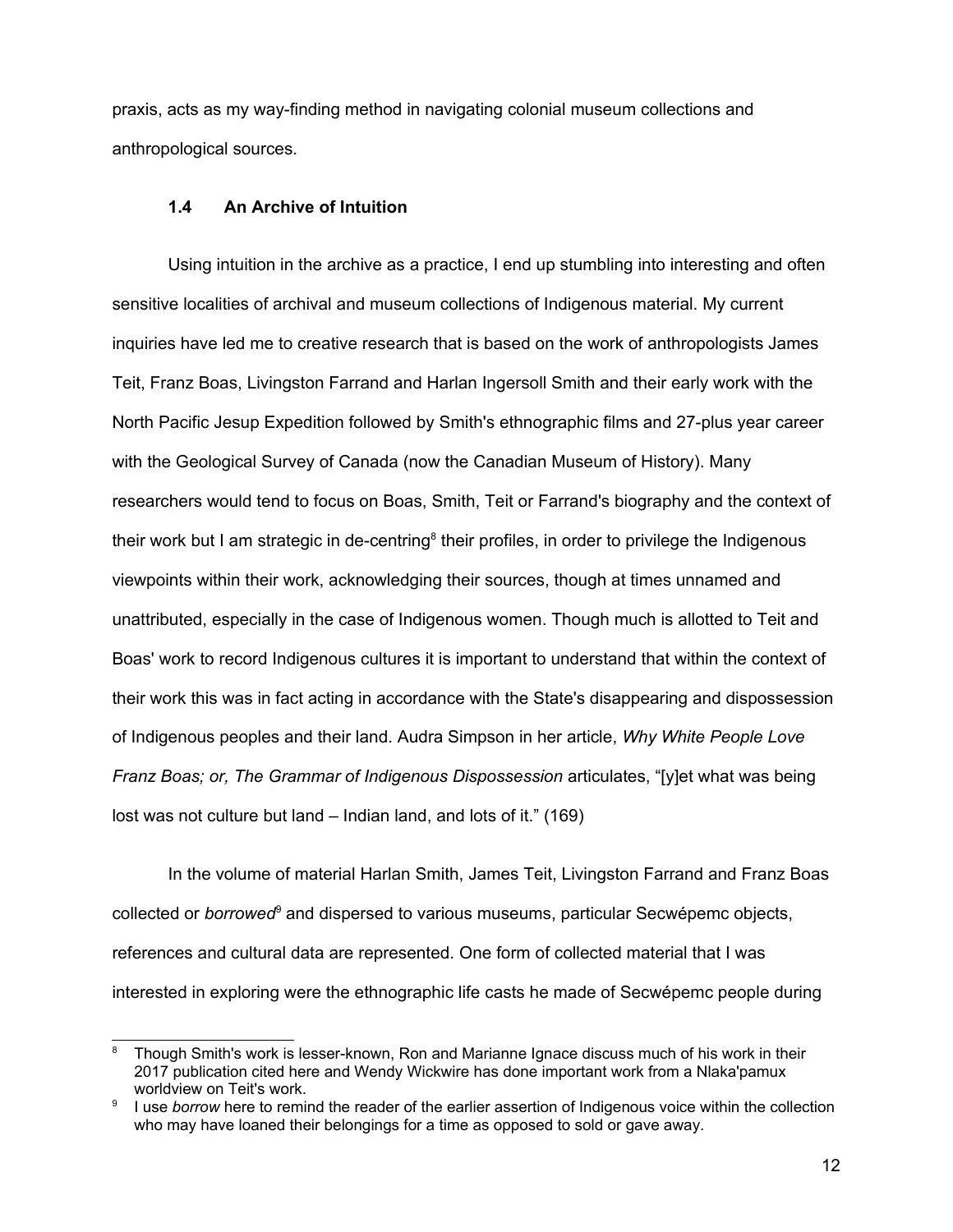the Jesup North Pacific Expedition in 1897. These plaster casts are held in the American Museum of Natural History [AMNH] in New York City (NY). The casts are not in the online database and are quirky as museum objects; they are life casts or life-masks and not to be confused with death masks. The men were convinced to participate in the process through Father Le Jeune a local minister who worked extensively in the Secwépemc communities in T'kemlúps (Kamloops, BC) and who worked with James Teit, an anthropologist married into Nlaka'pamux community at Spences Bridge. The casts themselves exist now in a state of limbo; they are not cultural remains subject to repatriation or the protection of the *Native American Graves and Repatriation Act* (NAGPRA 1990) or other Indigenous Heritage Rights protocols. However, they are an important legacy of the impacts of physical anthropology and dominant colonial thought on Secwépemc communities. They are a confluence of modernity and coloniality in their aesthetic form that draws from classical European portrait busts together with the decoloniality of the self-determined Secwépemc body represented. They are a perfect juxtaposition of my discussion of a decolonial aestheSis juxtaposed by their aestheTic/settler derived form. In this thesis I share ideas about the symbolic meanings that can be associated with a decolonial and Secwépemc based perspective on these casts and how they can direct us to a generative embrace of our land rights as a bundle of relationships, practices, arts and philosophies. As Secwépemc scholar Ron Igance points out,

In the aftermath of the cultural and physical genocide wreaked upon our people during the nineteenth century, and throughout much of the twentieth century, it is up to the current generation of Secwépemc to fix the broken cup of knowledge about the past, and the laws that guide our activities and ways of giving meaning to the world. (3)

Ignace goes on to offer strategies that I see as congruent with my research into the plaster casts by stating, "we can do this by finding out from our elders, by consulting the many scattered stories and bits of information recorded from past ancestors, and by engaging these in a dialogue with what outsiders wrote about us" (3).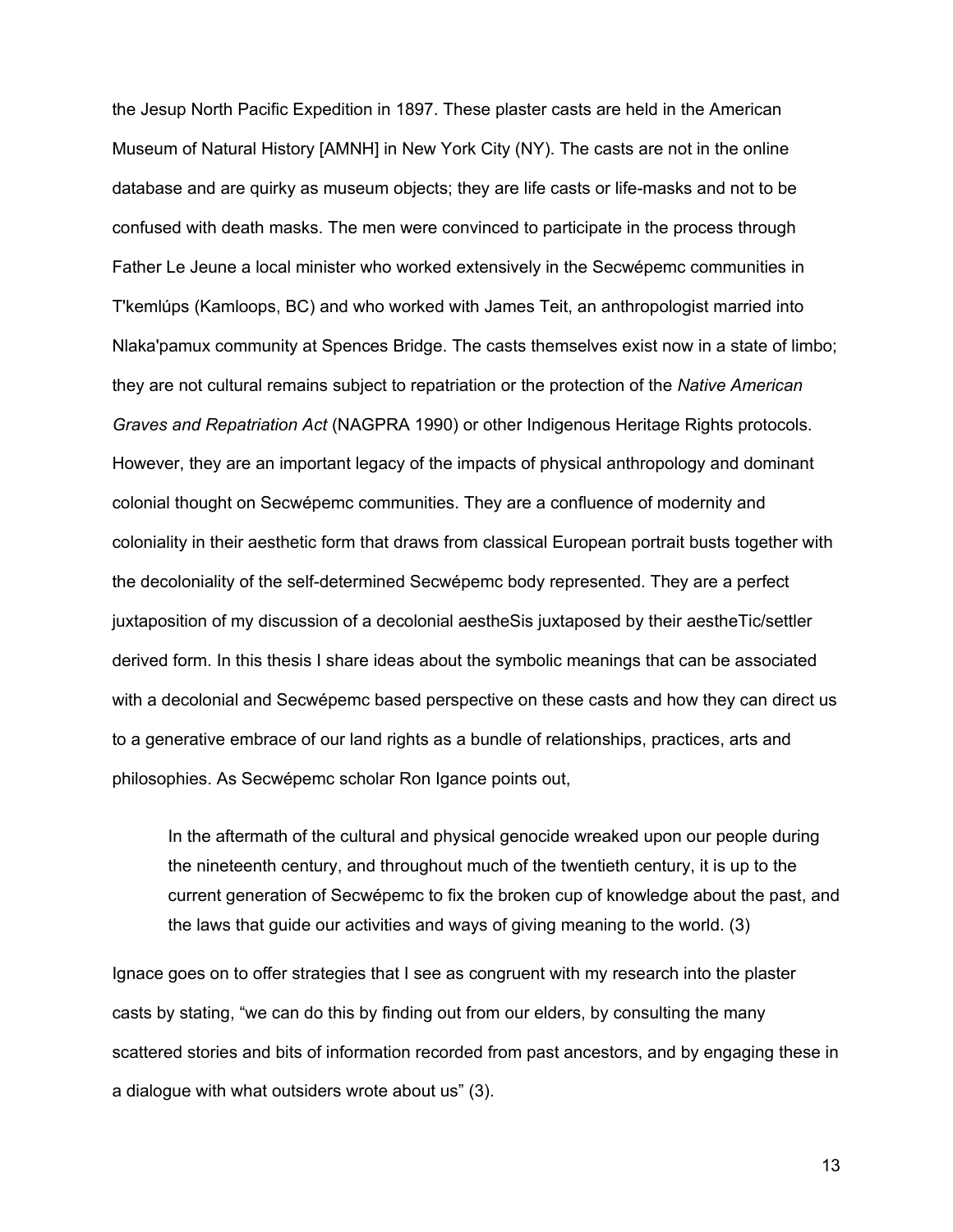I am approaching this research as an artist who is from the Nation which was the subject of the research and I consider my own rights and responsibilities in the milieu of the interconnected families (including my own) and histories present in these objects. Kovach's concept of *tâpwê* (2009) informs my process related to thinking through my self-reflection and interest in the material. In Kovach's discussion of tâpwê she imparts the importance of cultural specificity – tâpwê representing Cree worldview and language. In accordance with this methodology I am using concepts of kweselktnéws from Secwépemc cosmology*.* Kweselktnéws is a concept employed by Secwépemc scholars like Dr. Kathryn Michel, Dr.Janice Billy, Dr. Dorothy Christian and Dr. Ron Ignace. The defining of kweselktnéws as a core Secwépemc value is attributed to Secwépemc elders and I have come to know the concept through the Chief Ataham Secwepemctsín immersion school on Adams Lake reserve near Chase, BC. As a concept, kweselktnéws, represents not only family lineage but an interrelatedness of people to the world and nature around them in a complex web of ecology meaning and reciprocal beingness. Ron Ignace describes it (along with the concept of xyemstwécw) as embodying, "our social, political and spiritual connection with one another as Secwépemc, all of which, again are anchored in our experience on the land". (50)

The Secwepemc concept of Kweselktnéws, which is translated as we are all related or we are in relation to one another<sup>[10](#page-22-0)</sup> is the *de-colonizing lens* (Kovachs 76) through which I consider this research as it relates to the specific histories and contemporary art conversations I am invested in. This Secwépemc concept can be linked to many Indigenous epistemologies but also allows me to think through my interconnected work as a mother, artist and curator in dialogue and relationship with the world of contemporary art, peers, family and the natural world. This concept is also discussed in eco-art and dialogical or relational and/or socially

<span id="page-22-0"></span>The Chief Ataham immersion school uses the principal of kweselktnéws in their mission statement, both my children attend the immersion school and I fist came to know this principle through the school. For a first hand account of the formation of the Chief Ataham immersion school see Trickster's Path to Language Transformation: Stories of Secwepemc Immersion from Chief Atahm School by Kathryn A. Michel (2012).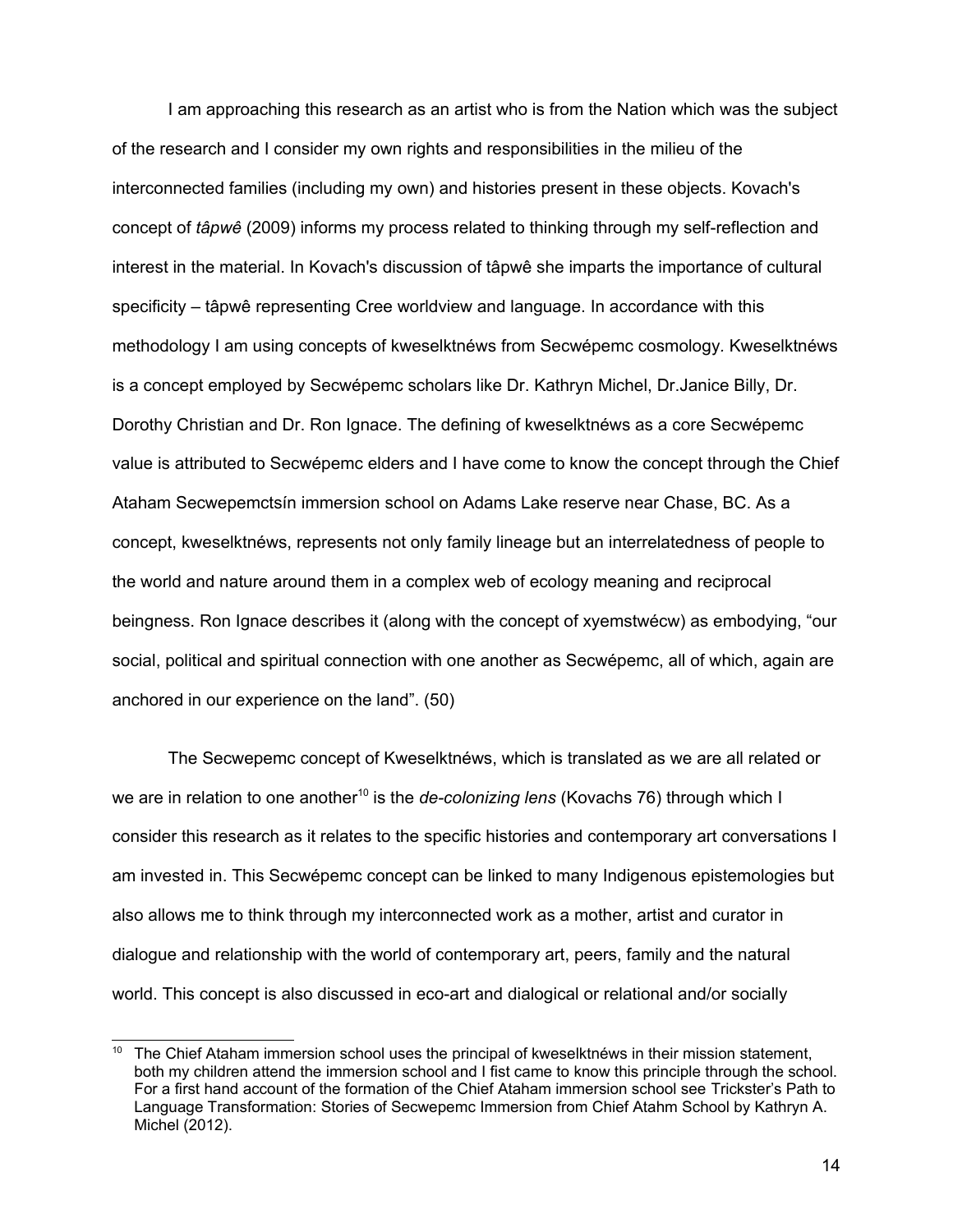engaged art practices, but linking it to pre-existing Indigenous concepts is important for me to locate the ways in which Indigenous concepts are congruent with but often appropriated by dominant discourses. This appropriation is not an accident but instead is part of the systemic policy and governance in Canada that sought to dislocate Indigenous bodies and what remained of our lands onto reservations segregated from the Canadian experience.

I started this inquiry into the plaster casts in an intuitive way, by valuing Indigenous ways of knowing that emphasize the mystical (Frideres 42) or unmapped Indigenous methodologies of gaining knowledge from dreaming, for example, as discussed by Kovachs (57-58). I found hints about the plaster casting of Indigenous subjects in articles about the Jesup North Pacific expedition most influentially in Brian Thom's 2000 article, *Precarious Rapport: Harlan I. Smith and the Jesup North Pacific Expedition* that I encountered at some point several years back in a bout of Internet searching about 'Secwepemc'. Over time, I pieced together more of a picture of the kinds of 'records' and 'specimens' that had been created by anthropologists of Secwépemc people. My inquiry into the set of casts taken of Tekemlúpsemc men in 1897 also led to looking at a parallel set of casts taken in 1916 housed at the Museum of History in Gatineau, QC. This set of casts taken at a later date support the ideation that these artifacts of physical anthropology represented something more to the Secwépemc people who agreed to sit for them. In the case of the latter casts this can also understood through their context. The subjects of the casts that were taken in 1916 were a delegation of Chief's from the (recently formed in 1916) Indian Rights Association who were petitioning the Canadian Government for their land rights. These delegates were: Kamloops Chief Elie Larue (Secwépemc) [Figure 9]; Thompson Chief John Tetlenitsa (Nlaka'pamux)[Figure 11]; James Teit (anthropologist and secretary for Indian Rights Alliance and later aboriginal rights groups); Xaxl'ip Chief Thomas Adolph (St'át'imc)[Figure 12]; and Lil'wat Chief William Pascal (St'át'imc)[Figure 15]. T'it'q'et Chief James Raitasket (St'át'imc)[Figure 10]; Douglas Lake Chief John Chelahitsa (Nlaka'pamux);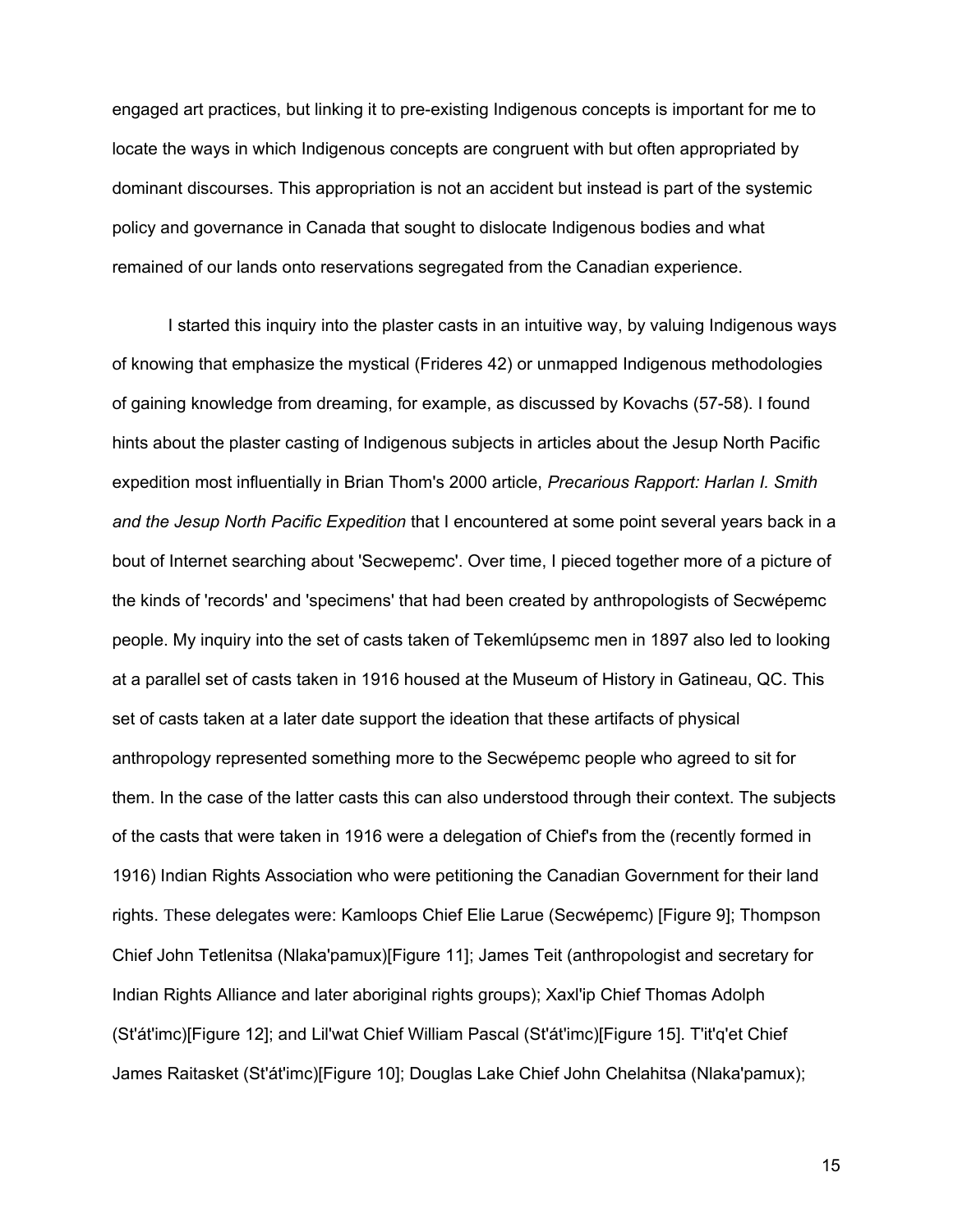Tobacco Plains Chief Paul David (Ktunaxa)[Figure 14]; and Bonaparte Chief Basil Dick (Secwépemc)[Figure 13].

I have asked in this research why these men, many of whom were chiefs, would have agreed to this process of measuring and plaster-casting, an uncomfortable and vulnerable procedure wherein the sitters are required to have straws placed up their noses and their face entirely encased in gypsum material. The sitters were convinced, in the case of the Jesup expedition in 1897, to sit for these anthropometric measurements, ethnographic photography and plaster casting through translation by missionary Father Le Jeune. Le Jeune, acting as the community contact, worked with Harlan I Smith to convince the people into accepting the practice by saying their representations would go to museums and places where people would come to learn about their culture. Of course the church at this point in time also held a lot of authority in Indigenous communities as missionizing was in an active period in BC. In recent scholarship Marianne and Ron Ignace document Smith describing the ruse used to get Chief Louis to consent to the physical anthropological investigation:

I am afraid that in trying to coax him to submit to the operation, I gave him a rather wrong impression in regard to the character of our work…I told him that the queen desired to see the great chief of the Shuswap, and since she was too old to visit him, I had been requested to take his portrait and bring it to her, and that at the same time she had asked me to present him with his own bust, which he was to place in his house, so that his people might understand how important a man he was. This argument removed all his objections, and after he had consented, there was of course no difficulty in getting just as many men of his tribe as I pleased. (75)

As Ignace continues, "[o]f course for Chief Louis and other Interior Chiefs the Crown symbolized unextinguished title and land rights" (75). It is also quite clear that while Smith was consulting with the community to get sitters to participate in the casting process, at other times he was taking ancestral remains and burial items without consent (Roy 41-44; Ignace, Ignace 74). It is also perhaps in locating these ancestral remains that intuition and the casts are also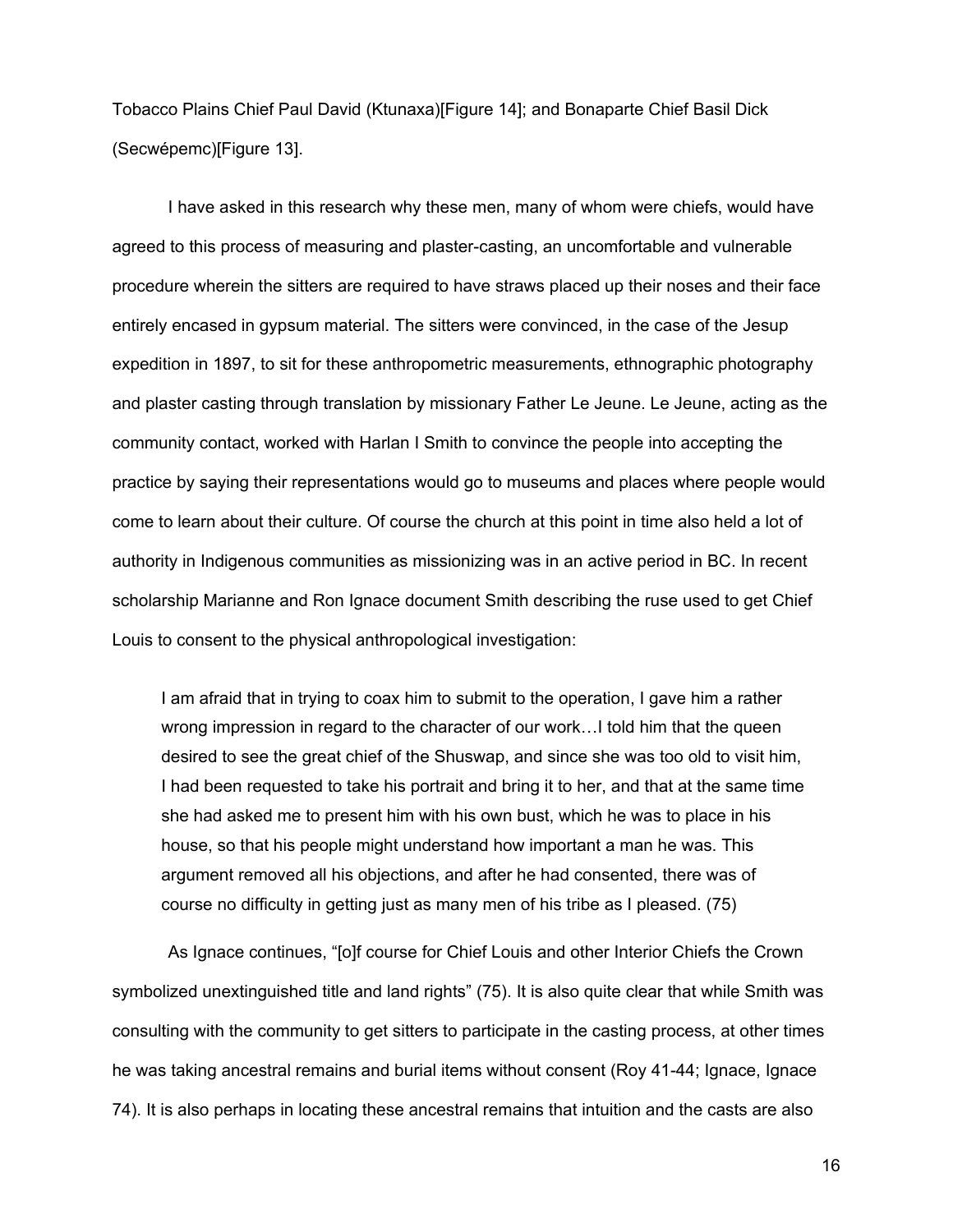implicated in a future possible repatriation of these remains and others Smith returned to collect in 1898 and 1899.

I ask myself what does it mean now for myself, for my community, for my Nation and for other audiences to resurrect this fraught anthropological gaze, to bring light to these shadows of ethnology. If we look at the plaster- casts within their colonial context that exploited lands and concurrently bodies of Indigenous peoples through measurement and dispossession, we come to cast light on the Boasnian way that anthropologists failed to see the fundamental settler project that was the cause of the 'vanishing race' they demonstrated:

"an inability to see or read Indigenous sovereignty and politics in any form other than the reduced, the primitive, or the ethnographically classic, a reading that disappears Indigenous political form, is blind to or, easily hitches it to other things, or dismisses it altogether. The settler governance of Boas's time and of ours loves this sort of social science because it keeps things-and people-in a possessive form and, presumably, thus in place." (A. Simpson, *Why White People Love Franz Boas*, 178)

Simpson describes the further goal of the governability of Indigenous populations through the social science of studying Indigenous kinship and cultures as another kind of disappearance that "would serve the intellectual and political project of settler governance well indeed" (178). Therefore in activating a decolonizing lens and a culturally specific Secwépemc set of concepts, like kwselktnéws, is to reject these methods of disappearance and dispossession. To combine this with the naming of the sitters whose identities were disappeared through the racializing inscription, "Shuswap Indian" that appears on their busts is to engage directly with their power, their agency and to symbolically engage in a dialogue that centers their land rights, a practice that attempts to "heal the colonial wound" (Mingolo and Vázquez) and to reject the ways that the colonial gaze sought to fix, consume and disappear them.

They are not disappeared, they are found.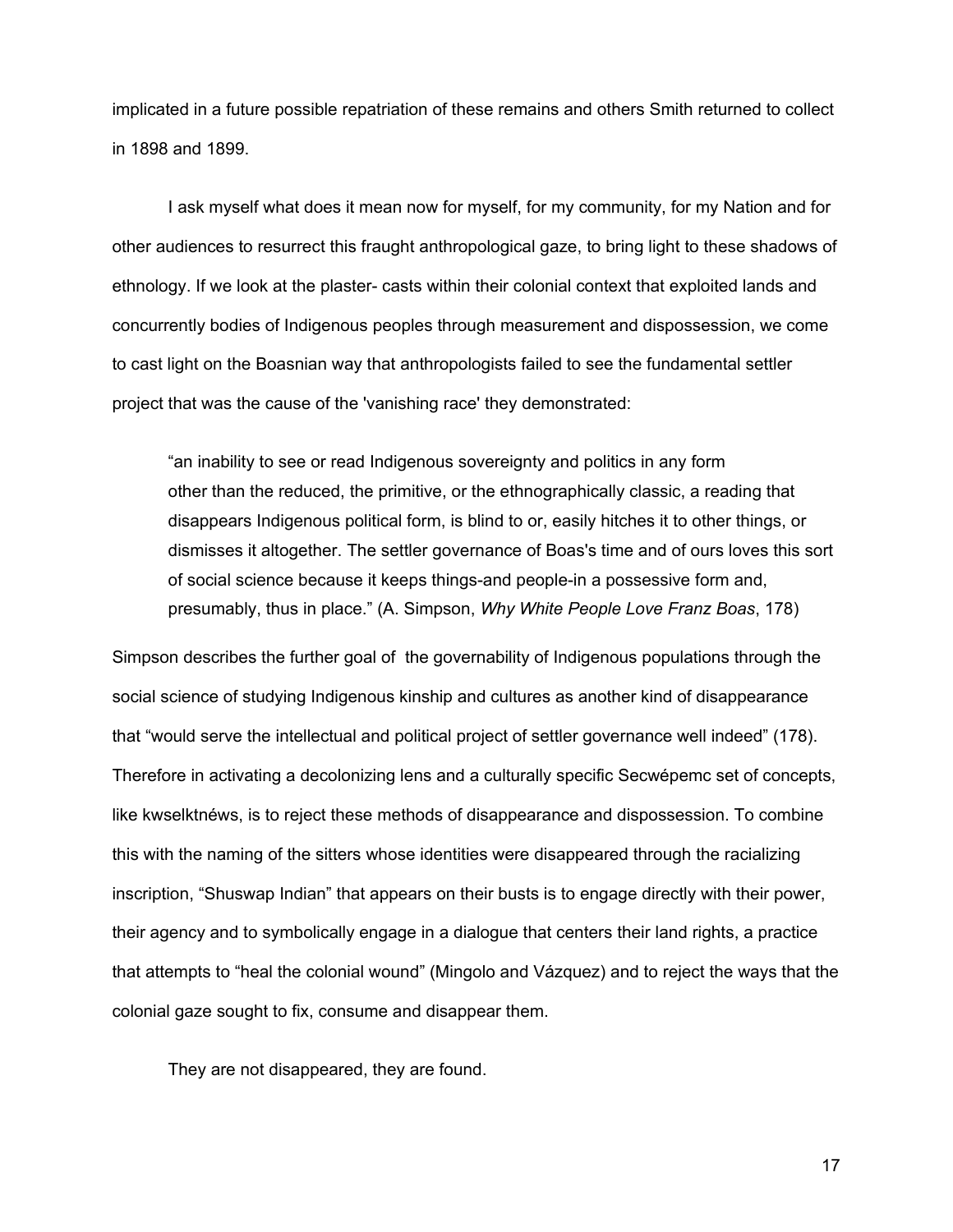#### **Chapter 2: Visiting Ancestors in the Archive**

The North Pacific Jesup Expedition was an example of the salvage paradigm of anthropology – the wilderness of BC in the early colonial period represented a great unknown with many diverse instances of resources and material culture to be explored, expropriated and extirpated. The auspices of the salvage paradigm was aligned with the 'inevitable' disappearance of wilderness and Indigenous people in the wake of development and exploitation wrought by settlers. Often in this anthropological view, displays of Indigenous materials were placed within a timeline of the 'prehistoric' and were shown with mineral samples and taxidermy animals in early museums. Even today, the plaster casts and Indigenous materials from the North Pacific Jesup Expedition are held in the American Museum of Natural History which is also noted for its dinosaur and geological displays. This categorization of prehistory has long troubled Indigenous agency and rights. As Susan Roy describes in *These Mysterious People*

"the distinction between "prehistoric" and "contemporary" had powerful and long-lasting political implications. Indians and places marked with Indianness, such as pictographs, fishing sites and burial grounds, were organized around the discursive binaries of dead/living, unoccupied/occupied, midden/burial ground, and traditional/modern."

#### (41).

It is in the act of recognizing the agency of our ancestors within a concept of strength and not simply as victims of the march of progress that I locate the story, the narrative and the voices inherent in these objects. To give names, story and interrelatedness back to these objects by undertaking this research journey is an act of visiting similar to what Metís artist Dylan Miner calls a 'methodology of visiting'. Though, in Miner's work, he applies this to visiting elders/knowledge keepers/community members and the knowledges shared in these exchanges. He says about ideas of visiting, "[f]or me, employing and living the elders' teaching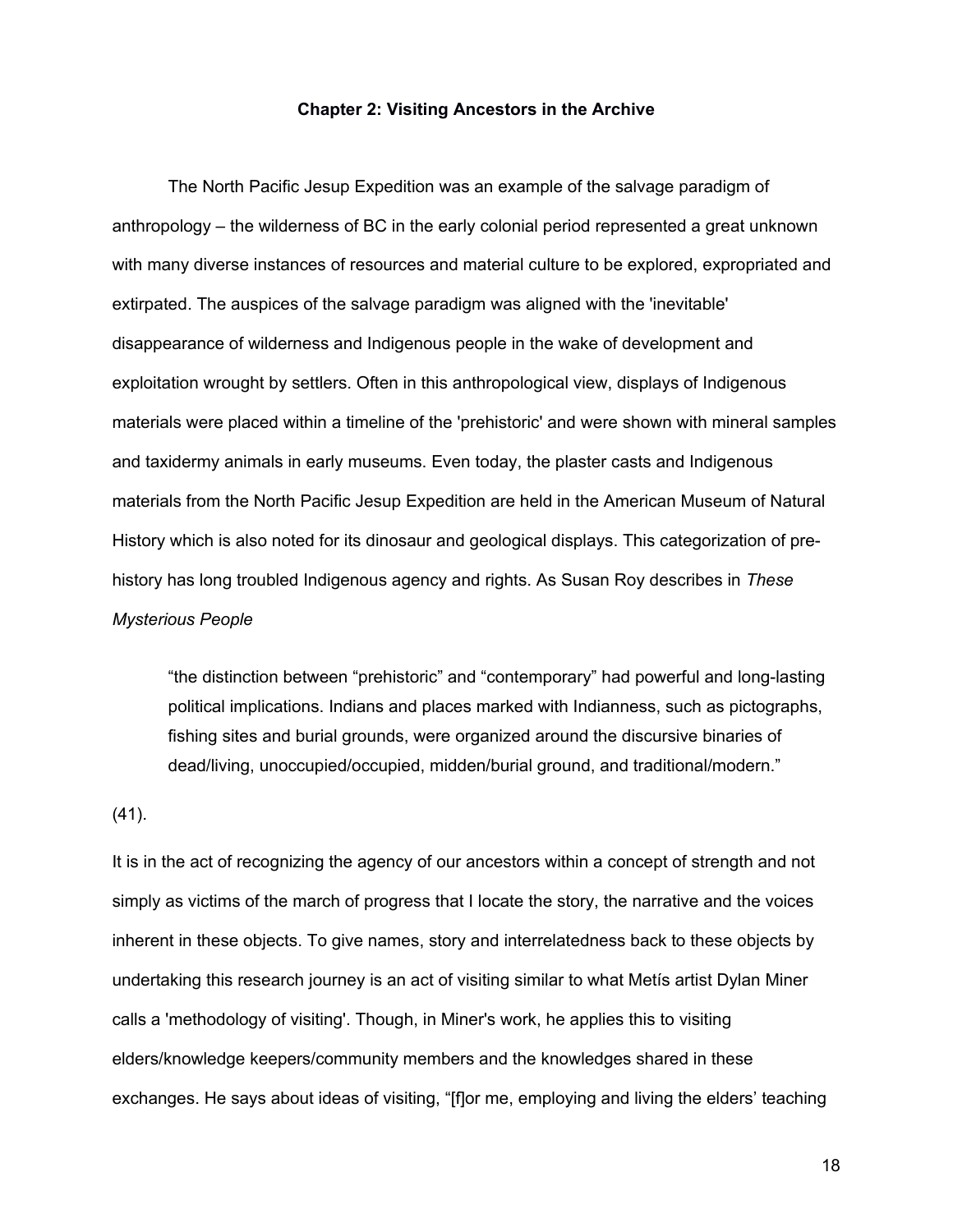about visiting allowed me to intentionally shift how I see my practice – or work if you use this term –away from its general focus on aya'iin // things and instead see how being together and visiting does the work of creating and maintaining community. Put another way, by just visiting – mawadisidiwag // they visit each other – we are already doing and making in important ways." (Miner "Mawadisidiwag miinawaa Wiidanokiindiwag // They Visit and Work Together"). I posit that this same methodology can be activated in the archive. The stories of these casts are a part of the land and the land is part of the story. By empowering the narratives of our ancestors, who struggled against active colonial oppression and genocidal policies, to have a voice, to express their rights and to dream of a future where our rights would be recognized and past infringements addressed, we could come to share in the future of the land.

This thesis posits the period of the research as part of the interrelated dialogue, a practice of intuitive acts and visitations in the archive and a set of dialogical interactions and experiences in a reciprocal exchange of culture and language that Ron Ignace describes as xyemstwécw – mutual respect – (R. Ignace 50) that have led to this paper and supporting exhibition. Elements of this deeply engaged process are at times visible and represented, and at other times, are left unshared and work subtly in the text and art works to inform their making and subsequent experience for those who are viewing the work. In this process of revealing and shielding I am strategic in using this paper to more appropriately articulate the histories of the plaster casts, how and why they were made, and under what contexts in order to implicate both the settler project as well as to highlight Indigenous land rights within a reading of the objects that un-disappears them.

## **2.1 Moving Through Shadows**

Firstly, gaining access to the casts was an exercise in perseverance. Having seen them mentioned in just a few research texts (Thom, *Precarious Rapport,* 2000 and Roy, *These Mysterious People, 2016)* they were not on view in the museum's respective digital collections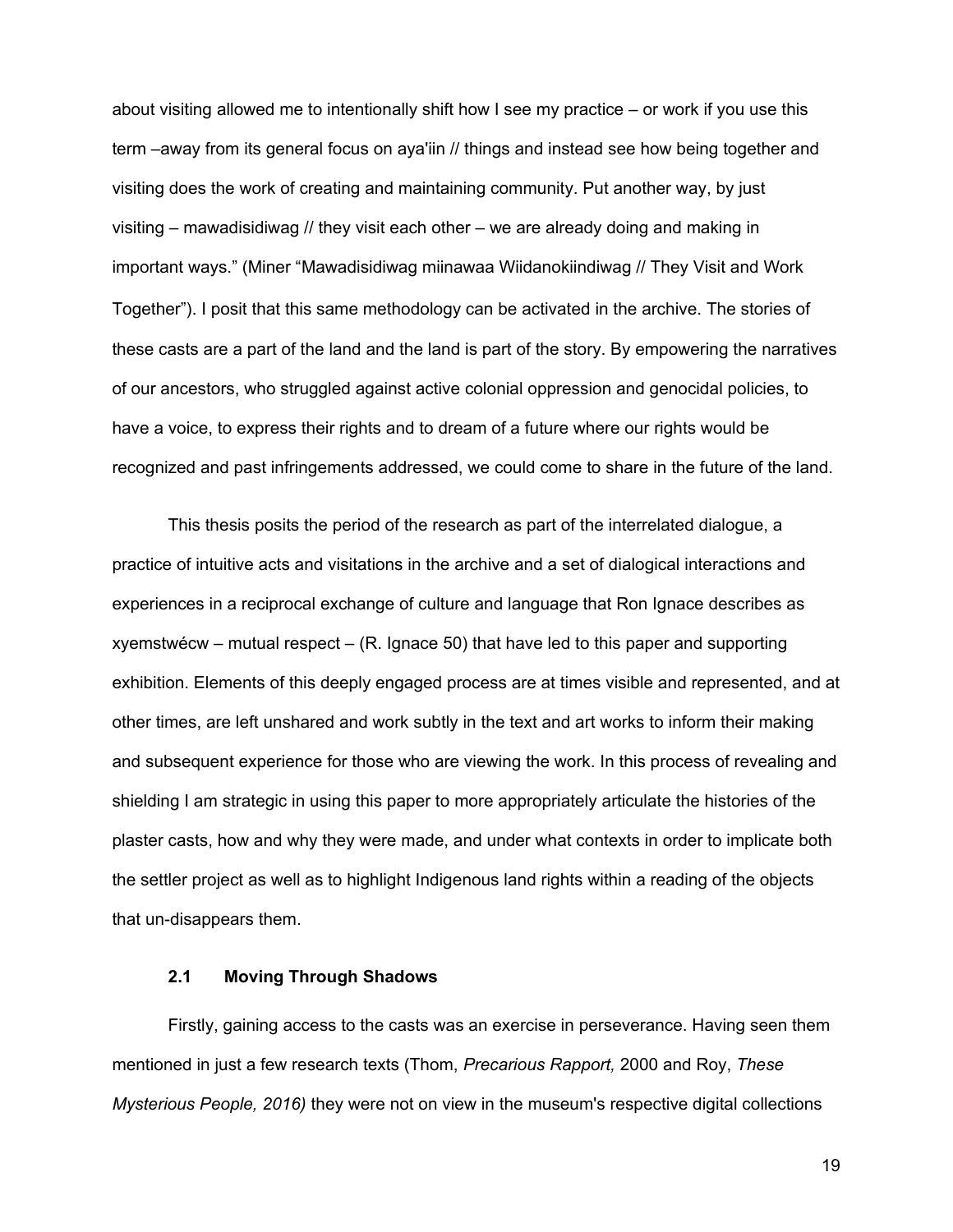and did not appear online. Through a process of inquiry and instinct I was able to locate them and confirm their existence but accessing them and the resources it took to travel to New York and Ottawa was another task. It was through a panel discussion for the College Art Association Conference in NYC (2017) that I was able to, with support from my university, travel to the first viewing of the casts. Mobilizing another artwork and exhibition context for #callresponse, a touring exhibition with Tarah Hogue and Maria Hupfield, I drew out connections between artwork in this exhibition and work for the *Anthro(a)poloigizing series* featuring the casts. *Only Available Light,* in the *#callresponse* exhibition took anthropologist Harlan Smith's 1928 film, *The Shuswap Indians of British Columbia,* as a point of departure. This is significant because the work touring in *#callresponse*, *Only Available Light,* was the spark that led me to more closely examine Smith's work and to learn of the casts. So it was a confluence of my intuitive practice as an artist, my existing community relationships and my strategic leverage as an artist and organizer along with the validation of being enrolled as a UBCO student/researcher that opened the doors to this research. I had earlier emailed and approached the collections but with no institutional support or finances, my requests were answered with cursory information. This is the reality for many Indigenous peoples – the extraordinary resources and labour it costs to retrieve and repatriate/rematriate our belongings is great. There are now some recently announced sources of funding for this kind of work but it remains challenging to be able to negotiate with museums and collections. The path I took offers some consideration of using art and culture as access points, of course, and in many ways artists before me have done just this, especially in the case of Northwest Coast Nations, like the Haida, who have really led a charge in repatriation offering a legacy and a foundation for continuing this work in other Nations.

The process of accessing museum collections, of course, varies in different institutions. The differences I found between the relative unbridled access I had at the American Museum of Natural History versus the Canadian Museum of History is worth discussing. In the introduction of this paper I articulated the important differences in settler versus Indigenous philosophies of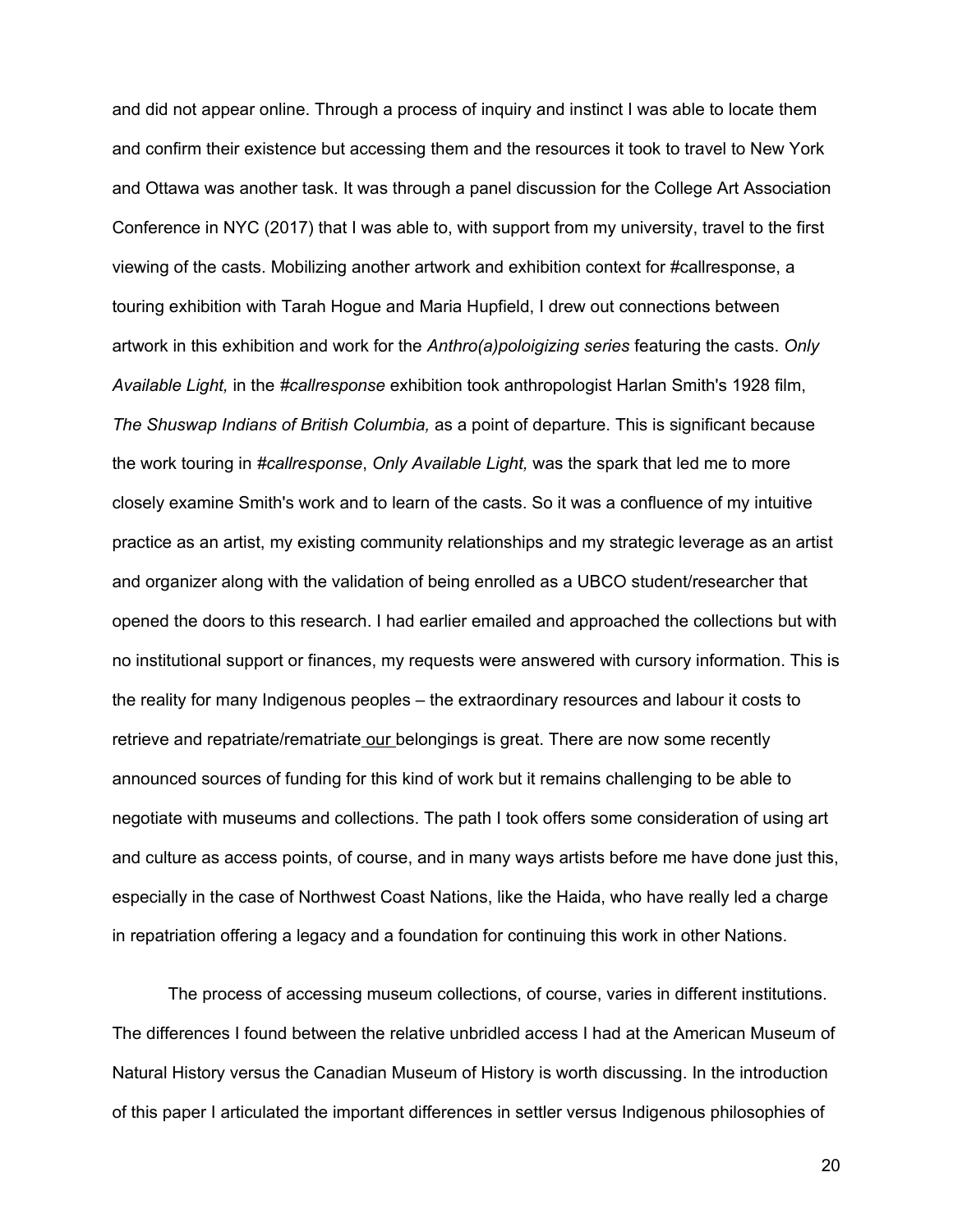'collections' by using Musqueam curator Jordan Wilson's articulation of objects in museums as 'belongings'. This can be further exemplified by looking at processes of accessing collections and the institutional practice concerned with restricting access versus an Indigenous concept of interconnected and interrelatedness. The casts in particular seemed sensitive to these museums, in part because of their pseudo-scientifically racist assumptions that are not far removed from eugenics and phrenology. And, in part, because museums are containers of colonial power, or as Indigenous artist Lawrence Paul Yuxweluptun, says the 'Indian morgue' (Duffek, Willard 19), they have been a place for the deactivated and denuded objects that once functioned in interconnected ways that wove together people, lands and animals in containers of knowledge. This overarching Indigenous concept emphasizes connection versus archival preservation and restriction through isolation that defines the process and policies that functioned to disappear these objects from their interconnected context.

To foster the re-connection of these objects, histories, worlds and knowledges is to act in a decolonial method, an aesthesis of perception and connection that unravels through time. From sharing discussions of the work at my Secwepemcstín language classes to the permissions for my research granted by the T'kemlúps te Secwépemc and the Secwépemc Museum and Heritage Park, the exhibition activates Secwépemc land through materiality in the artworks and hopefully the way the work continues to circulate in different ways in the community. The importance of sharing this work though is in contrast to the requirements placed upon me as a researcher wherein navigating the museum's codes and copyright infringe upon my rights as a member of the Secwépemc Nation to have a relationship and exchange with these materials and to access the embedded cultural knowledge and practices within them. My own work as an artist takes its protocol from my community of origin as opposed to an outside institution. This can place me in conflict with the agreements the museum requests including publishing and copyright restrictions. In my experience of being finger-printed and required to sign documents, specifically drafted for my research, at the Canadian Museum of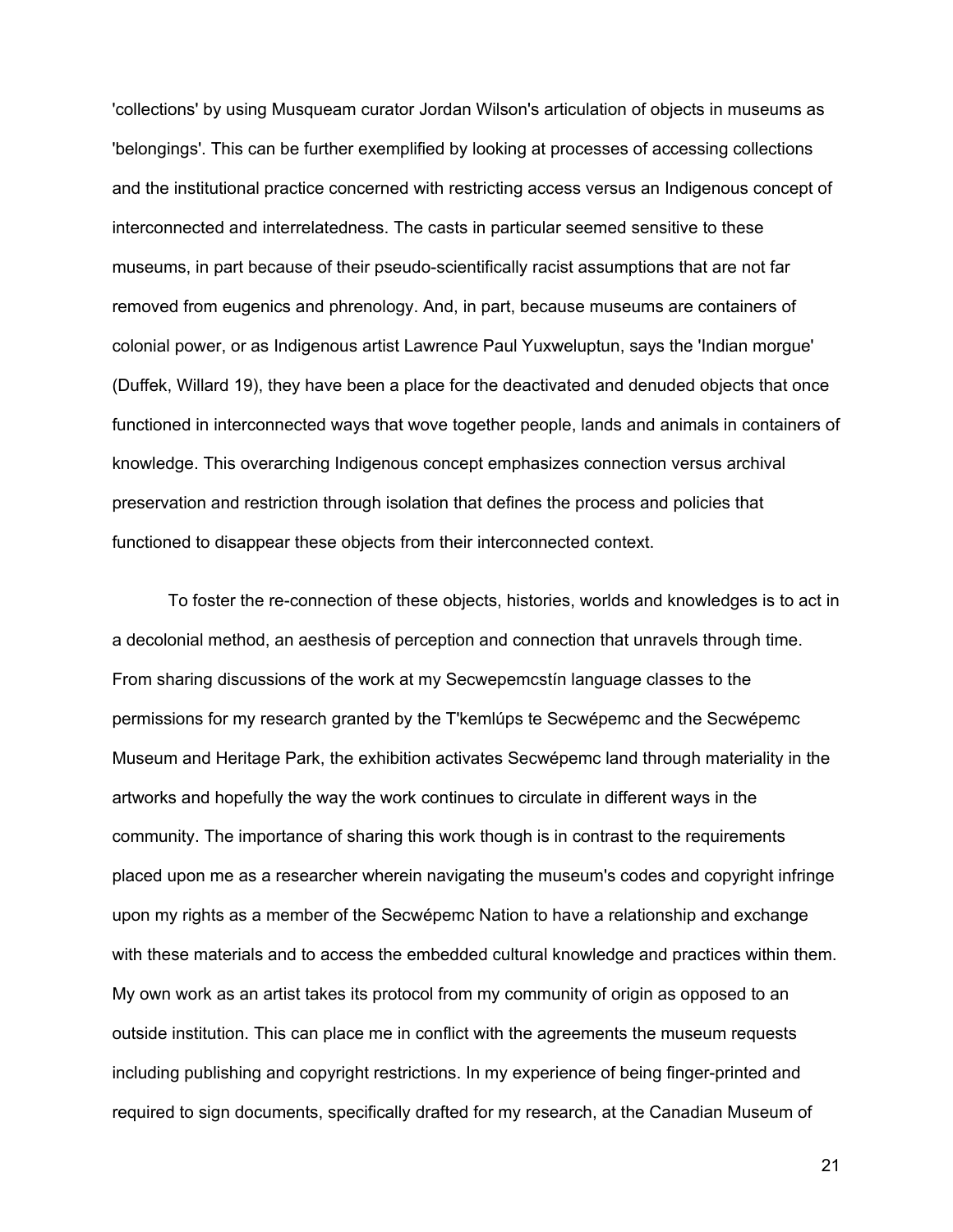History, I reflected on how after more than 100 years of the lies that were used to acquire the casts, their displacement continues to be in contradiction of Chief Louis' consent, who understood they would be gifted to the Queen. The radical act then of circulating these knowledges back within our community contexts can operate in ways that create a foundation of empowerment and re-awakening and can have unanticipated affects.

In *The Force of Family: Repatriation, Kinship and Memory on Haida Gwaii* authour Cara Krmpotich discusses the ethnography of Haida repatriation that reiterate the multidimensional ways Haida interact with repatriation process and outcomes. Through a series of interviews Krmpotich relates ideas of memory, kinship, collectivity and connectedness to the more than 460 Haida ancestral remains that have been repatriated and the ongoing work of repatriation in Haida Gwaii. Stating that repatriated material culture and the process of repatriation, "evoked past, present and future relationships, especially relations of kinship." She goes on to discuss what one of her Elder interview subjects thought of repatriation: "Irene Mills spoke to me of a hope that repatriated ancestors will, once rested, reincarnate and bring with them old skills and knowledge" (40). This profound act of connection and circulation activates much more than just the dispossessed object or skeletal remains, like an awakening the whole body of a Nation's life blood circulates again connecting us simultaneously to the ancestral and the future through our lands and ancestors.

#### **2.2 Casting Light**

A viewing of the casts themselves shows they were very racially indistinct in the ways they replicated the aesthetics of European sculptural portrait busts. I had expected most of the casts to resemble the familiar artistic process, where gypsum bandages are applied to the face and then plaster is poured into the negative (gypsum bandages) to produce a three dimensional copy of a face. I was surprised in visiting the collections that some were sculpted principally by museum employees (Casper Meyer and Belaschy in the case of a set of casts of Coastal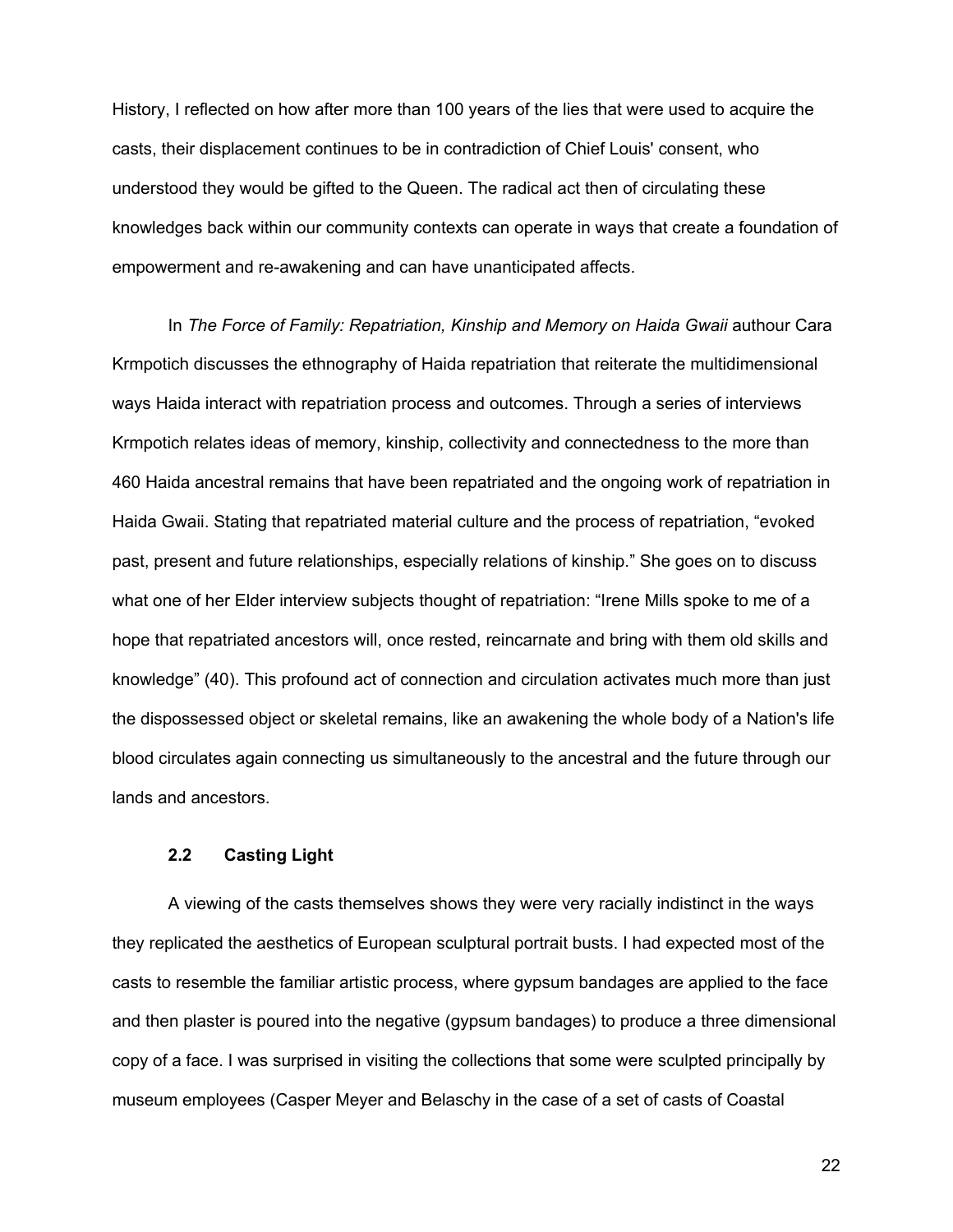Indigenous people that were gifted to the Canadian Museum of History in 1911, Plate XV), into head and shoulder busts common in European aesthetics and sculptural practices. Their final form collides Wester European aesthetics and the Indigenous body as a site of decoloniality. The field casts (poured plaster renditions) of the faces were of the face principally up to the forehead with the exclusion of two busts from the CMH collection in 1916, one of Nlaka'pamux leader Tetelenitsa and one of Chief Paul David of the Ktunaxa, who were cast in head and shoulders. The former, Ktunaxa Chief Paul David, having a part of his actual braids cast. The qualities of the dental plaster as applied by FHS Knowles, CMH technician at the time, are exceptionally detailed in the set of 1916 casts whereas the field casts of the Jesup expedition are of lesser quality and likely served more as a guide for the forensic-like sculpting of AMNH museums 'plaster man' Casper Meyer (Smith correspondence to Boas, 1902), or in the comparable sculptural busts by Belaschy (received from AMNH by CMH in 1911).

Comparatively almost 20 years separates the two sets of casts that I have had a chance to look at from the AMNH and CMH collections. The interrelatedness of the two sets of casts from 1897 and 1916 along with the roles played by anthropologists Harlan Smith, James Teit, Livingston Farrand and Franz Boas are further indicated through another set of ethnographic portrait busts that were gifted to the CMH from the AMNH in 1911 (CMH museum records). These bronze coloured painted plaster busts are similar to the one's produced by Casper Myer but were made and signed by Belaschy<sup>[11](#page-31-0)</sup>. There are also several files of correspondence between Smith and Teit that reveal there are another set of casts, parallel to the 1916 set, made in 1912 as documented in the CMH correspondence between Smith and Teit. The nature of the 19[12](#page-31-1) set of casts are also tied to land rights petitions to the Canadian government in Ottawa<sup>12</sup>

<span id="page-31-0"></span><sup>&</sup>lt;sup>11</sup> It is assumed that like Caspar Myer, Belaschy was more of a museum technician contributing replicas and casts of artifacts for museum display a employed by the American Museum of Natural History.

<span id="page-31-1"></span>I believe this to be the 1912 delegation discussed in Ron Ignace's thesis, he says of this delegation, "In January 1912, the Indian Rights Association, along with several Interior Chiefs (including Chief Louis, by then 82 years old, Basil Dick, Francois Selpaxen, Baptiste William and James Retasket), went to Ottawa and presented a Petition to Prime Minster Borden, reminding him of their previous attempts, and asking, " If you have neither the power not the inclination to help us in the obtaining of our rights, then please recommend to England they settle the case for us."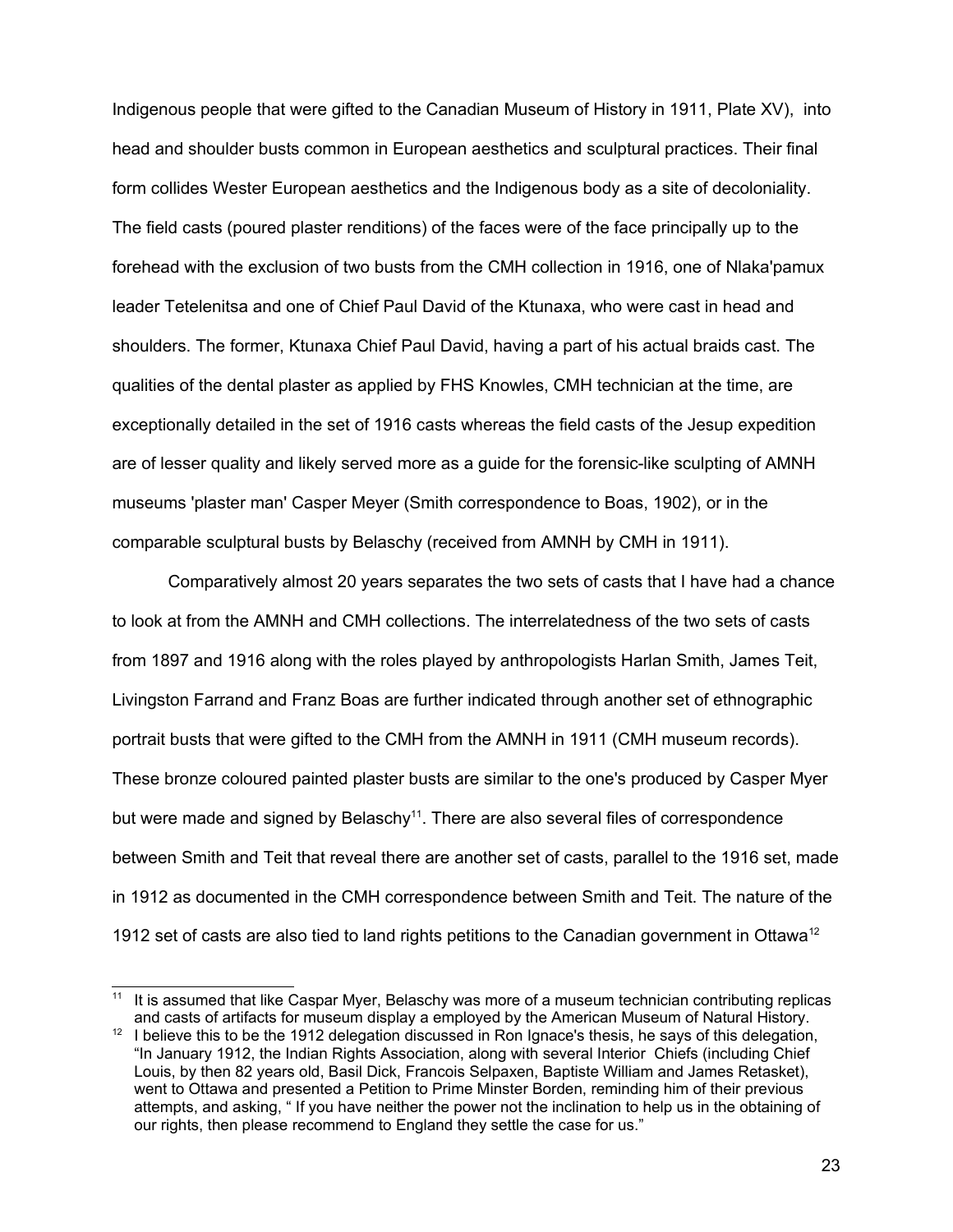by Indigenous people. What is striking in the correspondence about the 1912 delegation (CMH textual records Sapir-Teit) is the emphasis on the logistics of the journey; for example many hotels did not accept Indigenous guests and so organizing this travel was left principally to Teit and his connections at the museum and was essentially conducted at a time of racial apartheid in Canada. While Teit's role with the Allied Tribes and Nlaka'pamux communities has been acknowledged as one more rooted in reciprocity, we can see in the correspondence that Harlan Smith was not as inclined to benefit communities through their research at the museum. Smith responds to requests by Teit for copies of photographs, records etc. made by community through Teit, but is much more concerned with acquiring human remains and material culture with an urgency that reflects the race to collect under the presumption of an imminent decline and collapse of Indigenous life and consistent with settler state violence. Audra Simpson describes this dynamic as, "[a]ll Indians have to do is be Indians to ensure that settlers will attempt to eliminate them, for to be Indian is to be defined materially, in relation to a stretch of territory, and thus to be in the way" (171). Therefore it becomes imperative that the restoration of Chief Louis', and the other sitters', purpose in allowing themselves to be cast and measured was clear: "they consciously did so in the context of their struggle for Secwépemc rights and title." (Ignace, Ignace 76).

We can see in review that land and Indigenous rights are deeply intertwined in the contextualization of the busts and the practice of physical anthropology from a Secwépemc perspective. Deep juxtapositions between settler and Indigenous perspectives are embedded in the casts and it is the original context, of land rights, that needs to be discussed in conjunction with them.

## **2.3 Echoing Bones**

Smith's role as an expropriator of human remains is indicated throughout correspondence with Boas during the JNPE and included in Marianne and Ron Ignace's important contribution to Secwépemc scholarship, *Secwépemc People, Land, and Laws : Yerí7*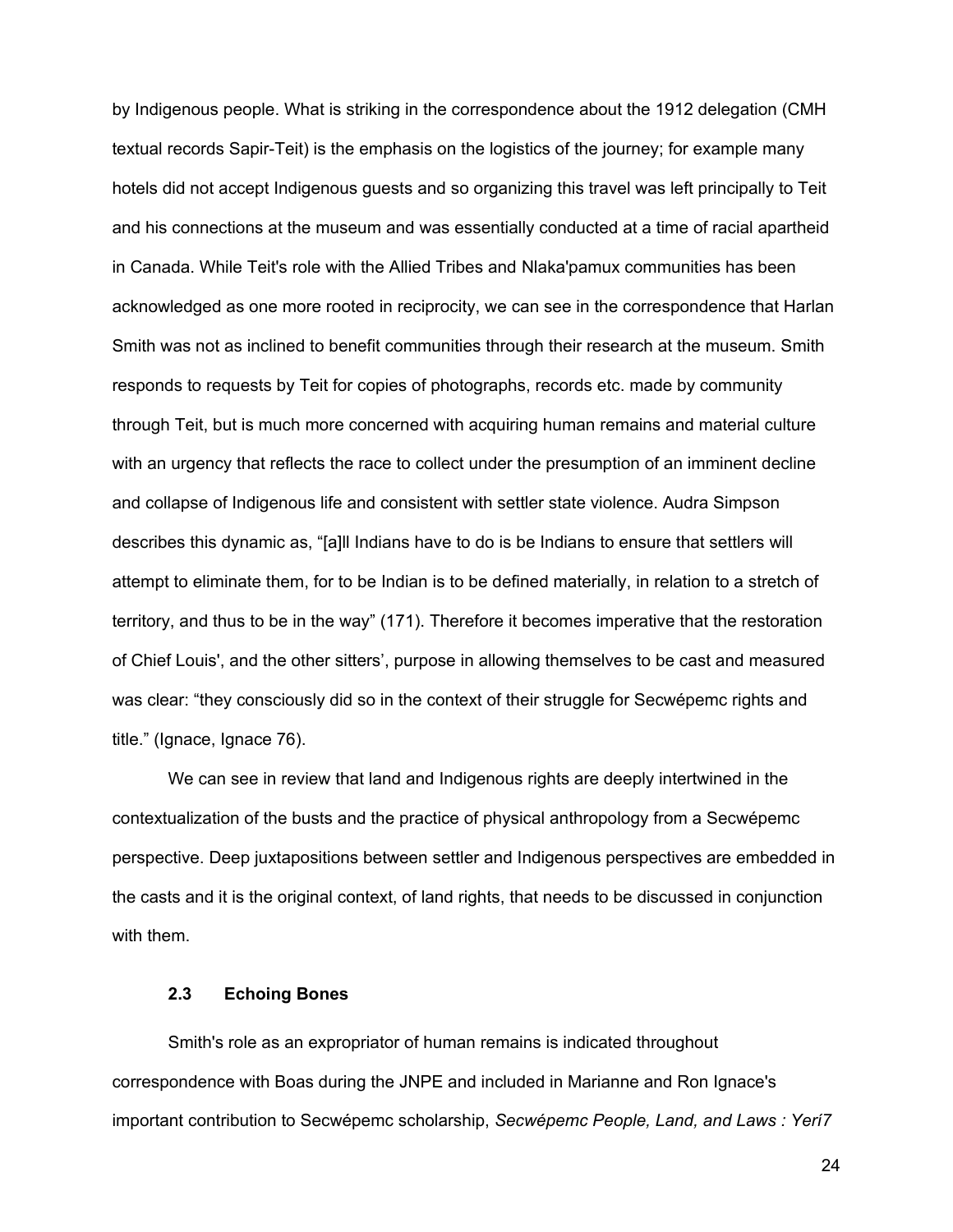*re Stsq'ey's-kucw.* There are important instances documented where fieldwork had Smith engaging in the physical anthropology of Secwépemc people while simultaneously digging and removing ancestral remains.

Smith (1897) reported, "Indians here object to my taking bones away – They are friendly & will allow me to dig graves & take all but the bones…After Father Le Jeune at a big council meeting supported Smith's request to "take a few bones" in order to "teach" people in New York about the Secwépemc, and after Smith showed the council photographs of the NorthWest Coast Hall of the American Museum of Natural History, which displayed the "wonderful works of the Indians"(Smith 1898, 101-2), he was allowed to work at a burial mound and at village sites on the Kamloops Indian Reserve, resulting in a substantial collection of human remains and artifacts, which he sent to museums." (Ignace and Ignace 74)

The correspondence between Teit and Smith as well as Boas and Smith and Teit with Sapir is punctuated on numerous intervals with quips about human remains being found, bought, removed and transported, as evidenced in quickly scrawled telegram, notes punctuated by statements like, "1 Indian skull gift' (Smith to Boas June  $24<sup>th</sup>$ , 1901). In fact this can be evidenced in the discrepancy with ascension numbers of the plaster casts from the CMH collection. It was noted during my visit to the CMH museum to view the 1916 casts that some of this confusion stems from the fact that the plaster casts should have accession numbers with lower case letters but in fact have upper case letters which are normally only used with human remains. Thus making the distinction between the casts and ancestral remains even fuzzier<sup>[13](#page-33-0)</sup>.

In creating a framework for how I might consider moving forward I began with a selfreflection on why I am interested in the life-casts and how they might function as a *de-colonizing lens* (Kovachs 76). By examining the casts as a negotiation device requiring consent I locate the ways in which Secwépemc people used many methods to develop their political argument for land rights. The casts, as a legacy of physical anthropology, are representative of the ways in

<span id="page-33-0"></span>It is quite clear in the case of human remains that Smith exhumed in 1898 and 1899 in Kamloops that these were sent and deposited in the American Museum of Natural History in New York.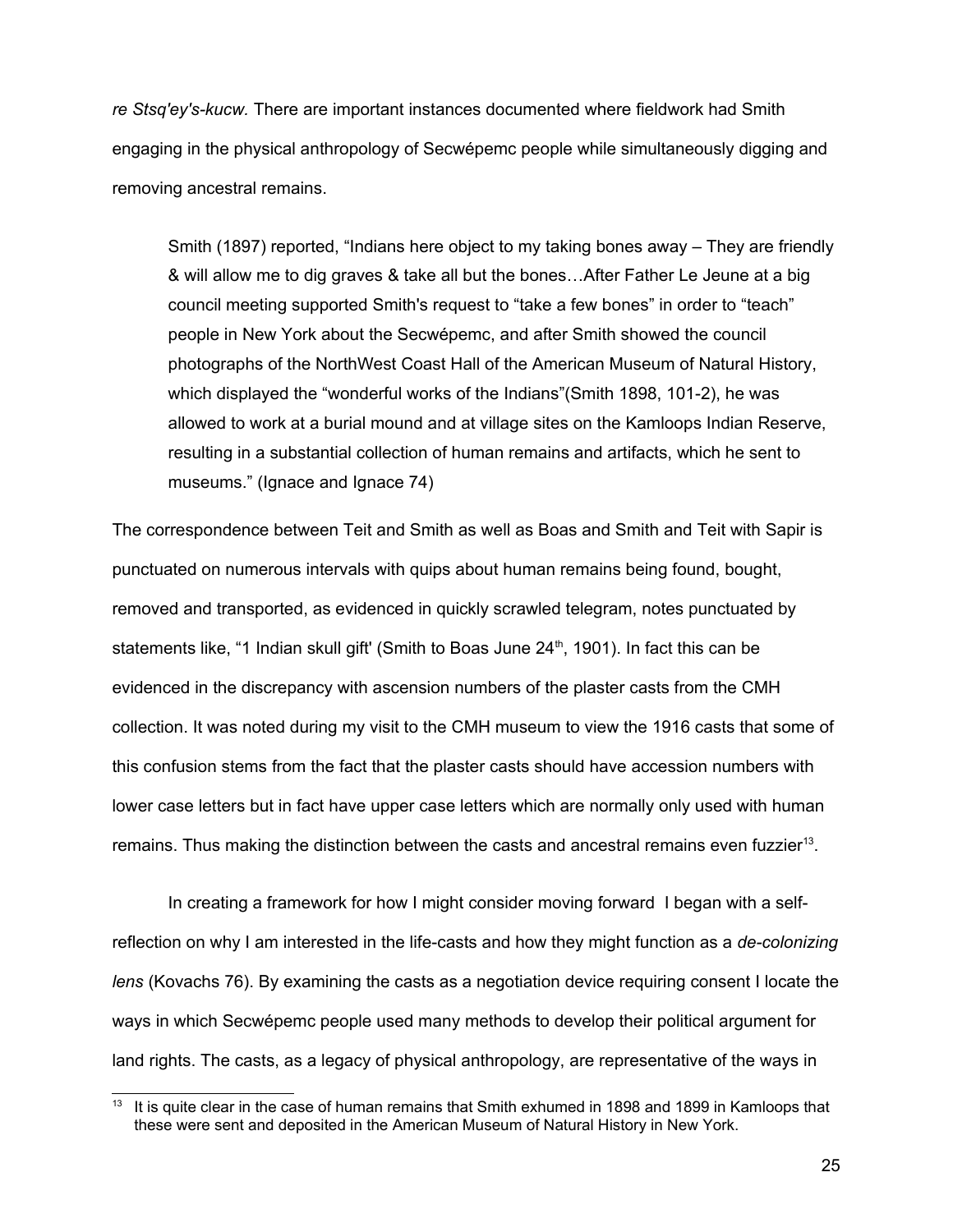which "[i]n the colonization of Indigenous peoples, science was used to support an ideological and racist justification for subjecting Indigenous cultures and ways of knowing" (Kovachs 77). Because the life-casts were made in concert with sets of measurements or anthropometric data, and photographs in the convention of side, profile and three-quarter view and made in the period where salvage anthropology emphasized the assumed superiority of Settler culture, the casts themselves become a vessel for the conflict between these ways of knowing. They have become t'ult a process of 'freezing' to stone expressed in Secwépemc narrative that often relate to geological formations that mark out Secwépemc territoriality and cosmology onto the land. In the act of way-finding and visiting these ancestors I consider the concept of t'ult as a method of connecting our contemporary experience with our stseptékwle, or creation stories, as they represent, as Ron Ignace says, the "charter for our social institutions." He continues,

"They [stseptékwle] continue to do this by reminding us in palaces throughout our land, through rock-paintings, rock formations where past people were "frozen" into stone (t'ult), of the deeds of the stseptékwle, anchored to the land the land to stories that tell us what happened." (90)

In addressing the colonial frame the subjects of plaster-casting were 'frozen' into I have attempted to re-inscribe their names in numbered plates I -XIII in this paper and they are referenced by name in my final exhibition works. During the North Pacific Jesup Expedition Smith cast several<sup>[14](#page-34-0)</sup> individuals at Kamloops. I located the following six and within this thesis paper and corresponding art exhibition I have reunited them with their names by correlating their photographs and anthropometric schedules (see plates I-VI); Clexléxqen Chief Louis , Louis Fallerdeau, Edward Hyacinth (Edward Hyasarte in AMNH photographic records), Gabriel Chapman, Thomas Benjamin and Alek(x?)  $S(L)$ arent<sup>[15](#page-34-1)</sup>. Their names do not appear on the casts themselves – instead the inscription, 'Shuswap Indian' appears as an anonymizing and racializing epithet. Reconstructing their names and agency and 'purpose' related to Secwépemc

<span id="page-34-0"></span><sup>&</sup>lt;sup>14</sup> There are 7 entries in the Expedition manifest but it is unclear as only six are named if this means there were six or seven.

<span id="page-34-1"></span><sup>15</sup> Spelling differs between expedition manifest records and photograph material.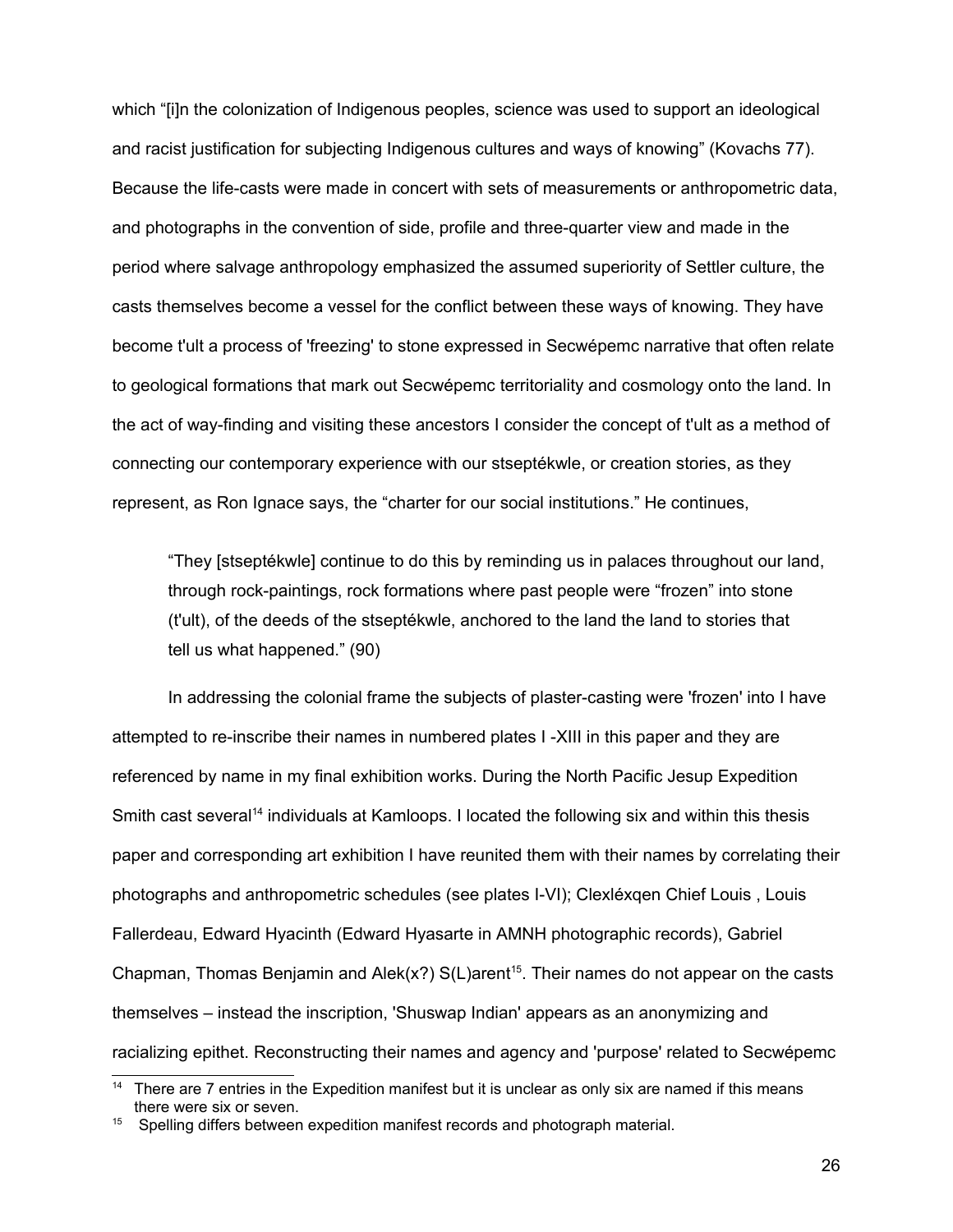rights and title are paramount to my research, it is also emphasized that it is not possible to fully articulate their histories or biographies here. I am not a historian; I am an artist choosing to stage an intervention into the archive to 'restory' (Michel 2012) the Secwépemc people and belongings therein.

#### **2.4 Measuring Dispossession**

Corresponding anthropometric measurements for the sitters of the portrait busts are filed away in thick folders in the AMNH collection with other individual measurements made at the Kamloops mission school in 1897 (another set that involves other Indigenous nations were taken by Boas himself in 1894 at different locations in BC). There are 240 records of 'Shushwap' males and 149 of females. It is likely these racially charged documents, produced as a template form designed by Boas, were conducted by the young Harlan Smith. In discussing the social scientist approach and Boas' arguments that both disproved racial theories of superiority but also continued to re-ascribe colonial methods, Audra Simpson says that Boas "worked in concert with a settler state that sought to disappear Indian life and land in order to possess that land and absorb that difference into a normative sociopolitical order" (167). These social science methods were not neutral, they were absolutely in concert with the colonial project of extinction or, at the least, a more liberal, assimilation. These measurements, of children, of lands, of bodies, became a survey of extinction and these folders attest to the simultaneity of the settler project of land dispossession, the dispossession of families and children and the dispossession of voice and agency. Disrupting these measures then is an act of defiance: disregarding the surveys, interrupting racism and redefining these archives to expose their injustice and frame the context of settler dominance and superiority is one way in which Indigenous artists can become essential in the archive.

Many of the photographs, casts and measurements in the collections I have researched, as well as the ethnographic record of the late 1800s and early 1900's in British Columbia, were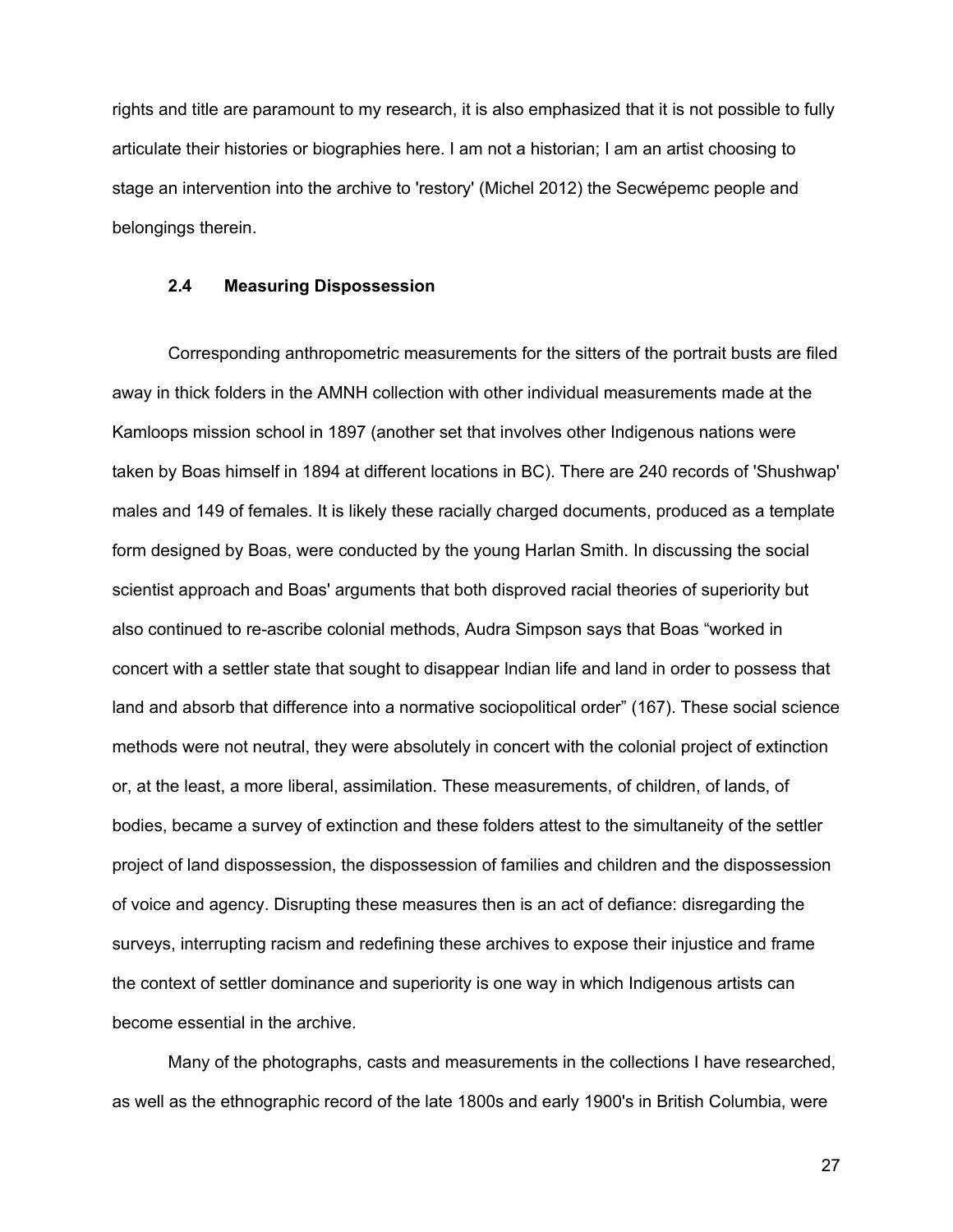all correlated with infrastructure and settler land 'development' projects that sought to inventory and measure the land, like the Geological Survey of Canada. In my artwork I use materials that reference survey, of both land and bodies: survey tape, calipers, stakes, land marking paint, and other references creatively point back to the interrelated colonial process of land expropriation and our rights. Drawing a parallel between anthropometric measurements and land measurements reveals the purpose of survey and physical anthropology as tools of colonial domination.

In viewing the collection of Secwépemc (Shuswap) material at the AMNH I viewed a child's marmot skin cape, a lovingly made cape with a plaid flannel lining and delicate fringe at the nape (Catalog No: 16/9335). Using concepts of Indigenous epistemology, my resulting artwork, *small measures,* references my research into these data sets of anthropometric measurements. The subtlety of caring for these archival objects that have been dislocated from their context is represented in my work by the domestic and intimate act of sewing a replica cape. The projection of an image of the original onto the surface of the replica object is a further recasting and reduplicating of the original. The cape is not the exact same size as the projection of the original, I sewed it a bit differently and used my son to model the size. Using the concept of decolonial aesthesis I added an element of healing to the work by sewing in medicines into the layers of fabric. This medicine, a traditional smoking mix, very subtly infused the work with the physical medicines that respond to the resurgent practices of awakening museum objects into agents of Indigenous cultural practice, as opposed to displaced objects denuded from their cultural contexts and lands. I am not allowed to touch the pipes on display in the Northwest Coast Hall at the New York museum but I know their purpose was to send prayer. I am adding prayer here by using these medicines in the artwork, to pray for the children and the child who this marmot-skin cape once belonged to.

In defiance of their measurements, I have used strategies of marking or *tsq'iyúl'ecw* in concert with Ron Ignace's ideation that, "tsq'iyúl'ecw means to 'mark the land' in the way our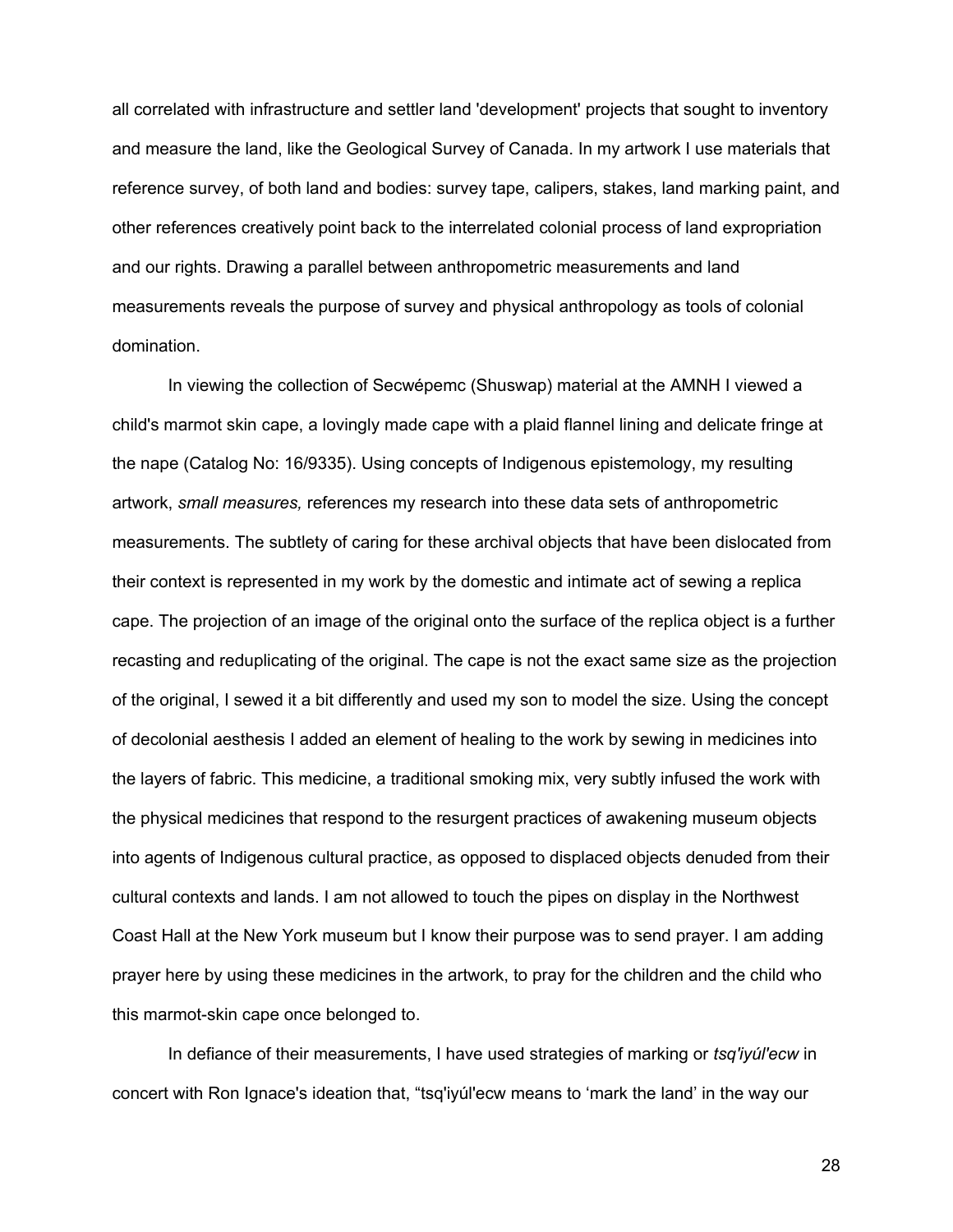ancestors marked the landscape with their deeds, gave names to places, and thus claimed the land as Secwepemcúl'ecw." (2008). In marking the busts as an artistic act, through naming and signing the busts after 3D scanning (a process I will explain further in Chapter 4), I am claiming and asserting their significance both as individuals with their personal and familial stories to tell but also in the articulation of Secwépemc rights and title. I use the next 2 chapters to describe my interventions and artistic acts as an activation of the research that constructed these former chapters.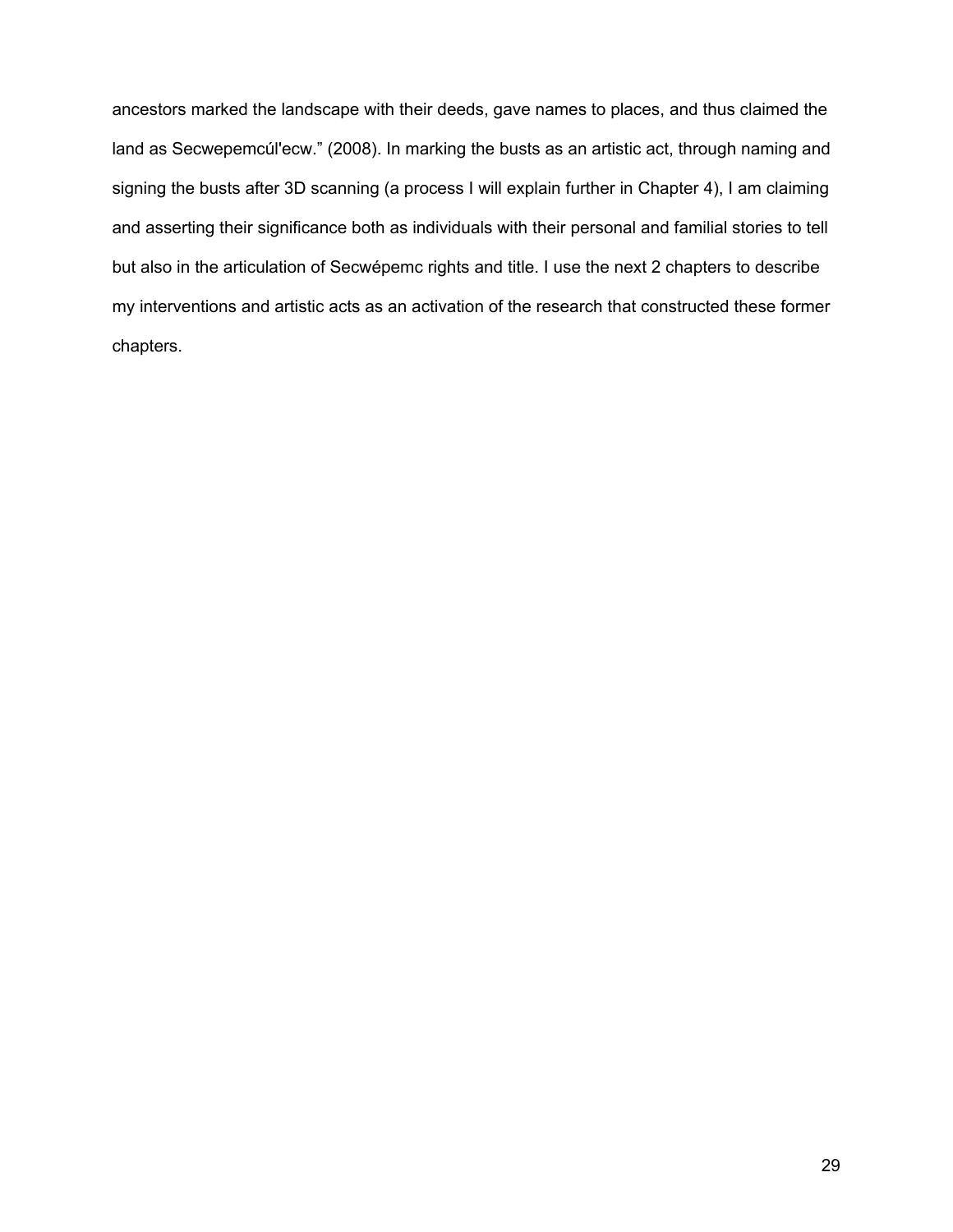#### **Chapter 3: ARTiFACTS, Creative Resurgent Art Practice**

Resurgence as reincarnation is implied by instrumental Secwepemc language advocate Robert Mathew in his introduction to, *Behind Closed Doors Stories from the Kamloops Residential School*; "[h]istorically, Coyote has faced many dangers and challenges...For over 100 years the people have been oppressed, but today like the Coyote they have returned to life" (viii). In this introduction Matthew also discusses the creative potential of storytelling to educate and heal, an idea consistent with Kathryn Michel, founder of the Chief Ataham immersion school's concept of restorying that she uses to reframe the resiliency and futurity of Secwepemctsín language learning. I suppose I am trying to understand this story, the story of these anthropologists and the story of Secwépemc people who encountered them and how this all leads us to where we are at in our contemporary space of land struggles and cultural resiliency amid neo-colonial struggles. Anthropologist Andie Diane Palmer working in the 80s in Esk'et (Alkali Lake Indian Reserve No 1) relates, "Thus, the history of the archive concerned with the Secwépemc is not separable from that of the oral record; each is part of a more fully developed history, one that is now more firmly intertwined in local social action"( 28). It is within this 'intertwined' positionality that the plaster casts have become the basis for an artist intervention in the archive.

This artistic intervention first used intuition in locating the plaster casts; next employing a *de-colonizing lens* I sought out a dialogical model in visiting ancestors in the archive. Later I intervened in the constructed histories of these objects by contextualizing and connecting them to lived Secwépemc experience and conceptualization. In the following two chapters I both expand the research of the casts to globally circulating Western knowledge production systems as well as relate my artistic process and production, using a land-based approach, that strategically asserts Secwépemc rights and title. I use my own art and curatorial practice as a proposed model of decentreing colonial artist production models which emphasize the individual artist and the creation of the 'new' as disconnected from the past. Instead my work has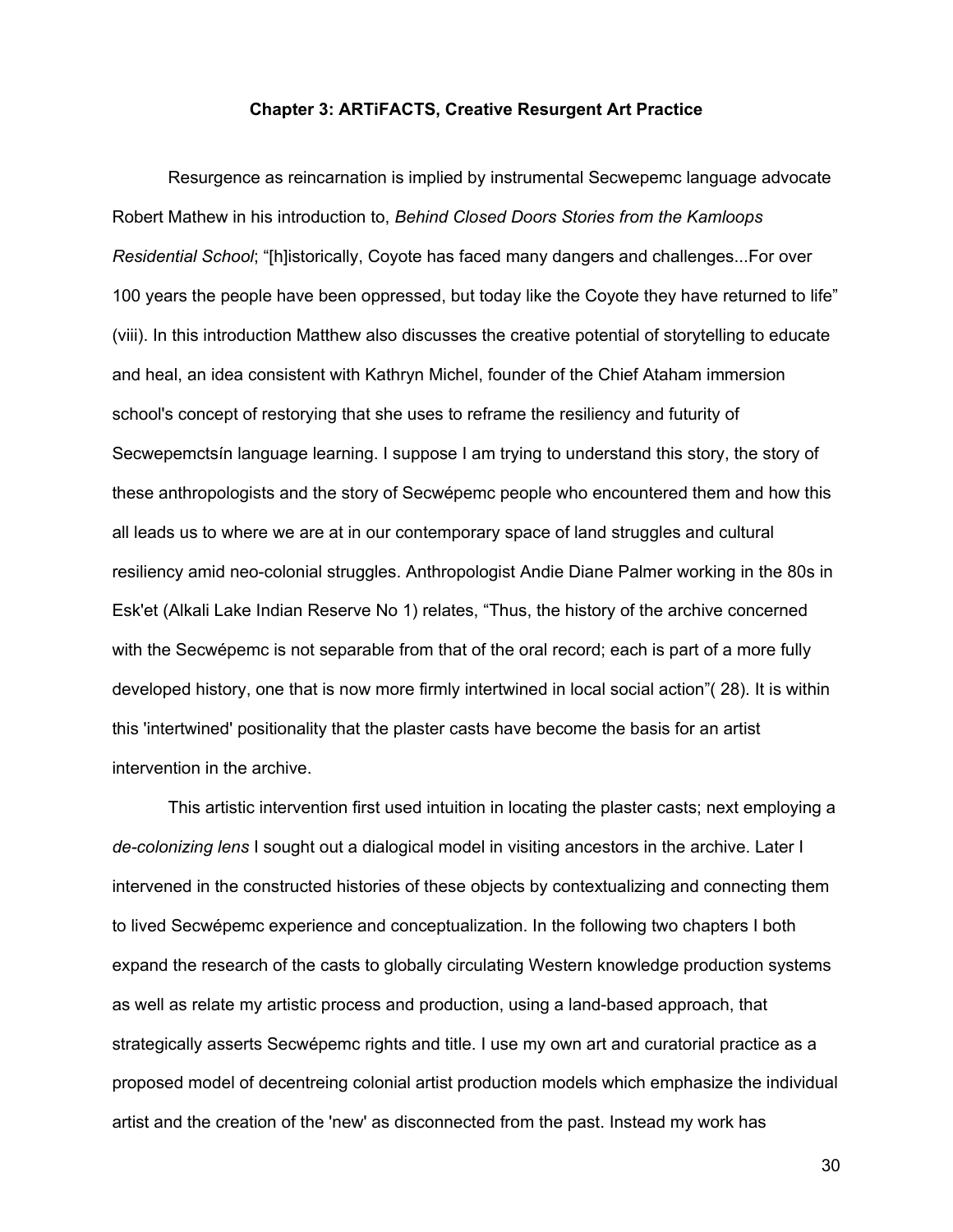attempted to assume a position of decolonial aesthesis that preferences understanding our land claims and our communities are part of and related to the resultant artwork. This employs tacitly different art production strategies that are encoded in Indigenous experience which, as Syilx scholar Jeanette Armstrong states, is an "ability to bring imagination into physical being through action [as] the creative process." (Armstrong, Cardinal, Young In 46).

#### **3.1 Land Rights as Cultural Expression**

By focusing on the transformative potential of contemporary Indigenous art in interfering with or refusing the anthropological gaze I assert that new relationships with anthropological material are possible within contemporary Indigenous art practice. The hierarchy of social and cultural 'development' that historically placed Coastal nations on a higher continuum of human development above the Interior Salish is part of the consumptive exoticism and othering of Indigenous people by colonial audiences. Many histotrical ethnographic studies placed Plateau culture, in terms of 'progress' as a transitional culture, in between Coastal and Plains culture but considered in and of itself not a site of higher cultural development. Harlan I Smith, published a bulletin for the Canada Department of Mines, Anthropological Series in 1923 on *Prehistoric Canadian Art*, that appealed to manufacturers to appropriate Indigenous design from museum sources to develop, "products of purely Canadian Design" (1) that could be used in place of European design following import restrictions after World War I. In this bulletin he describes Plateau art and cultural development in a few dismissive lines,

"The Indians of the Interior Plateau and Mackenzie basin, at least recently, had a less realistic art, which was largely geometric and pictographic, highly conventionalized and symbolic, although occasional specimens seems to have been brought from the coast or made in imitation of the coast art. They were without pottery and had a less highly developed social organization and financial system than the coast tribes." (2)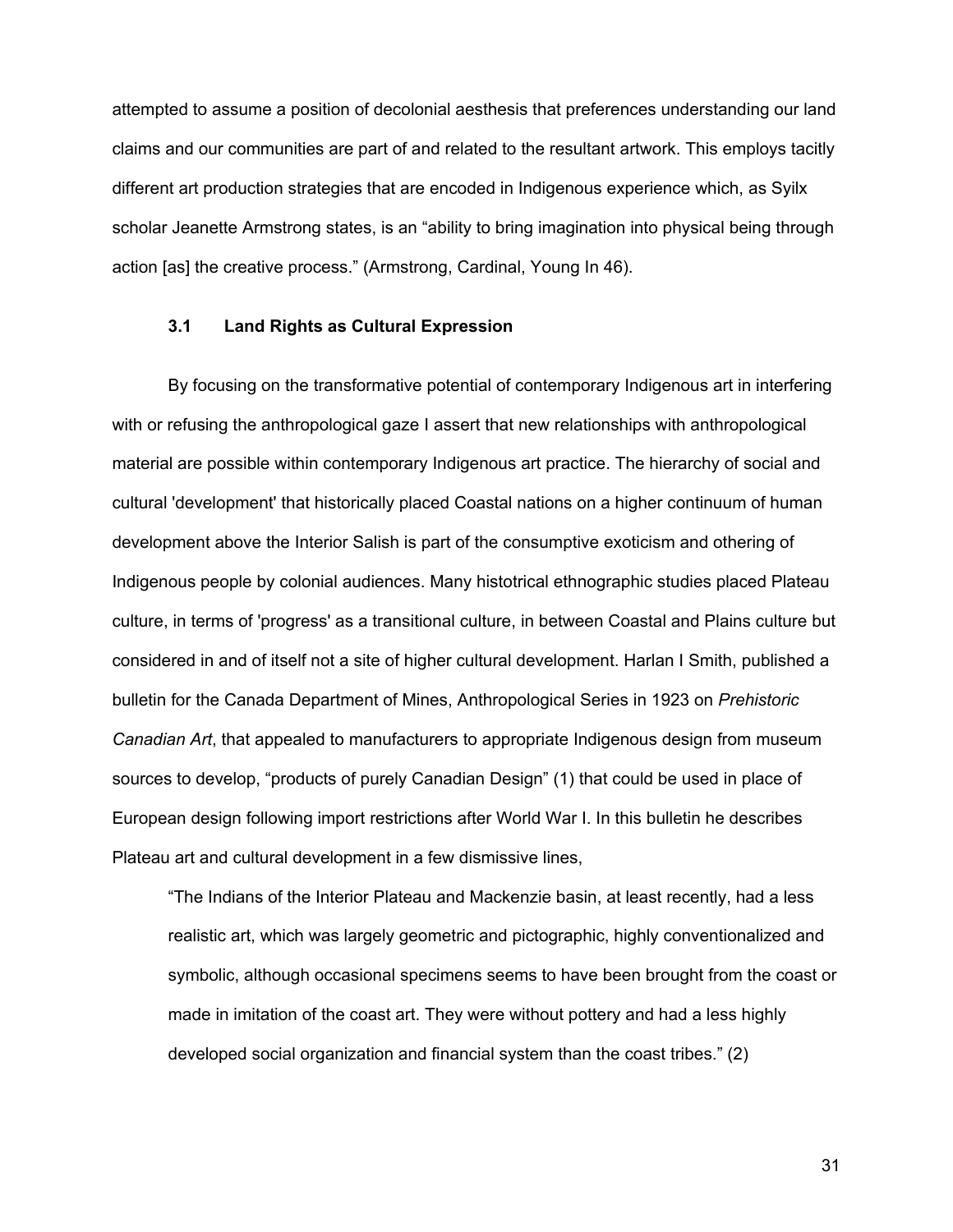This derisive paragraph within this treatise of appropriation on 'pre-historic' Canadian art is surprising given Smith's deep engagement through the Jesup expedition with Interior Salish peoples and disregards many anthropological studies from Farrand's study of Interior Salish Basketry to Boas' work in he 1840s that sought out and attributed resources to Interior Salish or Plateau language, narrative and art forms. However each regional area Smith discusses is only given a small paragraph as his main purpose is to introduce a series of illustrations and compel Canadian designers to take up Indigenous designs, without any suggested attribution or context. The belief that Plateau culture was a derivation on the authenticity of Plains or Coastal culture, that Smith expressed in the above quote, has meant that scholarly attention (with attending benefits of recognition and correlating advances in careers for researchers) has remained largely on Plains and Coastal Indigenous cultures in earlier anthropological study.

One of the legacies of Interior Salish Nations that I am trying to develop a clearer picture of, within the context of the historic anthropological devaluing of Plateau culture, is our legacy of land rights negotiation and politics. This express political content does not feed into populist settler imaginations of the *primitive* and so is actually usually attributed within studies of *acculturation* (Druker, 1958) and again subdued by ideas of the inauthentic. Documented legal, political and cultural negotiation with Interior Salish Nations started very early on in the relationship of Settler and Indigenous populations. Events like the Tsilhqot'in War (1864), gatherings of Interior chiefs and multiple delegations of chiefs to the King and Queen (1906, 1926), the petitioning of Sir Wilfrid Laurier (1910), and protestations to the results of the downsizing of reservations through the McKenna-McBride commission (1912-1916), and other important occasions can be looked to as corroborating this assertion. Of course Coast Salish were active in these ways as well, Marcia Crosby's photographic essay on the 1906 delegation by Chief Joe Capilano, Chillaheetza and Basil David (Dick) to petition King Edward is one account (Duffek, Willard, Crosby, 109-129,). For further reading on Interior Allied Tribes and Indigenous land rights and title see Ron Ignace's thesis. The focus of my research however is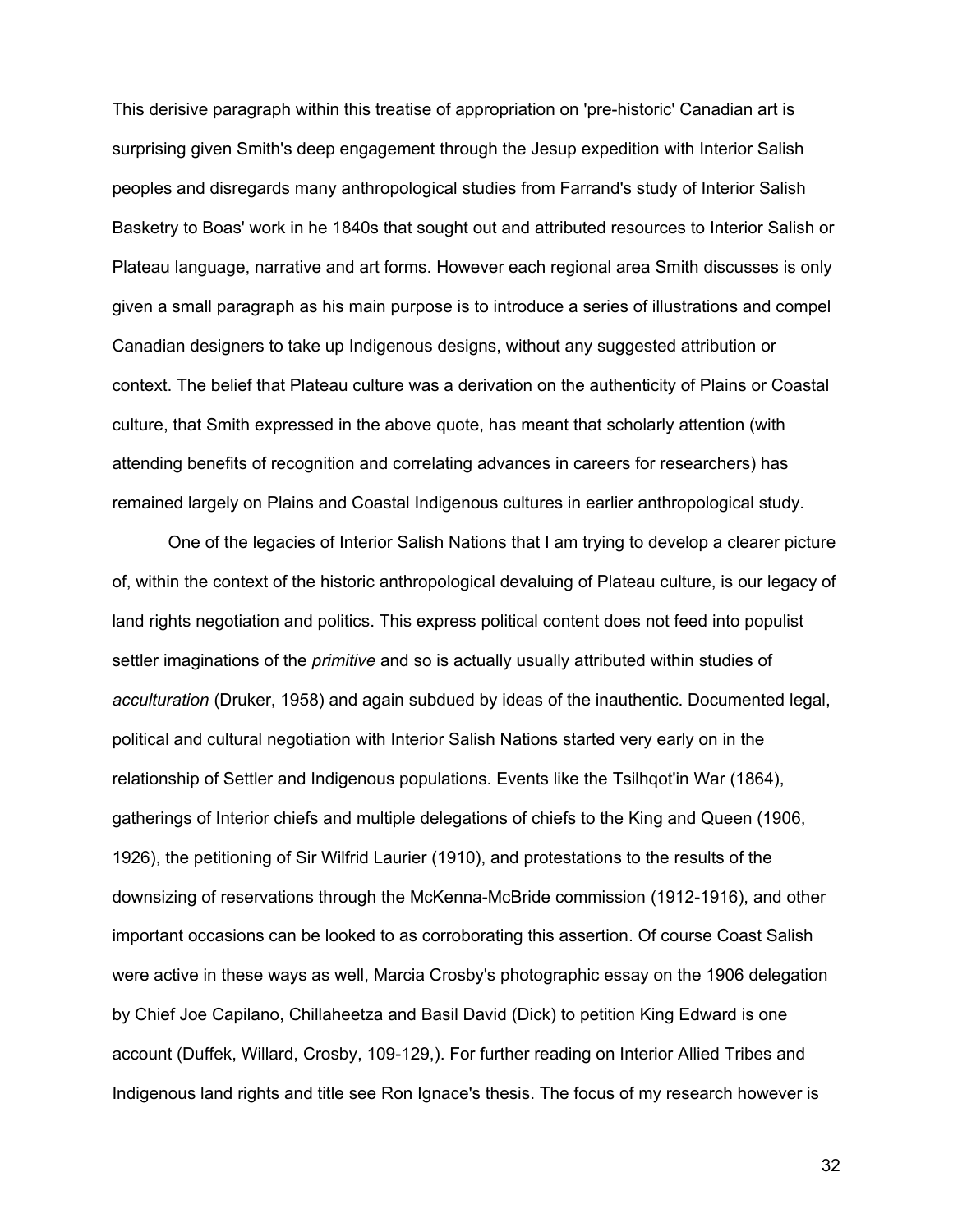on Interior Salish and, specifically, Secwépemc communities and the record of anthropological and ethnographic collecting and publishing within a context of the historically dismissive approach to our cultures. The reason for this focus is to counter the historic assumptions of 'primitivism' that positioned Interior Salish as less advanced, authentic or artistic when compared to other BC coastal tribes. Instead, I suggest that settlers and settler anthropologists did not understand Interior Salish or Plateau art forms that drew heavily on interconnectedness with the land, land rights, relationality and what we now call socially-engaged or dialogical art practices.

Aspects of colonial thought, like demarcating the areas of higher cultural development, framed white supremacy in contrast to primitivist racial types of Indigenous peoples, and European ethnocentric assumptions drove the practice of physical anthropology. Anthropometric measurements and plaster casting as well as ethnographic documentary photographs were taken throughout British Columbia and Canada of different Indigenous peoples. As Susan Roy points out in describing the collecting of physical anthropological specimens this thinking went hand in hand with ideas of salvage anthropology, "Smith's attempts to salvage disappearing facial features reflected the perception that Aboriginal culture was vanishing before the onslaught of European culture" (20) and that the plaster casting was the "epitomy of anthropology as colonialism*"* (20)*.* Roy goes on to discuss the reasons why Aboriginal people may have agreed to this process. There was an exchange of money involved but also Indigenous peoples were, "quick to adopt the status of the portrait in different forms and quickly appropriated, for their own uses, portraits and photographs sometimes in secular and ceremonial practice" (20)*.* This distancing and dispossessing of the individual agency of the subjects of ethnographic photography and plaster casting remained removed from cultural context, as Roy describes, until the late twentieth century in association with community research projects often in the service of Indigenous land claims. Here again the association between museum research and Indigenous perspectives on our belongings housed there and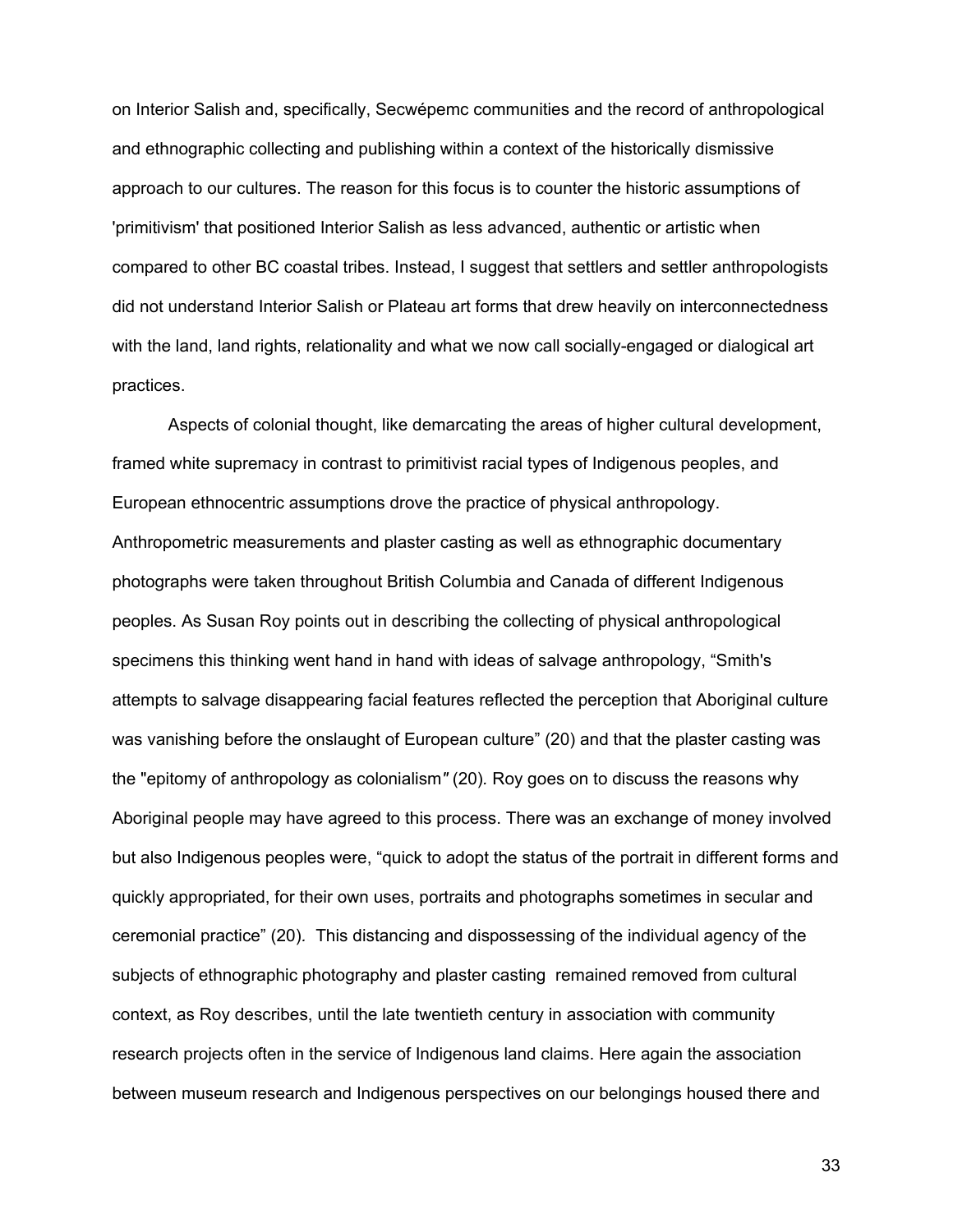the corollary with land-claims are emphasized. It is through our ancestors belongings resting in museum's that we assert the land, it's dispossession and our attendant rights and reciprocal responsibilities within our territories and frame new meanings and understandings of artifacts as living and embodies representations of our land.

#### **3.2 The decolonial lens in practice**

Maori artist Fiona Pardington in her series of work *Āhua* examines a parallel legacy of life casts of Indigenous Pacific peoples taken in the early  $20<sup>th</sup>$  century that are also codified and implicated in the colonial project. In the 2011 publication about this series of Pardington's work, Kriselle Baker and Elizabeth Rankin describe Pardington's experience both finding and seeing representations of these life casts through an intuitive and associative process of chance, not unlike my own process. This trust in instinct within the archive is directly referenced as part of Pardington's creative process (Baker and Rankin 13)

'On first seeing the casts the complications that existed between 'likeness' (the *āhua o*f the life casts), photography, and portraiture were immediately obvious to Pardington: 'I instantly saw the complexity and unique way these life casts could speak through an additional layer of meaning in the form of the photographic portrait'.(Baker and Rankin 13)

I learned of Pardington's work as an Aboriginal curator on a trip to Aotearoa and Australia in 2010 to attend the  $17<sup>th</sup>$  annual Sydney Biennale, but have not revisited Pardington's work until recently in pondering the life casts of Secwépemc individuals.

In fact my artistic process and methodology of sun printing is also interrelated to the title of Pardginton's publication, *The Pressure of Sunlight Falling* (Baker and Rankin 2011). The title itself makes the conceptual links between the duration of the plaster drying, the mimesis of the face as set in plaster and the influence of light in the photographic process. Here the influence of light on the land is implicated in the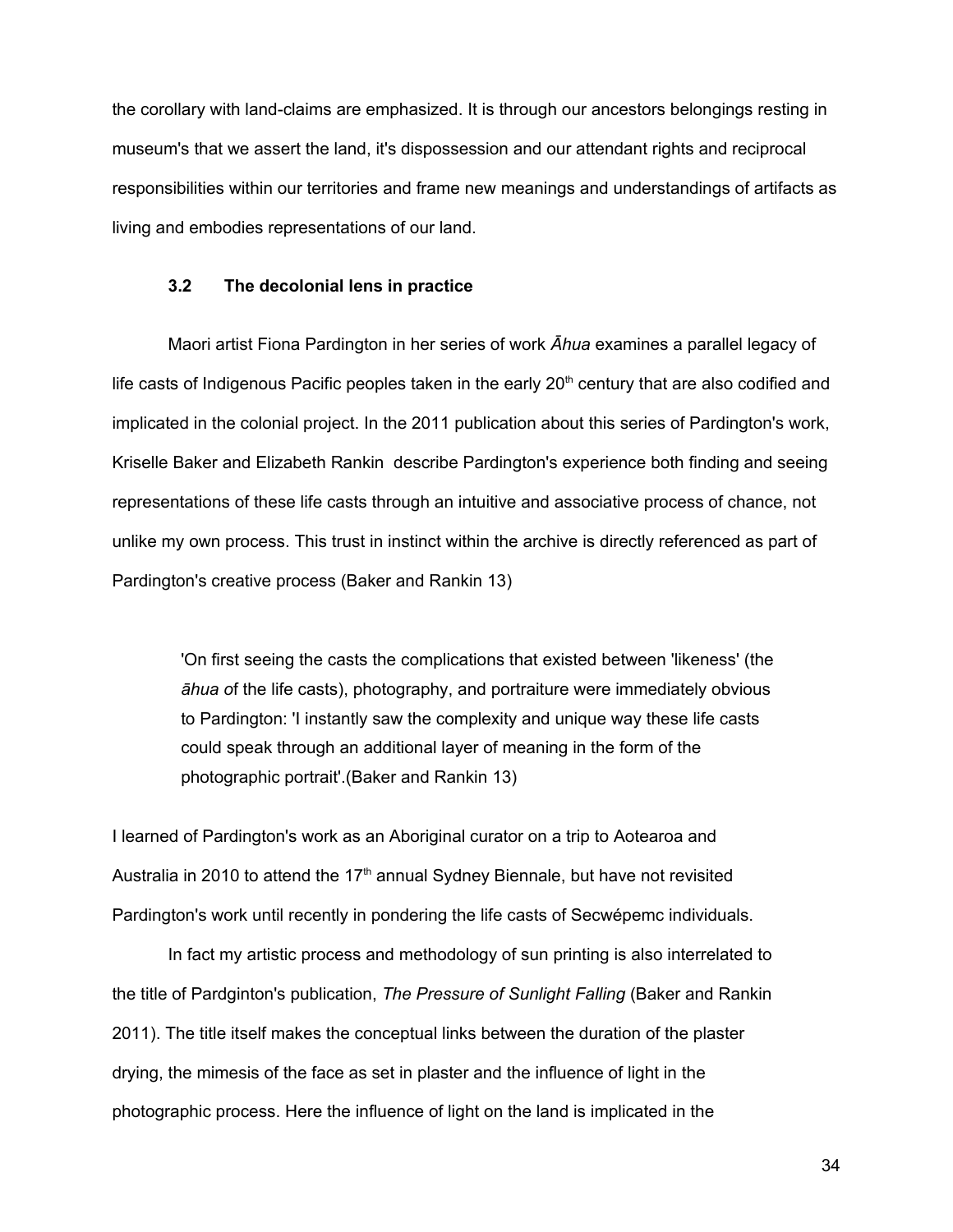conceptual relationship of the artistic medium. In the case of the casts Pardington looked at, they were made primarily by Pierre -Marie Alexandre Dumoulin, a phrenologist, who was present on French voyages to New Zealand (1837-40). The link is clear between the the racist social science approach Dumoulin used in phrenology and the same methods that were employed in the Secwépemc casts. The binary of knowledge systems represented by the Indigenous face casts within the medium of European aesthetic languages, in this case the sculptural bust, point to the disparity between Indigenous knowledge systems and the reductionism, subservience of nature and realism of Western knowledge systems (Battiste and Henderson, 43-46) .

I have worked previously with the idea of the ethnographic documentary in looking at Harlan Smith's '*Shuswap Indians of BC',* a film from a series of nine produced by Smith in 1927- 28 and used for public lectures at the popular children's museum seminars held at the National Museum of Canada in Ottawa, ON. In recent scholarship, Ann Marie Murnaghan and Tyler McCreary published an article in 2016, *Projections of Race, Nature, and Ethnographic Childhood in Early Educational Cinema at the National Museum of Canada*. In this article Mcreary and Murnaghan articulate the ways in which the films served as a voyeuristic symbol of Canadian dominion over Indigenous lands and bodies far off in the West, "Through the museum in Ottawa, (white) children were trained in knowledge of nature and Aboriginality as the foundation of their national inheritance" ( 38). It is this very entitlement to Indigenous culture and land that is the legacy of salvage anthropology and by extension the measuring and dispossession of Indigenous land through survey, policy, mapping and Canadian law.

In my recent art project, *Only Available Light,* that also took Smith's work, in particular his ethnographic film series, as its starting point, I looked to ideas of *refusal* as Audra Simpson articulates in her work in relation to the anthropological gaze. Using an elemental reference to the casts, I worked with selenite crystals which are the crystal form of gypsum, the main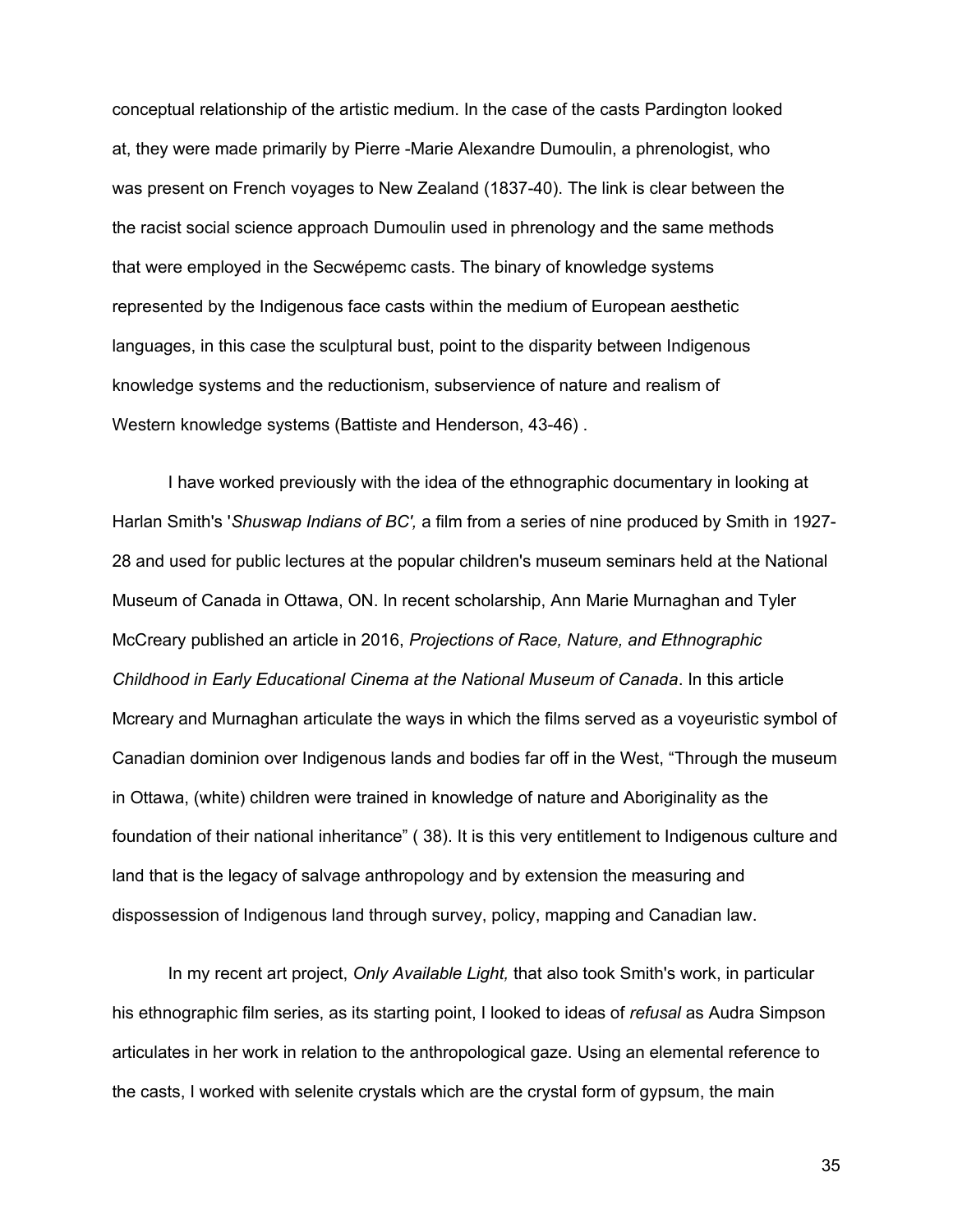ingredient in plaster. I projected the film through transparent selenite and quartz crystals which obstruct and refract the image with an ethereal blurring. Casting the light of the film, through crystal refraction, onto nearby walls and surfaces acts as an intervention that disrupts the composed linearity of the film and the consuming of the ethnographic subject. It was my intention to disrupt the film, to consider the influence of the editor, anthropologist Harlan Smith, and his resonant connections with the physical anthropology of our people as well as his role as a grave robber.

The casts considered together with the Smith's film reinforce Western knowledge system biases and the casts act as another focal point of the consuming gaze of the colonial. Thus, artistic interventions through strategies of refusal or intervention can *cast light* from Indigenous knowledges into the colonial shadows. In Pardington's work, re-photographing the casts, she emphasized the intimacy of the moment of connection to the casts and as she experiences this connection, they become reframed in a way that positions ancestral voices within the reading of the work.

 Another example of artist's working directly with museum artifacts and repatriation is found in the work of artist Stephen Jackson and his father Nathan Jackson. In my first research visit Leni Lenape territory (New York) I met with T'lingit artist Stephen Jackson, whose experience as an artist involved with an act of 'propatriation' (Moore, 79) or repatriation [rematriation] of cultural belongings is an important example. Jackson's work stems from the 1899 Alaskan Harriman expedition and their expropriation of material culture from the T'lingit village of Gaash. There is also a wealth of T'lingit material culture or *at.óow* in the Jesup expedition collection and display in New York. The timeframes being close in terms of the Jesup expedition in 1897 and the Harriman in 1899 function as a way to corroborate dominant ideologies and examine similarities between the two. For example, the encounter at Gaash was construed by the expedition and recorded in museums as encountering a 'deserted' village site.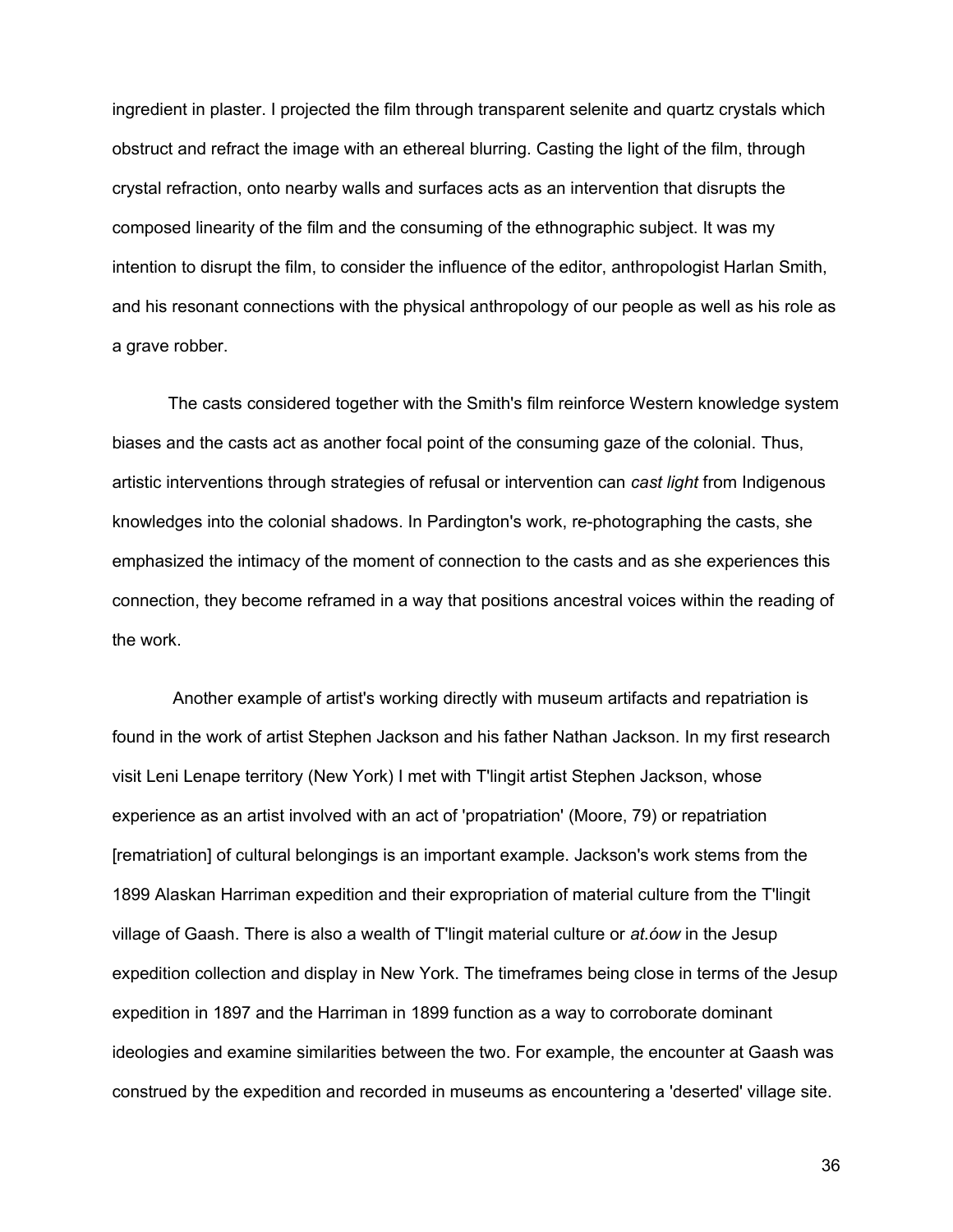In T'lingit perspective communities had shifted due to smallpox in 1894 but *at.óow* as Moore discusses does not expire and people did not view their material culture or village as 'deserted', and, the Sanyaa Kwáan retain their rights to cultural belongings. The artistic process the Jackson's used demonstrate *at.óow* and hold agency and rights for artists from this lineage to reimagine their cultural and aesthetic forms. Jackson was commissioned along with his father to carve replacement posts for the Burke Museum who were repatriating a set of house posts taken from the 'deserted' village. Neither Jackson nor his father chose to replicate the poles but instead to make new poles within their own unique and interconnected views. Jackson senior worked in cedar and his son, Stephen Jackson, worked with aluminum and resin molds. Both poles, which replaced the Kaat's poles from the Harriman expedition, were uniquely repositioned to stand as supporting columns in the museum holding with their original function as architectural support posts and also symbolically holding up agency through contemporary *at.óow*.

The work of Indigenous artists re-contextualizing and restorying artifacts can be profound. There are numerous other examples that have been significant to Indigenous peoples in the contemporary period. It is through the work of the museum in dialogue with Indigenous communities that coloniality can be shifted and the relationship with artifacts, objects and ancestral remains can be brought into relationality and circulation within Indigenous communities.

#### **3.3 Refracting Racist Knowledge Production**

Opposing knowledge systems, Indigenous and Western, are evidenced in the collecting of specimens of Indigenous peoples as archives of the past and are echoed in Franz Boas' role in the physical anthropology (1894 in person and 1897 in directorship of the Jesup expedition) of Secwépemc and other Indigenous peoples of BC. Boas, known widely as the father of American anthropology, was also a reference point in the ways in which Western knowledge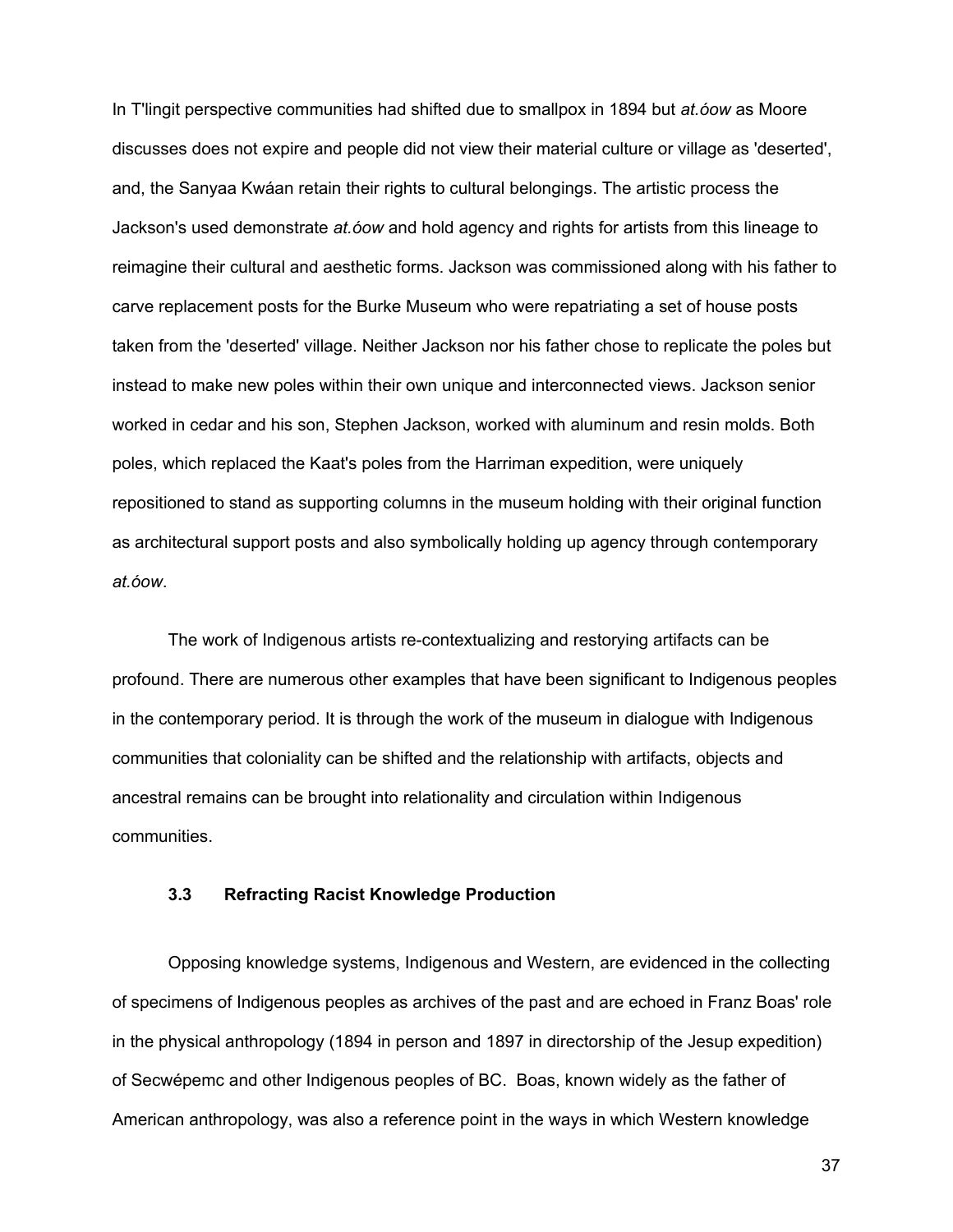systems were distributing information about Indigenous people. For example, throughout this process of navigating and intuiting the threads of this research I found a copy, on the UBC Okanagan campus, of Sigmund Freud's translated series of essays from 1919, *Totem and Taboo: Resemblances Between the Psychic Lives of Savages and Neurotics*. In leafing through the book I found an interesting passage about the Shuswap. This seemed somewhat extraordinary to me that the infamous Freud would have been writing in 1919 about our people. In the passage, Freud discusses customs of mourning the dead; there are errors of course in his deductions about us and the whole series of essays in *Totem and Taboo* is predicated on cherry-picking from different ethnographic studies of the times, and was criticized in its day as such. Nevertheless, ideas *about* Indigenous people were circulating globally, while the people themselves were simultaneously being dispossessed of land, culture and belongings in the pursuit of *universal* knowledge. I offer this passage below, from Freud's Totem and Taboo, to consider how Secwépemc people were framed within this circulation of coloniality while being simultaneously restricted in our own lands.

> "Among the Shuswap in British-Columbia widows and widowers have to remain segregated during their period of mourning; they must not use their hands to touch the body or the head and all utensils used by them must not be used by any one else. No hunter will want to approach the hut in which such mourners live, for that would bring misfortune; if the shadow of one of the mourners should fall on him he would become ill. The mourners sleep on thorn bushes, with which they also surround their beds. This last precaution is meant to keep off the spirit of the deceased; plainer still is the reported custom of other North American tribes where the widow, after the death of her husband, has to wear a kind of trousers of dried grass in order to make herself inaccessible to the approach of the spirit. Thus it is quite obvious that touching 'in the transferred sense' is after all understood only as bodily contact, since the spirit of the deceased does not leave his kin and does not desist from 'hovering about them', during the period of mourning." (Freud 53)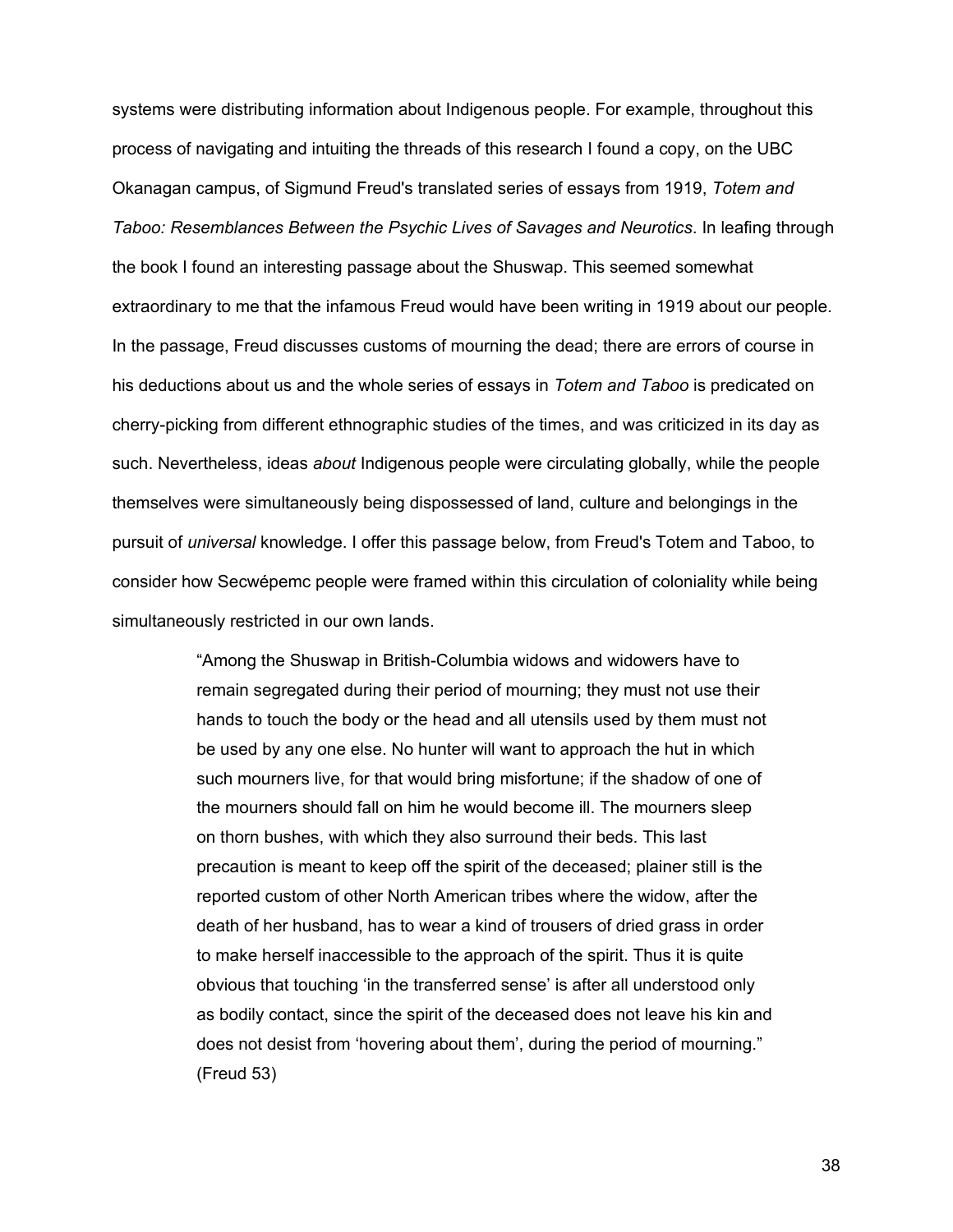These passages, in Freud's *Totem and Taboo*, are directly referenced from Boas' work in the Jesup North Pacific Expedition. The emphasis on mourning practices is, for me, a profound layering of thinking about my work vising ancestors in the archive.

Understanding the circulation of our *likeness* (Baker, Rankin, 13) through Western global knowledge circulation is important in stitching together our claims to our collected knowledge and material culture. Indigenous photographers looking at ethnographic documentary images have often commented on this uneasy relationship between ethnography and photography, and found ways to re-appropriate and transform these legacies of interruption into ones that align Indigenous agency within the frame. In the important exhibition, *Emergence From the Shadow; First People's Photographic Perspectives* (2001), artist and curator Jeff Thomas writes:

I began to think that the people depicted in these early anthropological portraits imparted something. They were part of the process; they just didn't sit there – there was a reason why they sat there. What was that? Were they looking to their future generations and thinking, yes, our culture is changing but we want our descendants to know what we look like..When I began looking, I realized there is a voice that is better than those anthropological photographs and that the reason it has not emerged until this time is because we have not been looking at them in the way that I have described. Now that we are, the dynamics around those images will begin to change. (Thomas)

Through a repositioning of the colonial gaze and through the inclusion of Indigenous perspective within a *de-colonizing lens* we can see that new perspective and knowledge can be brought to Indigenous interpretations through artistic activations of archival materials.

#### **3.4 Translating and Transforming**

This paper and the exhibition for my thesis, *Casting Light to Fill Shadow: A Decolonial Aesthesis in Secwepemcúl'ecw* work with several artistic strategies of mimesis, transformation and translation in researching the plaster-casts through art practice, as well as circulating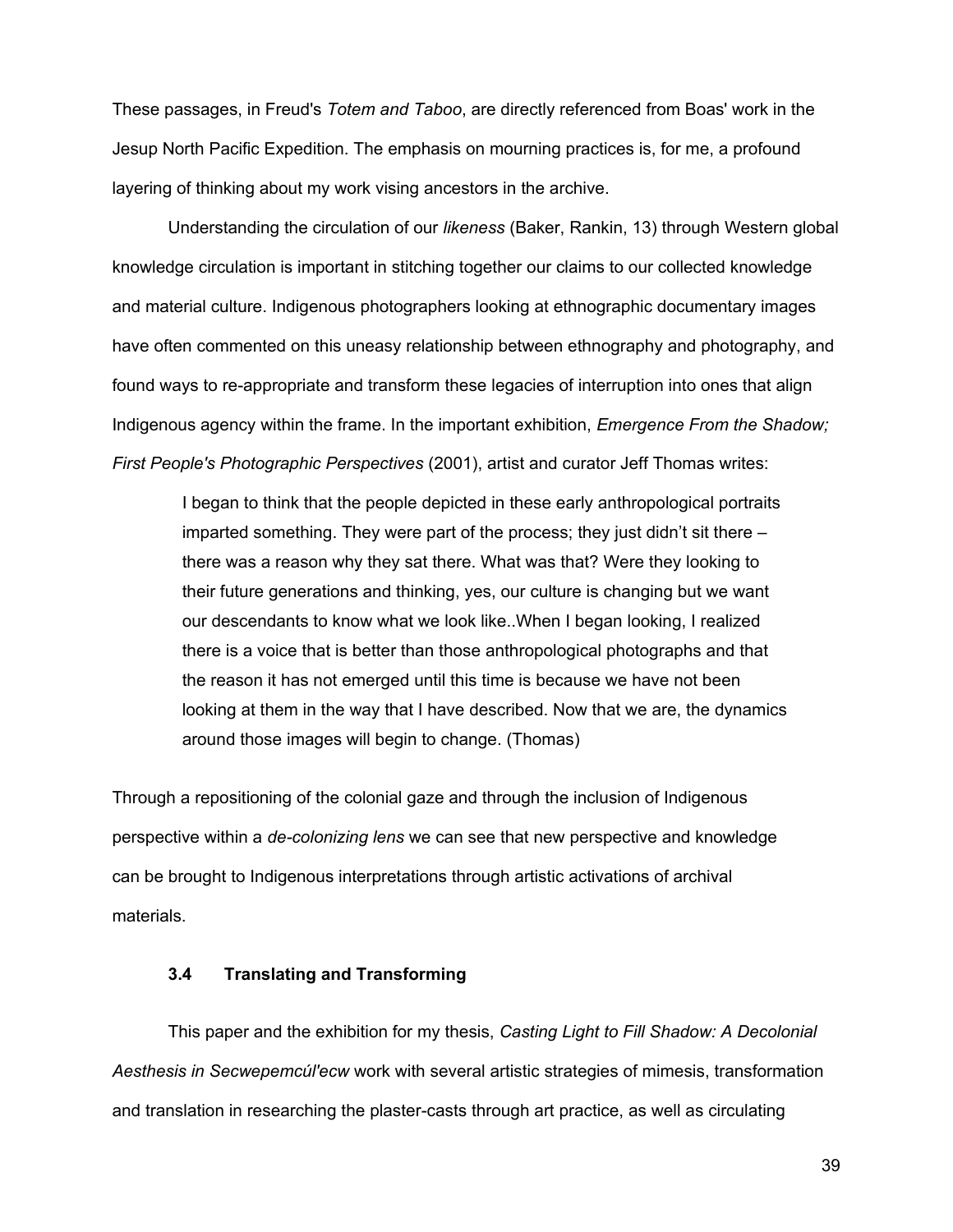knowledge and agency within the Secwépemc Nation. One of the significant ways that I have worked with the casts in my art practice has been in arranging and coordinating the 3D scanning of them, at the AMNH in New York, and sharing the files with the T'kemlúps te Secwépemc and the Secwépemc Museum and Heritage Park as well as, less formally, with my peers, community members and Secwépemc scholars, thus moving them from restricted isolation in the archival mode of preservation into modes of circulation in a community context. Working with a mobile 3D company in Brooklyn I had the plaster busts scanned at high resolution, further translating the form of the busts into a series of planes that can be interpreted and printed via a 3D printer or CNC machine. I had five of the individual plaster busts scanned. I was not able to scan Thomas Benjamin's facial cast; however, I have scanned the other individuals: Chief Louis, Louis Fallerdeau, Edward Hyacinth, Gabriel Chapman and Aleck Sarent.

Once the busts had been scanned it became possible to then alter the files, to intervene in the 'artifact' itself by digitally erasing the 'Shuswap Indian' inscription, in the case of the bust of Chief Louis, and adding his name, both in English and Secwepemctsín – Chief Louis, Clexléxqen. One other tranformation was made to this cast – in the place of the signature of museum technician who made the cast, Casper Myer, I added my signature as T. Willard appearing where Casper's signature had been. These alterations are an interruption and an intervention in the racist construction of the busts, a 'healing of the decolonial wound' (Mingolo and Vázquez) that betrayed these ancestors and continues to betray our Secwépemc rights and title in British Columbia. This decolonial intervention is a conceptual and dialogical work that claims artistic agency through the 're-storying' of this colonial artifact. Righting the wrong that froze them into the racializing social science of the day and framed them subsequently as 'primitive' or as representations of a vanishing race to validate settler land and resource expropriation. These plaster casts are a land-claim.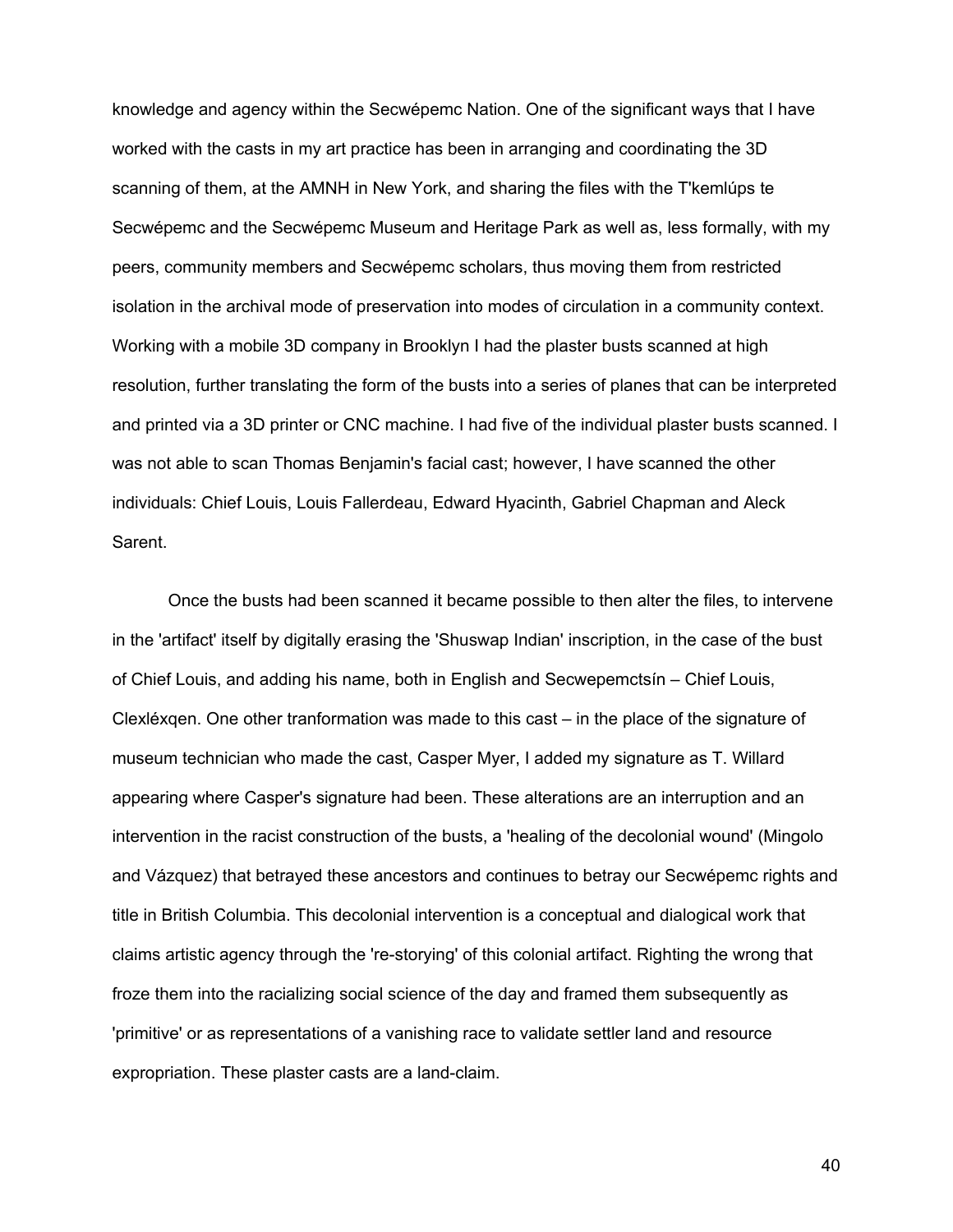In materiality and in context the busts represent a tectonic shift within the fault line of colonization. I chose the bust of Chief Louis to be developed into a sculptural representation of my research because of his known contributions to land-rights. Working from the 3D scan I used a seasoned maple burl and a CNC router, a computer controlled cutting machine, to translate the bust and 'print' it into the burl. Preserving the natural formation of the burl at the back, the bas-relief presents a translated replica of the bust that had been seasoned on my land in Secwepemcúl'ecw. My dad had preserved the burl when he was doing bush work clearing land to make it safer for forest fire concerns and the burl sat near the entrance to our land for several years. This meta narrative of land as material imbues the contemporary sculpture with a sense of ecology, as an intervention and translation, of the original museum artifact – one that contrasts the idea of preservation as isolation with a sense of kweselktnéws and connected beingness.

In the final works that are displayed in my thesis exhibition, *Athro(a)pologizing,* I have included: images of the casts that I photographed while at the museum, these ancestors and their names, in order to locate their role in the present and historic struggle for our land rights. I have used laser etching on reflective fabric to render the photographs presenting another kind of refraction, as in the work with Smith's film on the Shuswap, that also encompasses reflection. The reflective material is the same fabric used in safety vests and other work-safe gear, the reflected light is produced through a process called retro-reflection. Textiles are coated with adhesive and tiny glass beads that are coated with aluminum to boost the reflected light. The glass beads acts as prisms collecting light and reflecting focused light back only to individual's or objects in line with it. Very little light is scattered in this retro-reflective process as the beam is directed and focused in it's reflexivity. Metaphorically this process is consistent and builds on ideas in the work, *Only Available Light,* that uses refraction of light to represent the complicated intersections of colonial imposition and decolonial interpretation. The gallery is dimly lit and exhibition visitors use keychain flashlights to view works bringing them into refraction and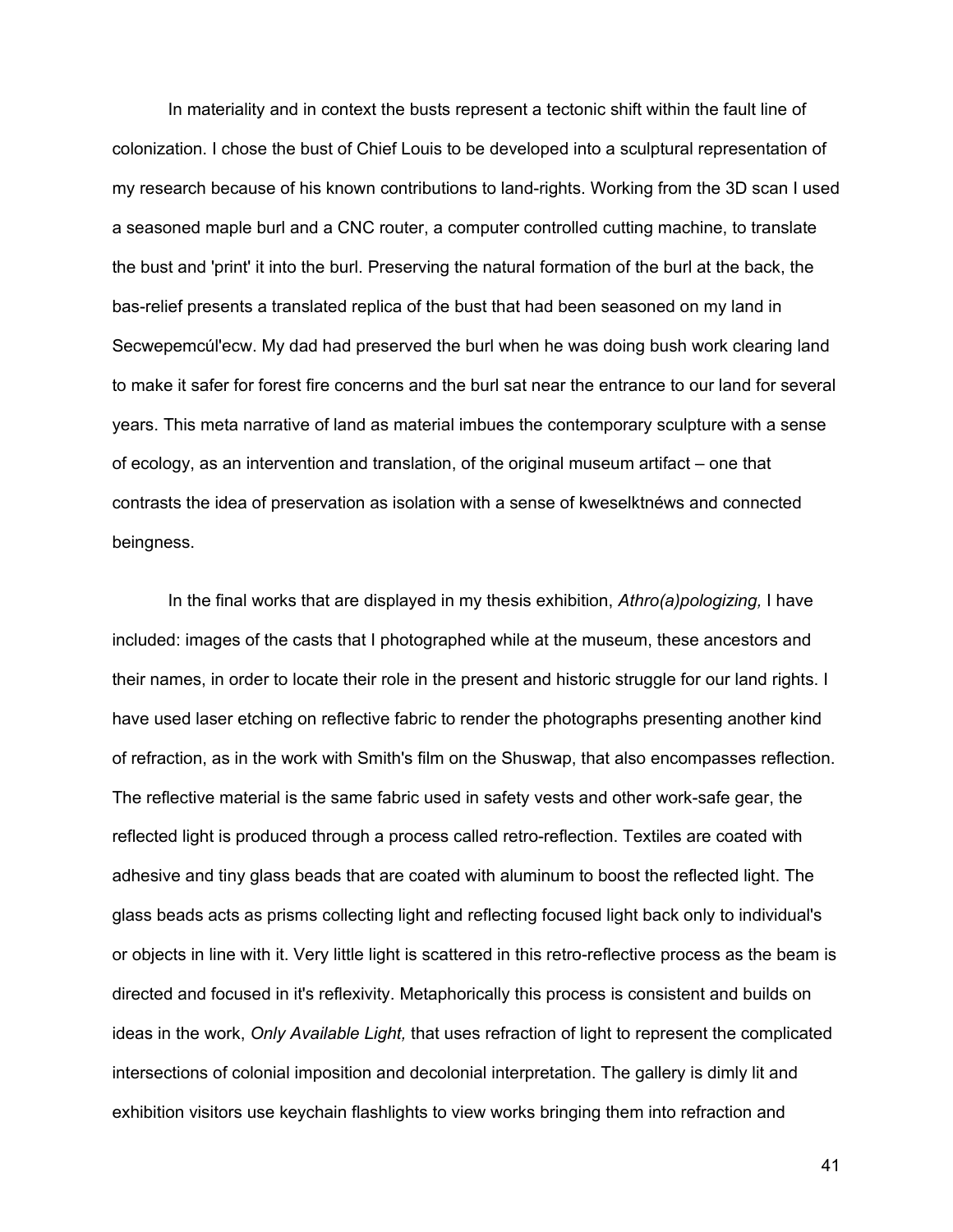relfection with the work and their attendant histories in confronting racist ideologies present in historic anthropology.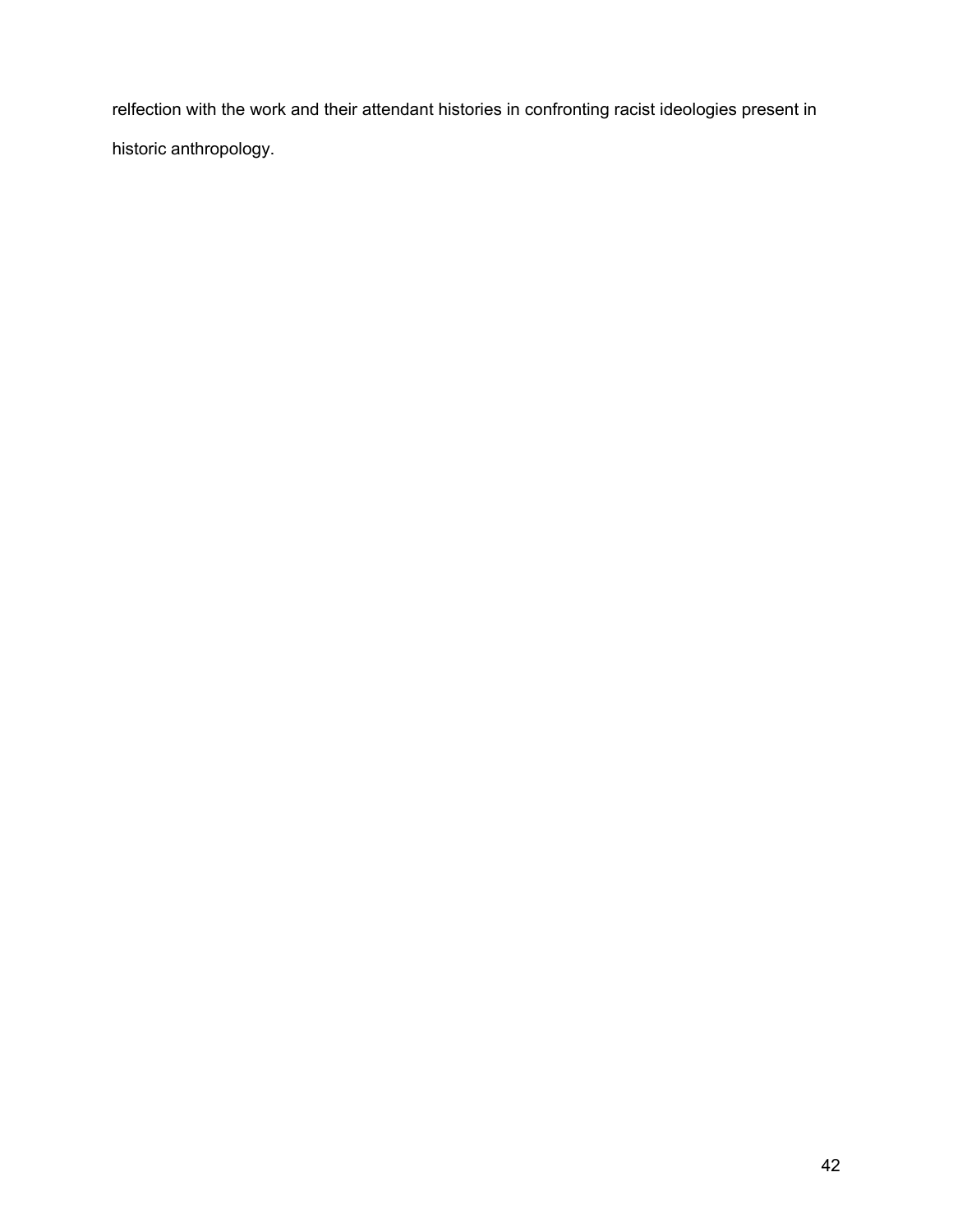#### **Chapter 4: Site(a)tion: The Influence of Light on Land**

"We have always thought of the bush as a networked series of international relationships." –Simpson, 56

This is the point at which I bring this story of the research back to my community and back to the land in Secwepemcúl'ecw and into my art practice and understanding of our history, language and governance – our strength. Perhaps what I fill the shadow with is the context of the stories, peoples and communities the sitters came from to indicate the reasons for the loss and the ways in which we might give license to art to fill the gap, to dream the past, to know the future. To make a claim to the future of this song, this art, and acts of visiting ancestors in museums. Battiste and Henderson's concept of Indigenous heritage as a 'bundle ofl  $\Box$ relationships' (Battiste, Henderson 71) and Simpson's above quote are apt in thinking through this complexity, as bundles of networks and relationships. It is in the ideas of Indigenous futurism that I have come to approach these archives, to know that the time Indigenous belongings were allowed to be borrowed is ending and to understand that under The Principles and Guidelines for the Protection of the Heritage of Indigenous Peoples (1995) our rights to knowledge and heritage extend into the future. As Leanne Simpson asserts,

And our struggle is a beautiful, righteous struggle that is our collective gift to Indigenous worlds, because this way of living necessarily continually gives birth to ancient Indigenous futures in the present. (21)

Perhaps those ancestors knew this the whole time; they knew the whole story.

In thinking about the plaster casts from the Jesup expedition and the 1916 delegation as described earlier in this paper, I came to think of stseptékwle through reading other Secwépemc scholars theses (Michel 2012, Ignace 2008, Christian 2017) and their relating of origin stories, stseptékwle. Many of these stories feature acts of *t'ult,* the transformation or, freezing into stone,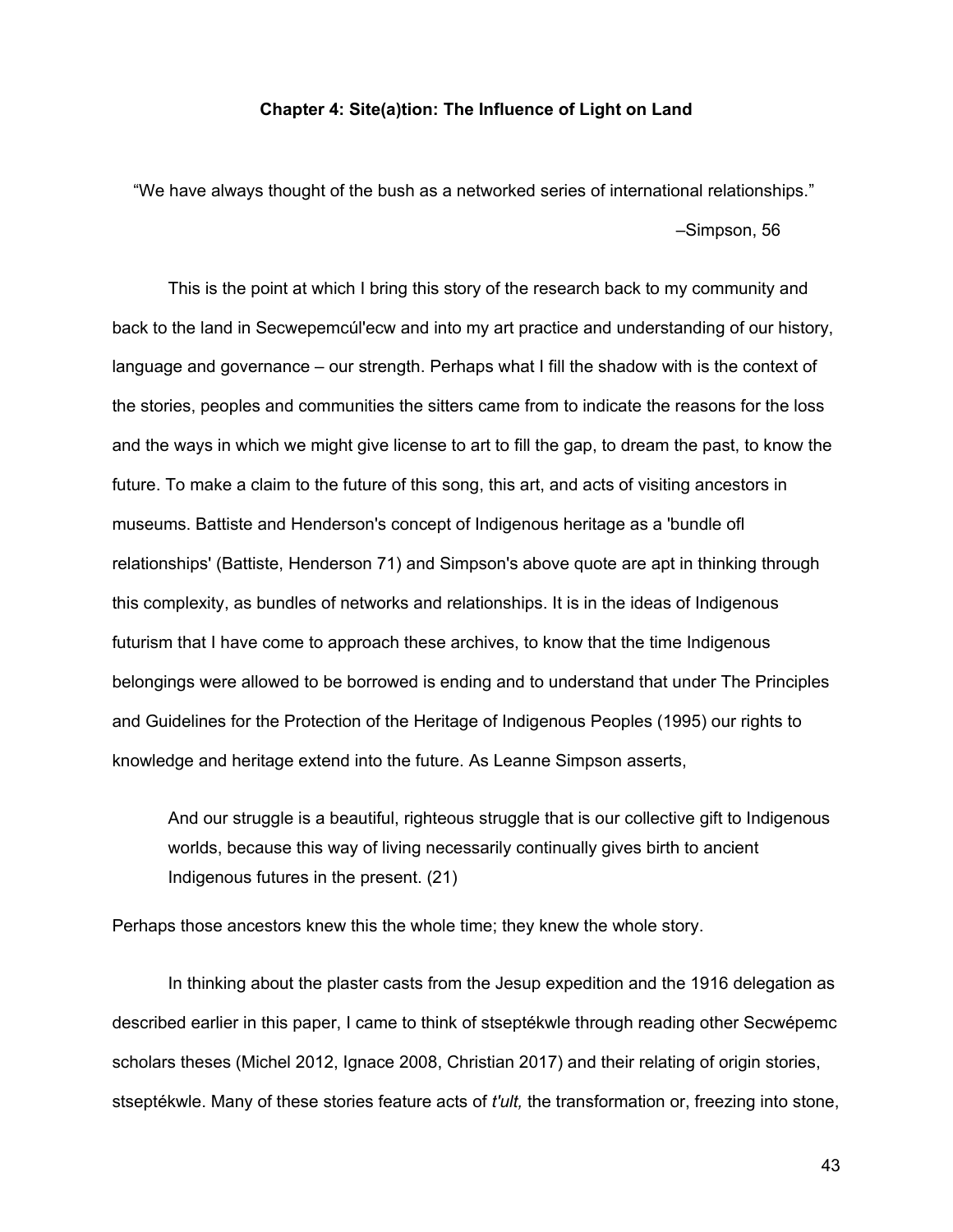as a process of transformation that is embedded in the landscape. For example, geological formations on our territory are imbued with narrative and transformation and with the rightt Elder or storyteller they become animated, connected and historic. These geological features represent narrative, emplacement, the history of Secwépemc land rights, concepts of nationhood, and a landscape-wide aesthesis of form as interrelated to land as territory.

The plaster casts themselves can be thought of in this way: they have been frozen at a moment of increased settler encroachment into our lands and through finding them again we awaken the land rights agenda and we bring back the strength of these ancestors. This strength that they perhaps found in ceremony and relationship to our lands has come full circle, awakened into positive futurity or as Secwépemc politician and activist Arthur Manuel states in *Unsettling Canada: A National Wake Up Call*, "[o[]ne thing is certain: the flood waters of colonialism are, at long last, receding" (223).

These concepts of land-based transformation are deeply encoded Indigenous philosophical ideas that find form in contemporary resurgent strategies. Leanne Simpson calls this "embodied resurgent practice and coded disruption' in her examination of Anishinaabe aesthetic strategies that call for 'grounding ourselves and our nations in everyday place-based practices of resurgence." (192) She describes this as the potentiality for an Indigenous future that is radically decoupled from the domination of colonialism where Indigenous freedom is centred. She goes on to say,

This is so crucial in the context of resurgence. My Ancestors are not in the past. The spiritual world does not exist in some mystical realm. These forces are right here beside me-inspiring, loving and caring for each moment and compelling me to do the same. It is my responsibility with them and those yet unborn to continuously give birth to my Indigenous present. (192)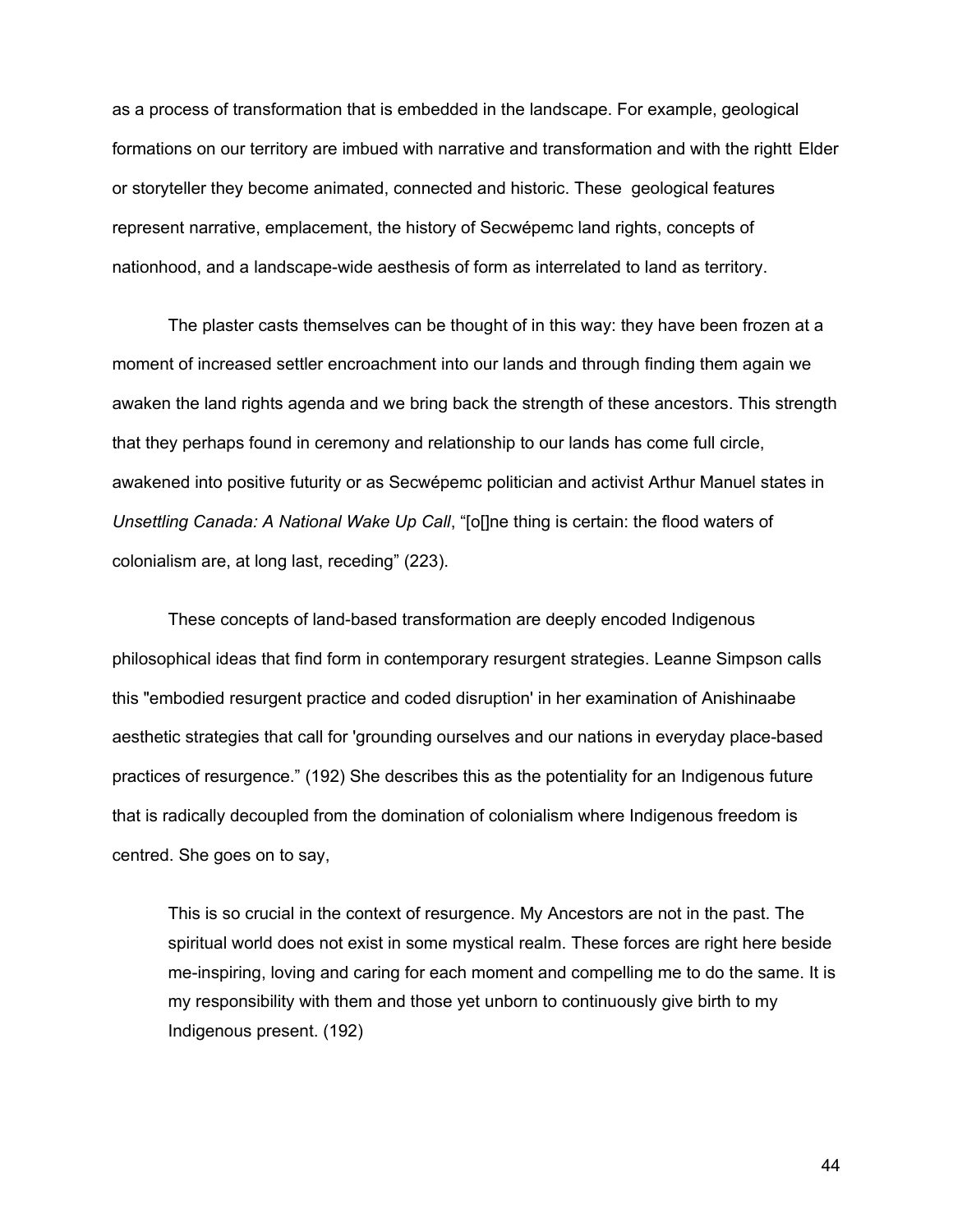In these receding waters, of the flood of colonization, along with the articulation of decolonial aesthSis, I place my work with the casts as a challenge to our understandings of history from the vantage point of the colonizer and as a statement of futurity that re-inscribes narrative onto the landscape.

#### **4.1 Land as Future Past and History Present**

One might question my concentration on the past within my research and its context in contemporary art, and how that relates to wider contemporary art conversations and what can an examination of the local and specific nature of these historical works bring to an understanding of contemporary practice? One obvious response to this line of questioning is that the land question in Canada remains unanswered and the historical *is* the present in the relationship to ongoing colonization in Canada and particularly in *British* Columbia. Though I am not attempting to get into a large survey of land rights I want to bring back an examination of the political negotiation present in the plaster casts as they represent Chiefs and leaders from Indigenous communities.

It is important to bring these collective voices of land rights here into the light of this paper and this line of inquiry. To do this I look to the 1910 Sir Wilfrid Laurier Memorial a land rights document written by Chiefs from the Secwépemc, Syilx and Nlaka'pamux Nations, with their secretary James Teit, and delivered to then Prime Minister of Canada Sir Wilfrid Laurier. Kukpi7 Clexlexqén, Chief Louis, was present in the reading of the Memorial in 1910. This historical information is meant to frame a contemporary understanding of the casts and how they contribute to a global questions about land and belonging. How does re-inscribing the narrative of the Memorial to Sir Wilfrid Laurier affect an understanding of the cast of Chief Louis as a container of narrative?

The Memorial itself is an incredibly important document to Interior Salish people. It articulates a generous or affirmative refusal of settler claims to our land while elegantly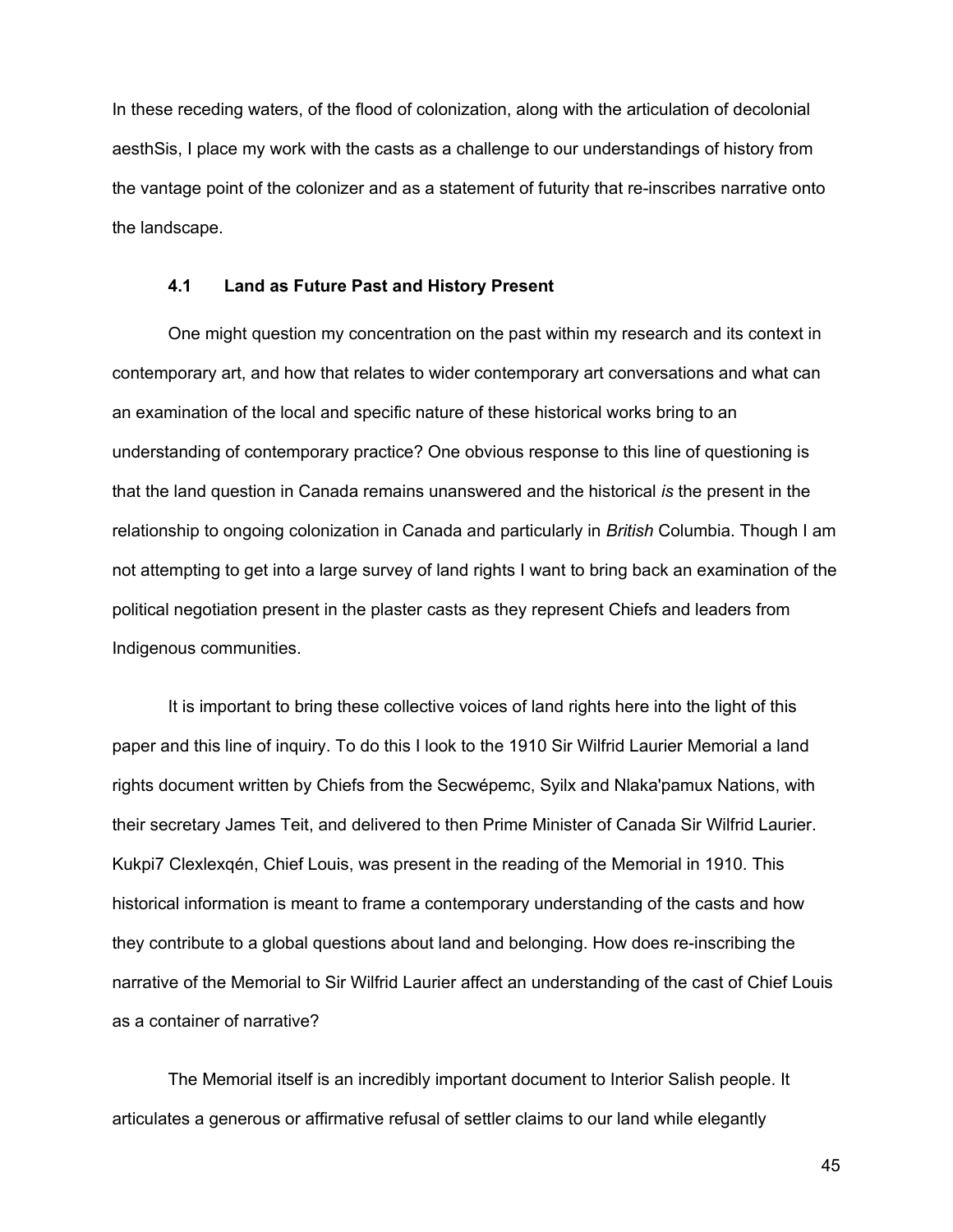appealing to or trying to relate to a kinship of ideas and metaphor around land and settler dispossession. Ultimately the Memorial is more than a declaration of our rights; it is an attempt to, through kinship metaphors that refer to settlers as our 'brothers', enact Secwépemc philosophy and governance. The metaphors and narrative devices employed in the Memorial can be understood to have agency and power. The political text also functions as mnemomic device and spiritual intention that I understand to be working in the present day and through the body of research I have conducted on the plaster casts. The full Memorial is included in the appendix A and is meant to be read within the exhibition installation to give context and presence to ancestral voices and to articulate my positionality as a Secwépemc artist in Syilx lands.

Sections of the Memorial I have selected to use within this text were originally used in a talk given at Savvy Contemporary in Berlin Germany (2018) for their *Invocations* program, *Whose Land Have I Lit on Now? Contemplations on the Notion of Hospitality*, that curatorially framed Derrida's concepts of hospitality within the context of rising nationalism, anti-immigration and anti-refugee sentiment in Germany. Though this context was outside of the original envisioning of this document, its direct use of the metaphor of hospitality to conceptualize and appeal to Settler government and it's galvanizing of Indigenous land rights, within an international arena, make it apt in both historical positioning and future imagining:

We never asked them to come here, but nevertheless we treated them kindly and hospitably and helped them all we could. They have made themselves (as it were) our guests. (Laurier Memorial 1910)

This statement can be understood as an inverse of Settler justification for land theft that focused on the disappearance of Indigenous people form the land. The Memorial starts from a position that we were here on the land when newcomers came and that we honoured them as guests even though their methods of being a guest, a sacred act of witnessing, were absent. It is in the absence of reciprocity that the Settler defines their position as one of hostility.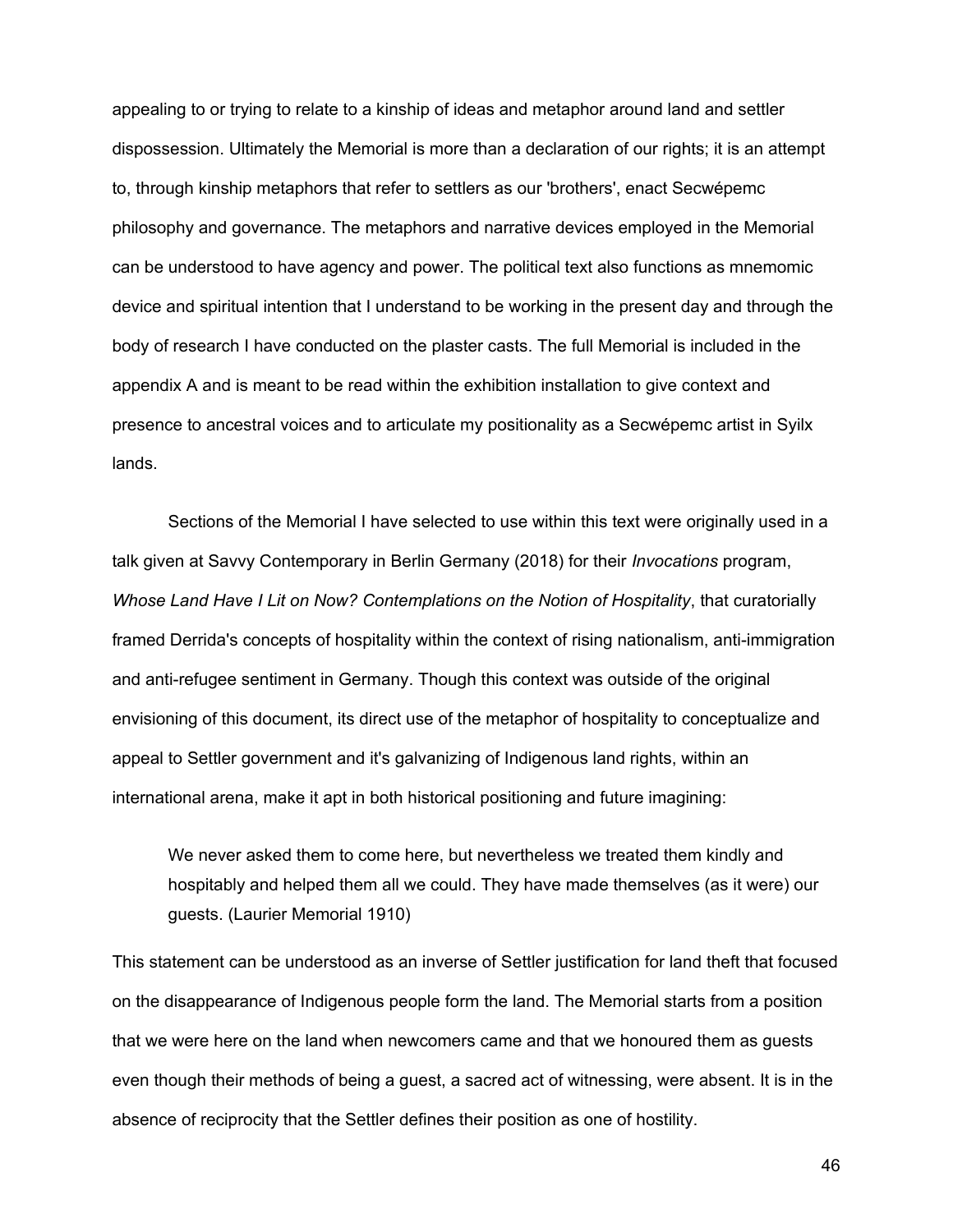This realization would have been present to each and every one of the subjects of the plaster casts I have been studying and using in my own assertion of futurity in an Indigenous creative process. The sitters were land rights campaigners who sought international audiences as evidenced in multiple land rights delegations to Europe. Fundamentally their work was involved not only in political negotiation, but, in shifting the nature of Settler understandings of land. As defined in Yang and Eve Tuck's treatise against symbolic understandings of decolonization that lack action, *Decolonization is Not a Metaphor*, they say:

In the process of settler colonialism, land is remade into property and human relationships to land are restricted to the relationship of the owner to his property. Epistemological, ontological, and cosmological relationships to land are interred, indeed made pre-modern and backward. Made savage. (5)

It is in the 're-making' of land into private property that the Memorial expertly deconstructs Settler conceptualizing of land and re-inscribes Indigenous concepts of our responsibility to land and to kinship and family as a system of governance that rejects the fences of colonization.

The people wish to be partners in our country. We must therefore be the same as brothers to them, and live as one family. We will share equally in everything-half and half- water, timber, etc. What is ours will be theirs and what is theirs will be ours. We will help each other to be great and good. (Laurier Memorial 1910)

To emphasize, "[w]hat is ours will be theirs *and what is theirs will be ours.*" The sentiment of generosity here is quickly followed by a commitment of futurity against Settler accumulation of what is *ours*. I will revisit this idea of our rights to contemporary artistic works and composition that draw from the periods of dispossession in my conclusion but it is worth equating that this idea and this statement form the Memorial qualify my assertion in working with historical materials. That they are in fact, *ours.*

They have stolen our lands and everything on them and continue same for their own purposes. They treat us less than children...They say the Indians know nothing, and own nothing, yet their power and wealth has come form our belongings. The Queen's law which we believe guaranteed us our rights, the British Columbia government has trampled underfoot. (Laurier Memorial 1910)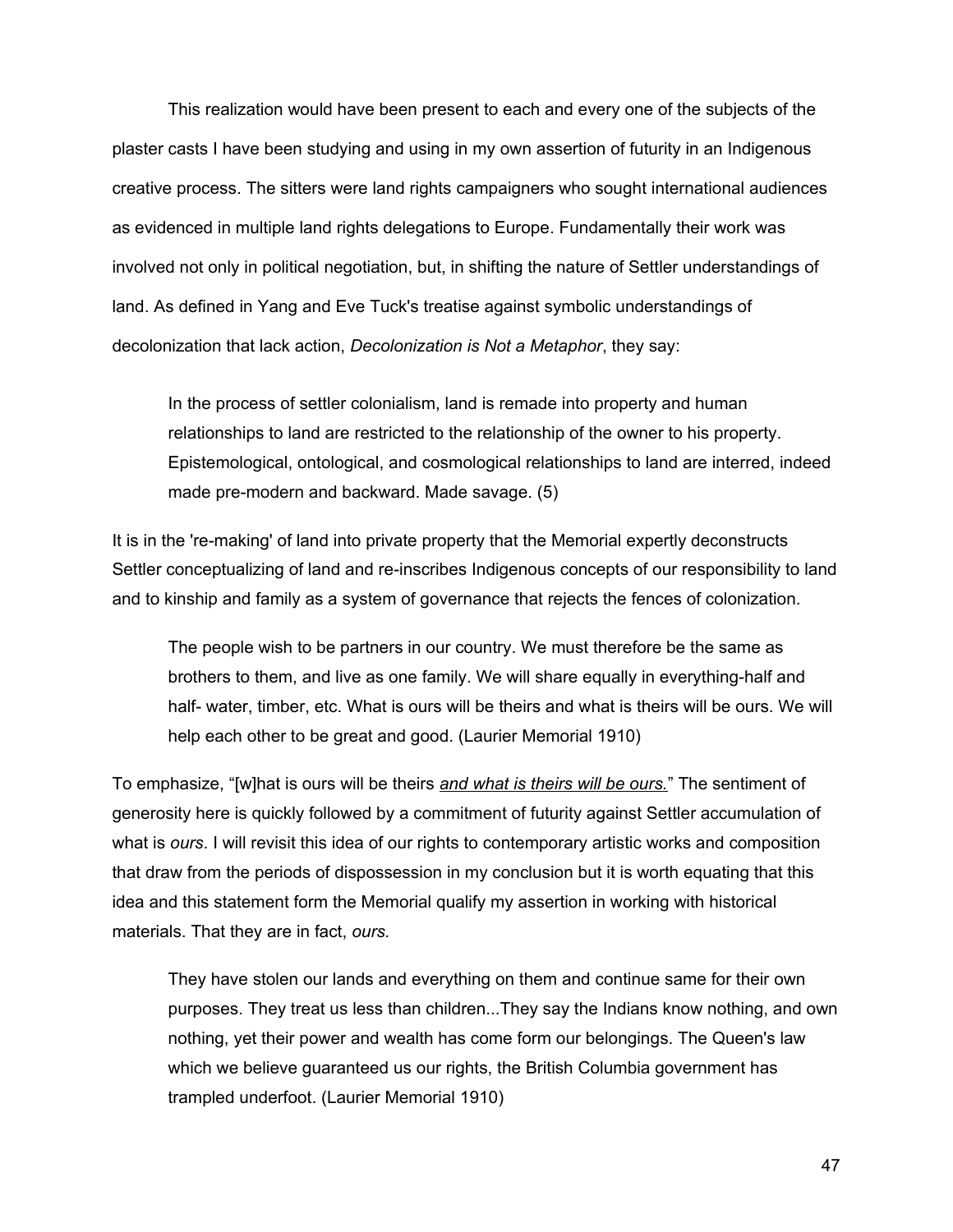In her discussion in Chapter 4 of *Mohawk Interruptus; Ethnographic Refusal, Anthropological Need*, Audra Simpson talks about the systemization of ethnography as supporting the subjectification of Indigenous people through knowledge production. She states,

In different moments, anthropology has imagined itself to be a voice..of the colonized. This modern interlocutionary role had a serious material and ideational context; it accorded with the imperatives of Empire and in this, specific technologies of rule that sought to obtain space and resources, to define and know the difference that it constructed in those spaces, and to then govern those within. (95)

Therefore in offering words, that were formative within the plaster cast subjects lexicon of Indigenous land rights and values, through the Laurier Memorial, I am preferencing the decolonial, not the ethnographic, accounts. Contrasting anthropological studies that defined Indigenous people to an audience of externally globalized consumers of knowledge I have structured my research within a circle of kinship and reciprocity and use our words to emphasize Secwépemc agency: "This is how our guests have treated us – the brothers we received hospitably in our house" (Laurier Memorial 1910).

#### **4.2 The Right to Our Land is the Right To Our Future**

The legacies of 'salvage anthropology' have left a wound within Indigenous Nations, of what we now call, British Columbia. But they have also deposited material that Indigenous communities have rights to access as part of their heritage as defined by Special Rapporteur Dr. Erica-Irene Daes in the Principles and Guidelines for the Protection of the Heritage of Indigenous People's (1995). Within the Battiste and Henderson reading, *The Concept of Indigenous Heritage Rights* (2000) they quote from Daes and this important UN document in constructing a definition of Indigenous Heritage Rights. I am attempting to locate my work with the casts within this definition of Indigenous heritage rights and the possibility of futurity of new art works etc. comprised of this heritage. *Re-inscribing* narratives of past present and future resurgent indigeneity is a method of the continual practice of our culture as symbiotic with our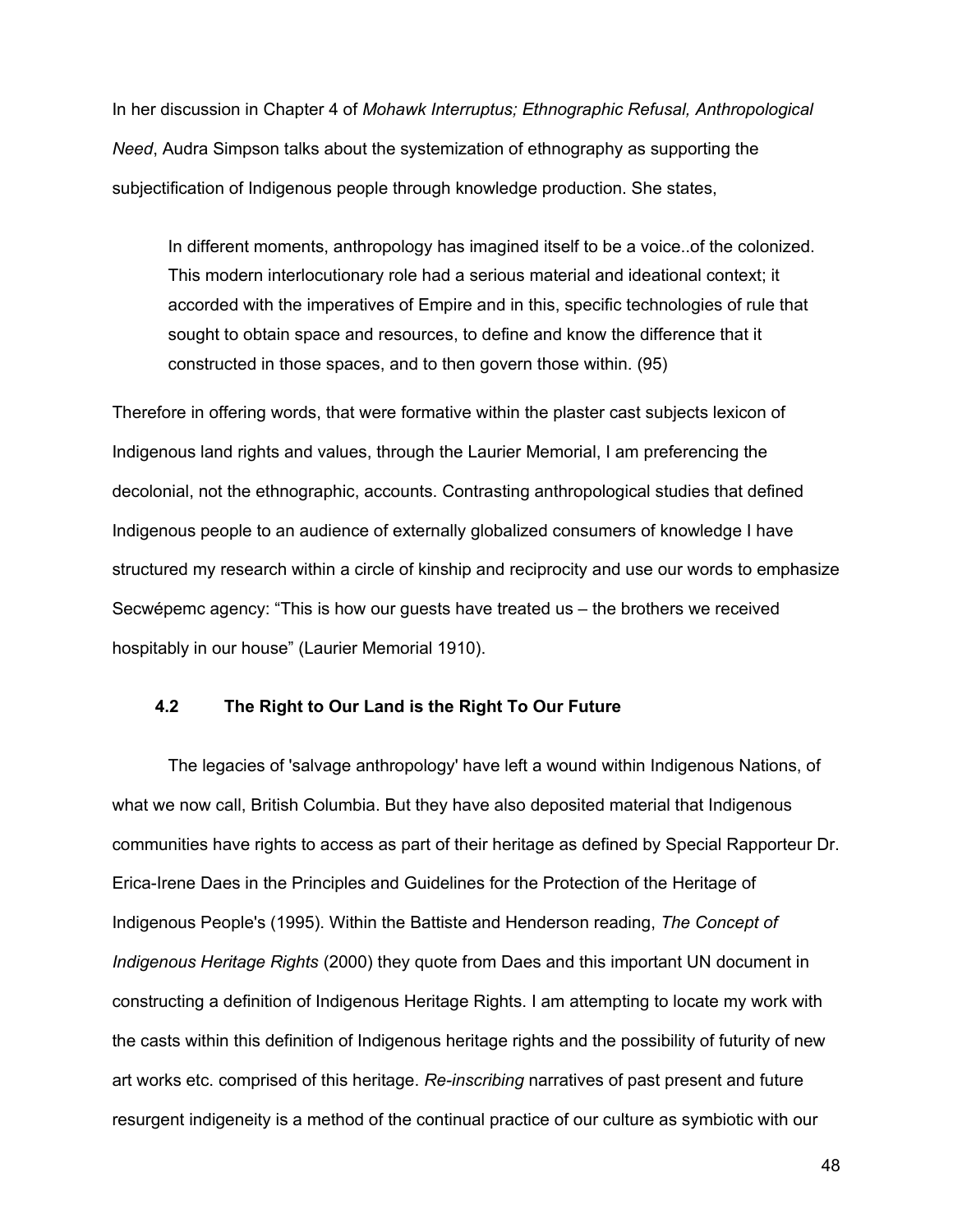land base. My work and research draws on Secwépemc place-based philosophy that through reiteration, transformation and translation constructs the potentiality of other worlds, methods, philosophies and ideas, both in the disarticulation of colonial values, and in pre-existing Indigenous values. Article 11 of the United Nations Declaration on the Rights of Indigenous People's states,

> "The heritage of Indigenous peoples is comprised of all objects, sites and knowledge the nature or us of which has been transmitted from generation to generation, and which is regarded as pertaining to a particular people and it's territory. The heritage of an indigenous people also includes objects, knowledge, and literary or artistic works which may be created in the future based upon its heritage*.*

Further to this, Article 12 goes on to include: literary and artistic works such as music, dance, song, ceremonies, symbols and designs, narratives and poetry..and documentation of Indigenous peoples' heritage on film, photographs, videotape, or audiotape (Battiste and Henderson, 65-66). Though plaster-casts and anthropometric data are not mentioned here, I locate them within our rights to the documentation of Indigenous people's heritage and my own use of the documents of physical anthropology to the right of artistic works to be created in the future. Of course this is complicated by the museum's own practices of copyright. While the Indigenous rights to repatriate human remains and stolen cultural objects is well understood in terms of NAGPRA (1995) or similar policy, there are other items, like the plaster casts and anthropometric data, that are harder to integrate into policy.

Part of my experience as a Secwépemc woman born in the later 70s and of an inbetween generation, who carries inter-generational residential school effects and the histories of social disruption, has meant that there is a gap in my understanding of Secwépemc language, governance and spirituality. So I find myself often looking to the sources of salvage anthropology as a way to understand the unfolding of the situation we find ourselves in as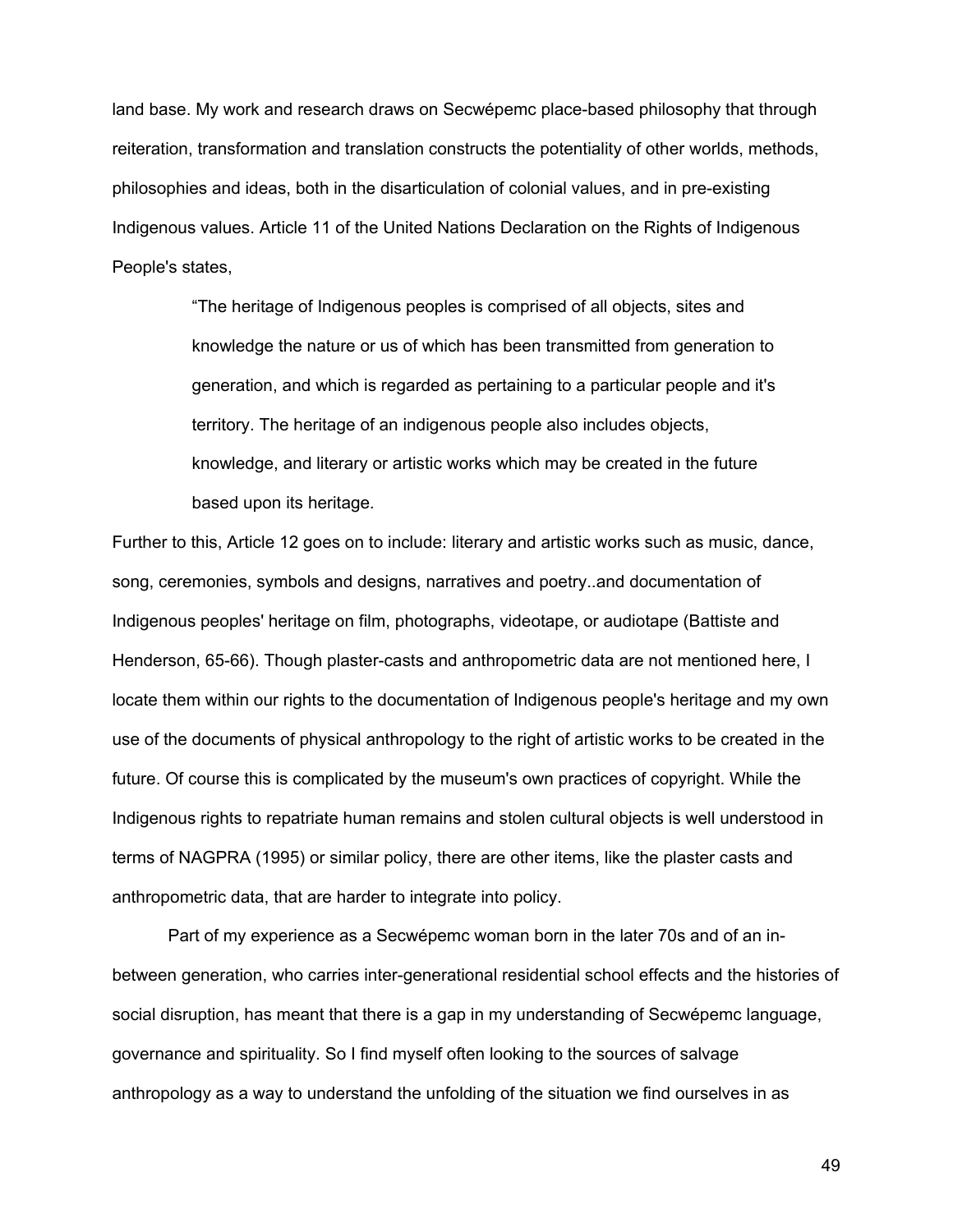Indigenous peoples within a colonial construct of nationhood, borders and cultures not our own. This searching is a way to find our reflection as contemporary Indigenous people. However, in the model and record of salvage anthropology our agency as Indigenous peoples is often coloured by paternalism and racism. Staging the intervention of artists in the archive reveals a potential to position narratives for Indigenous futurisms that are embraced within a continuum of ancestral knowledge(s). The artifacts, ethnographic images, documents, voices and lives of salvage anthropology are within this embrace, the long shadows hiding history; the years of residential schools, sixties scoop and plagues of associated substance abuse, lateral violence and overall loss and colonial trauma are being made visible.

The casting of light to fill shadow is a metaphor I have used throughout this paper and in my thesis exhibition to discuss the trauma of genocide as a shadow pierced by the light falling on the land, clearing shadows to become new growth to claim space for art, language and land – thisthrough a vision of light piercing through shadow recorded by the land around us, as encoded in tree rings, growth patterns, traditional foods and Indigenous languages. This witnessing of light on land can be thought of us a photograph, a balance of light and shadow simulating and recording, but unlike a photograph, a moment of life on the land extends outward like a ripple in a pond embracing generations of interrelated life in an assertion of Indigenous futurity.

#### **4.3 Radiant Indigenous Futures**

We work and think in this contested and unresolved space, somewhere in between a disreputable past and a glittering future.

– P. Smith " Afterword: End of the Line"

Just as the transformation of the casts into my own art can be considered a method of shifting discourse so can the awakening of sleeping ancestors be transfigured into an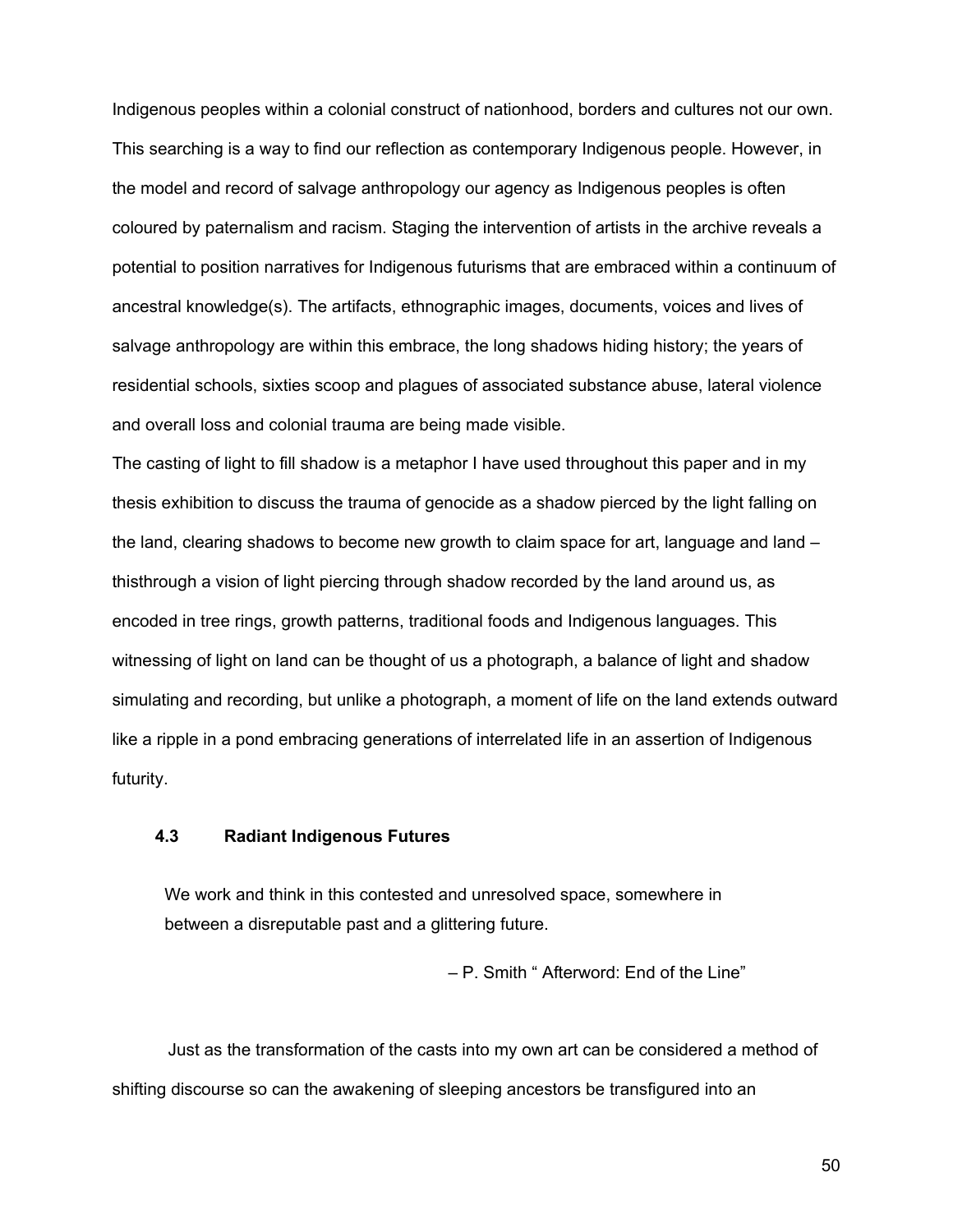unmasking of Canadian and BC colonial policies as relevant to our present situation. In looking at place and Indigenous concepts like Coulthard's ideas of 'grounded normativity' where he talks about the deeper reading of the importance of land to Indigenous peoples as,

[p]lace is a way of knowing, of experiencing and relating to the world and with others; and sometimes these relational practices and forms of knowledge guide forms of resistance against other rationalizations of the world that threaten to erase or destroy our sense of place." (61)

He goes onto to describe how "[e]thically, this meant that humans held certain obligations to the land, animals, plants and lakes in much the same way that we hold obligations to other people" (61).

The deep resonance of Indigenous lands versus the colonial drive to measure, define and dispossess it represent two different philosophies with very real legal principles of land. These opposing views acquire form in the museum artifact of the busts. The European aesthetic development of the sculptural portrait bust and the lived and embodied experience of land that the sitters had are held within an object that in and of itself has no connectivity with our land. In her discussion of refusing the ethnographic frame and the land-rights legacy of Mohawk communities Audra Simpson writes, "[t]hese sovereign articulations to not match up with the anthropologies of timeless, procedural 'tradition' that form the bulk of knowledge on the Iroquois" (104). In this summation Simpson draws attention to the discord between lived and embodied Indigenous experience and the anthropological frame that preferences qualities of passivity and de-politicizes Indigenous people in accordance with State or empirical functions of ruling and settling. Or as Simpson says, "[s]o, I too think sovereignty matters, and such mattering also engenders other ethnographic forms; in this case, of refusal" (105). This 'mattering' places land as centred in the potential of new forms of ethnography and I attentively position my art making, that engages with this research, as the potential of new forms of production within both visiting ancestors in the archive and Indigenous resurgent creative production.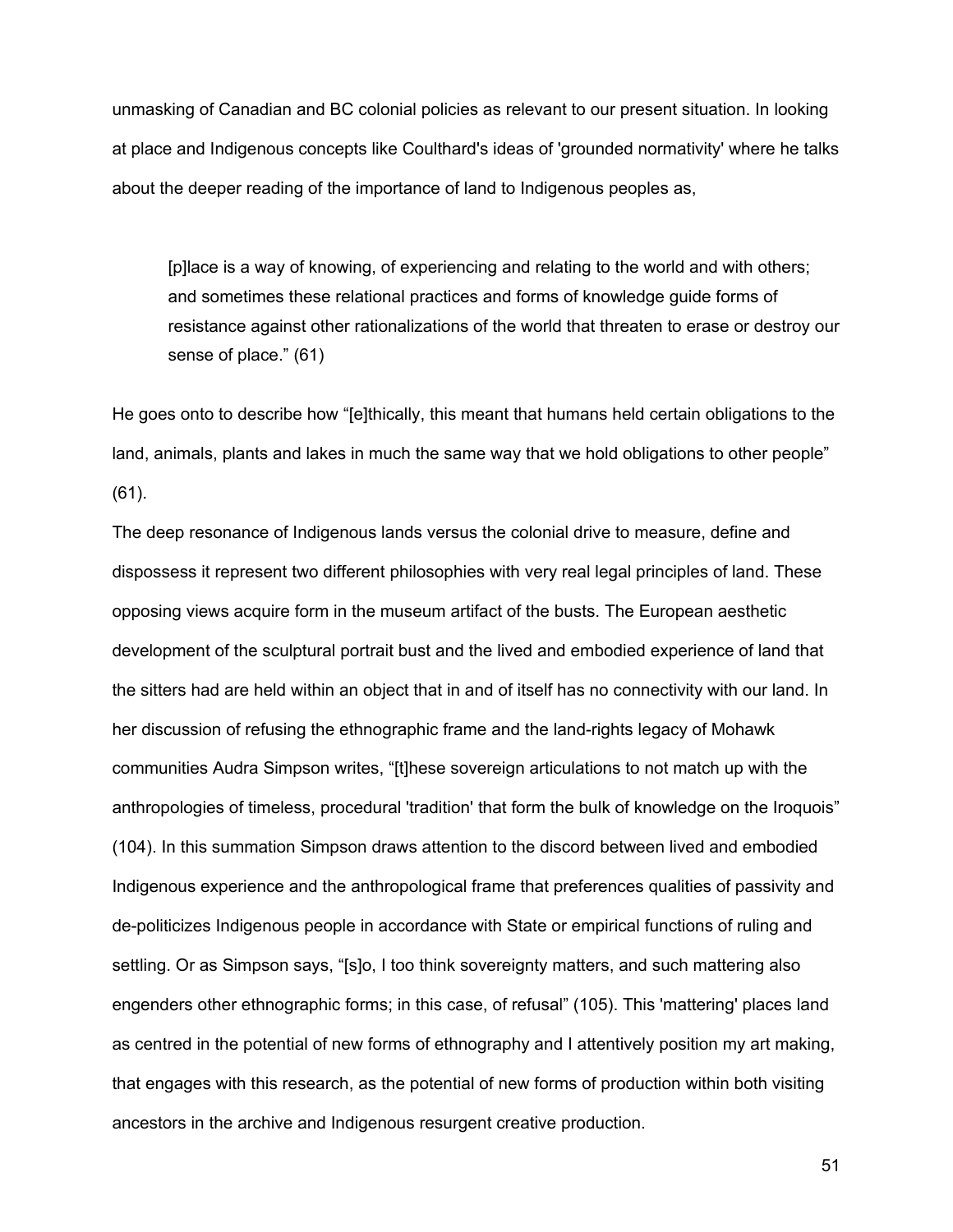In this thesis I have stitched together a number of ideas from a decolonial positioning of the Secwépemc plaster casts and material culture in museum collections, a 'restorying' of the artifacts of the plaster portrait busts, an emphasis and discussion of Secwépemc rights and title as decolonial aesthesis and the proposition of centring land rights within contemporary art production. All of this has been framed with the intention of directly addressing colonial models and the ways they are predicated on the extinction and disappearance of Indigenous lands and bodies.

The goal of decolonial thinking and doing is to continue re-inscribing, embodying and dignifying those ways of living, thinking and sensing that were violently devalued or demonized by colonial, imperial and interventionist agendas as well as by postmodern and altermodern internal critiques. (Mingolo and Vázquez )l  $\Box$ 

Acting within this frame of 'decolonial thinking' I have attempted to let non-Western methods lead my research, re-valuing methods from my own cultural experience, kweselktnéws, reawakening ancestral voices and trusting intuitive methods to get me there. My research has been limited by resources and time but in bringing the research into active circulation in my community the work to reconnect these ancestors and our land rights continues in many forms.

In re-circulating knowledge, associative land rights histories and imperatives as embedded in cultural and contemporary art practice, I am continuing the work of my ancestors. To fight for our rights, to protect our children and to live our lives connected to the beauty of our lands in a reciprocal network of relations. Efforts to repatriate ancestral remains Harlan Smith removed are underway within the Secwépemc Nation. It has been my belief through this research journey that these plaster casts were implicated in the repatriation of these remains from the AMNH in New York. This work and research continues to have a life beyond myself and this project, circulating in the face of restriction.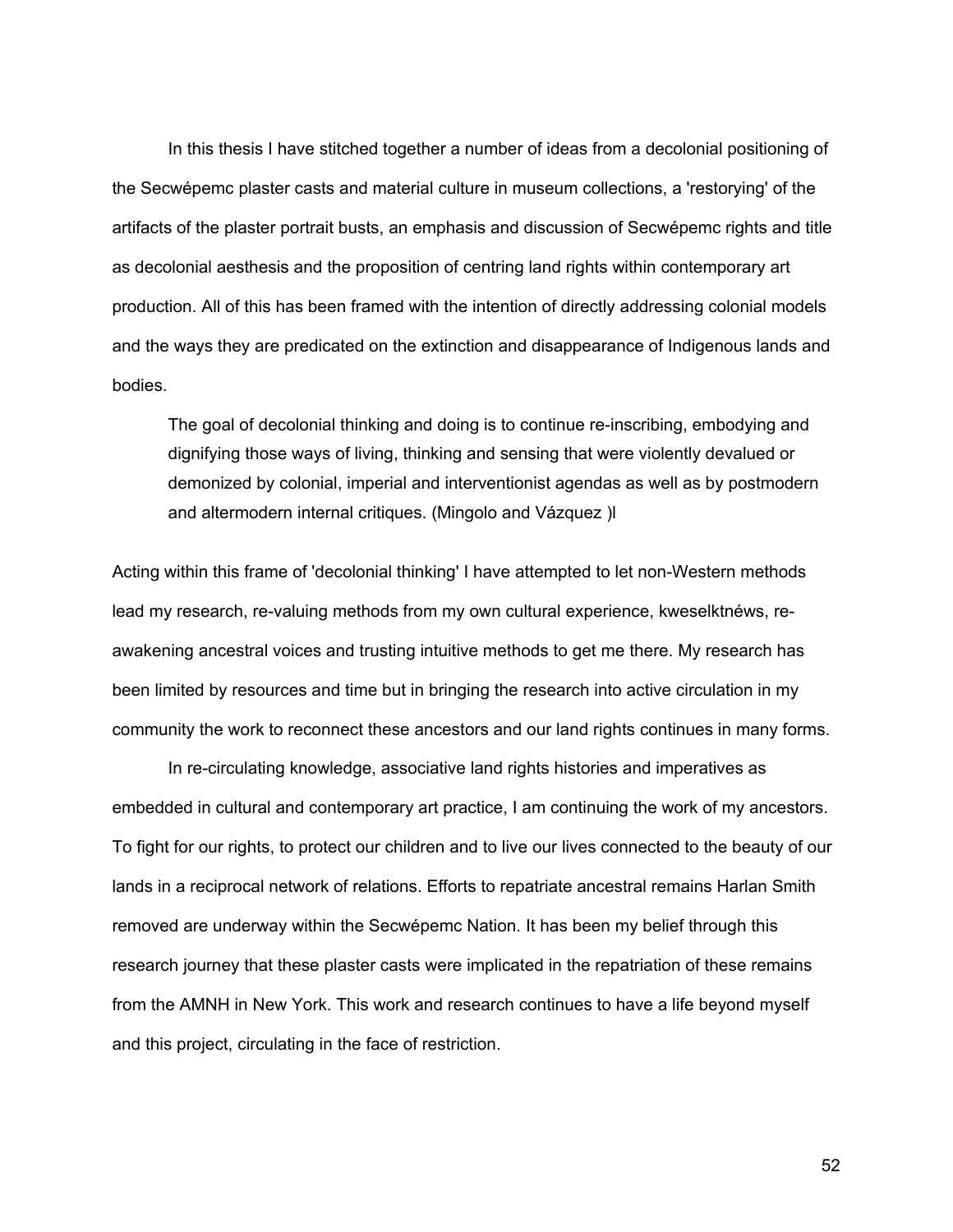#### **4.4 Ending with the Beginning**

As we continue to face resource extraction pressure with pipelines, like Trans Mountain's Kinder Morgan, bought by Canada and shoved through our territories, and our own rights continually diminish in the face of capitalist extraction, we see that this pattern is what our ancestors fought against. It is only in the re-valuing of our reciprocal relationships with each other and the natural world that we see the light in the shadow. We fight for light to lead our way, allowing ourselves our magic, our spirit our arts and ceremonies to lead the way.

It is only by privileging and grounding ourselves in these normative life ways and resurgent practices that we have a hope of surviving strategic engagements with the colonial state with any integrity as Indigenous Peoples (Coulthard 179).

This is what I have learned from visiting with my people in museums: in the stseptékwle of Secwépemc cosmology the 'second coming' of the mythic coyote trickster and the Old One are foretold. I suggest here that this second coming is in all of us. We are all imbued with the possibility of awakening, of intuiting, a better world and our imaginations and artists can help us to light this path. In solidarity with Indigenous rights and title everywhere and in a framework of decolonial aesthesis, I have shown, just one example, of the power inherent in centering Indigenous agency in collections of Indigenous belongings. Artistic interventions, that centre Indigenous bodies and lands, can refuse the ethnographic frame and instead become the medicines we need: for the water, the land, ourselves and all our relations human and non. In the hope, trust, defiance and utter strength of our imagination I offer these words in endless thanks for the lands, lives and loves our creator has given us.

"Decolonization is accountable to Indigenous sovereignty and futurity." (Tuck, Yang 19)

The Future is being written by our great grandchildren in the light.

Xwexwéyt re Kwesélkten – All My Relations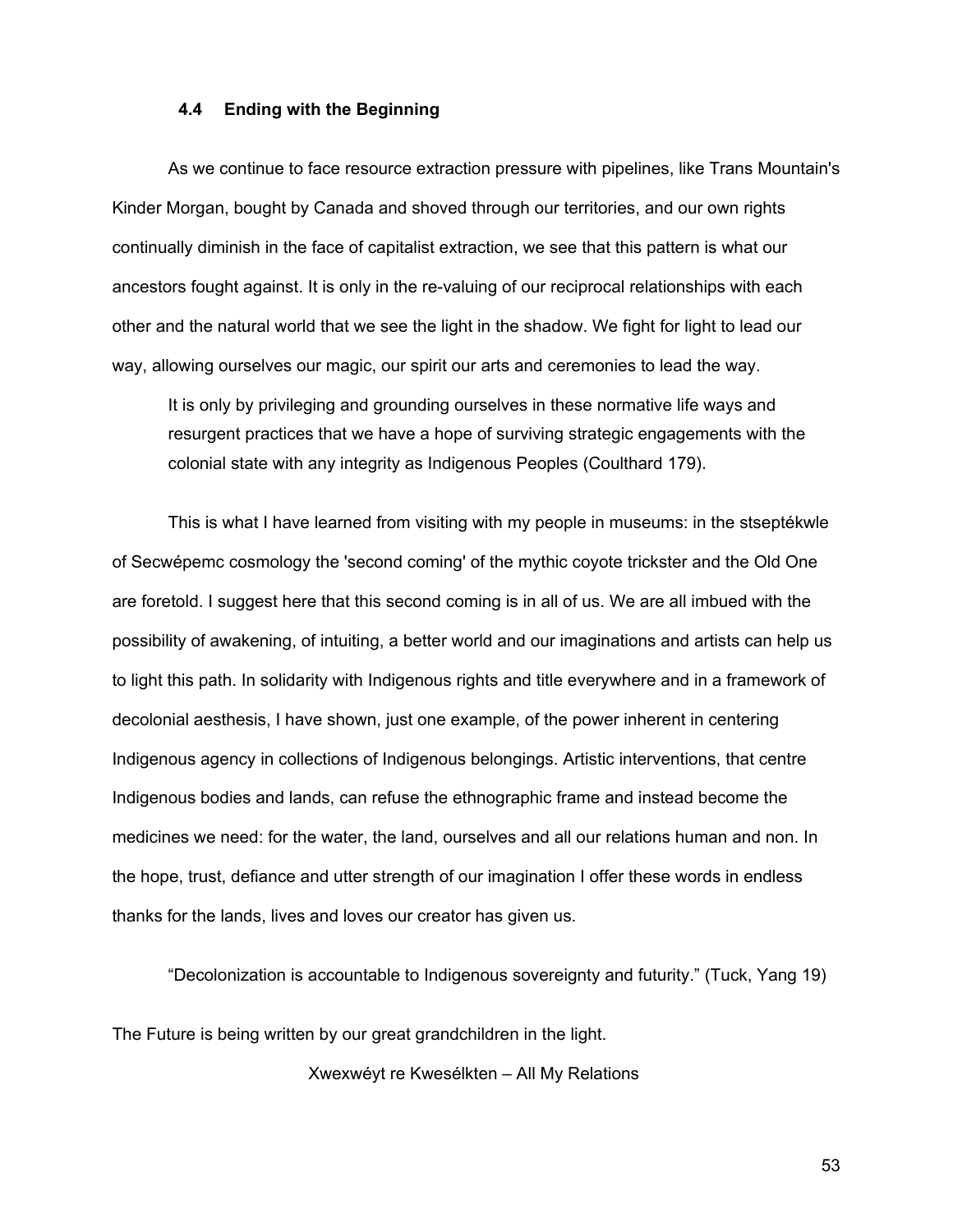#### **Works Cited**

- Armstrong, Jeannette, and Cardinal, Douglas, *A Collaborative Discourse between Douglas Cardinal and Jeanette Armstrong; The Native Creative Process*. Penticton, BC, Theytus Books, 1991.
- Battiste, Marie and Henderson, James (Sa 'ke'j) Youngblood (2000) The Concept of Indigenous Heritage Rights. *In Protecting Indigenous Knowledge and Heritage: A Global Challenge.* Saskatoon, SK: Purich.
- Blackhawk, Ned, and Wilner, Isaiah Lorado, editors. *Indigenous Visions: Rediscovering the World of Franz Boas*. Chapter 7: *Why White People Love Franz Boas; or, The Grammar of Indigenous Dispossession,* Yale University Press, 2018.
- Boas, Franz (1897) unpublished anthropometric data *Shuswap Indians.* American Museum of Natural History. New York: Division of Anthropology Archives (AMNH)
- Christian, Dorothy, *Gathering Knowledge: Indigenous Methodologies of Land/Place-Based Visual Storytelling/Filmmaking and Visual Sovereignty.* Dissertation, The University of British Columbia, 2017.

Duffek, Karen, and Willard, Tania, *Unceded Territories: Lawrence Paul Yuxweluptun,* Vancouver, BC, Museum of Anthropology at UBC, 2016.

- Druker, Philip (1958) *The Native Brotherhoods:Modern Intertribal Organizations on the Northwest Coast. Smithsonian Institution Bureau of American Ethnology, Bulletin 168.*  United States Government Printing Office: Washington.
- Frideres, James S, Indigenous Ways of Knowing. *First Nations in the Twenty-firstCentury*. Don Mills, ON: Oxford U Press, 2011.
- Freud, Sigmund, *Totem and Taboo: Resemblances Between the Psychic Lives of Savages and Neurotics.* Printed in Great Britain by Butler & Tanner. *Frome and London* Translator: A. A. Brill, 1919.
- Ignace, Marianne, and Ignace, Ron, *Yerí re Stsq'ey's-kucw: Secwépemc People, Land, and Laws,* Montreal & Kingston | London | Chicago: McGill-Queen's University Press, 2017.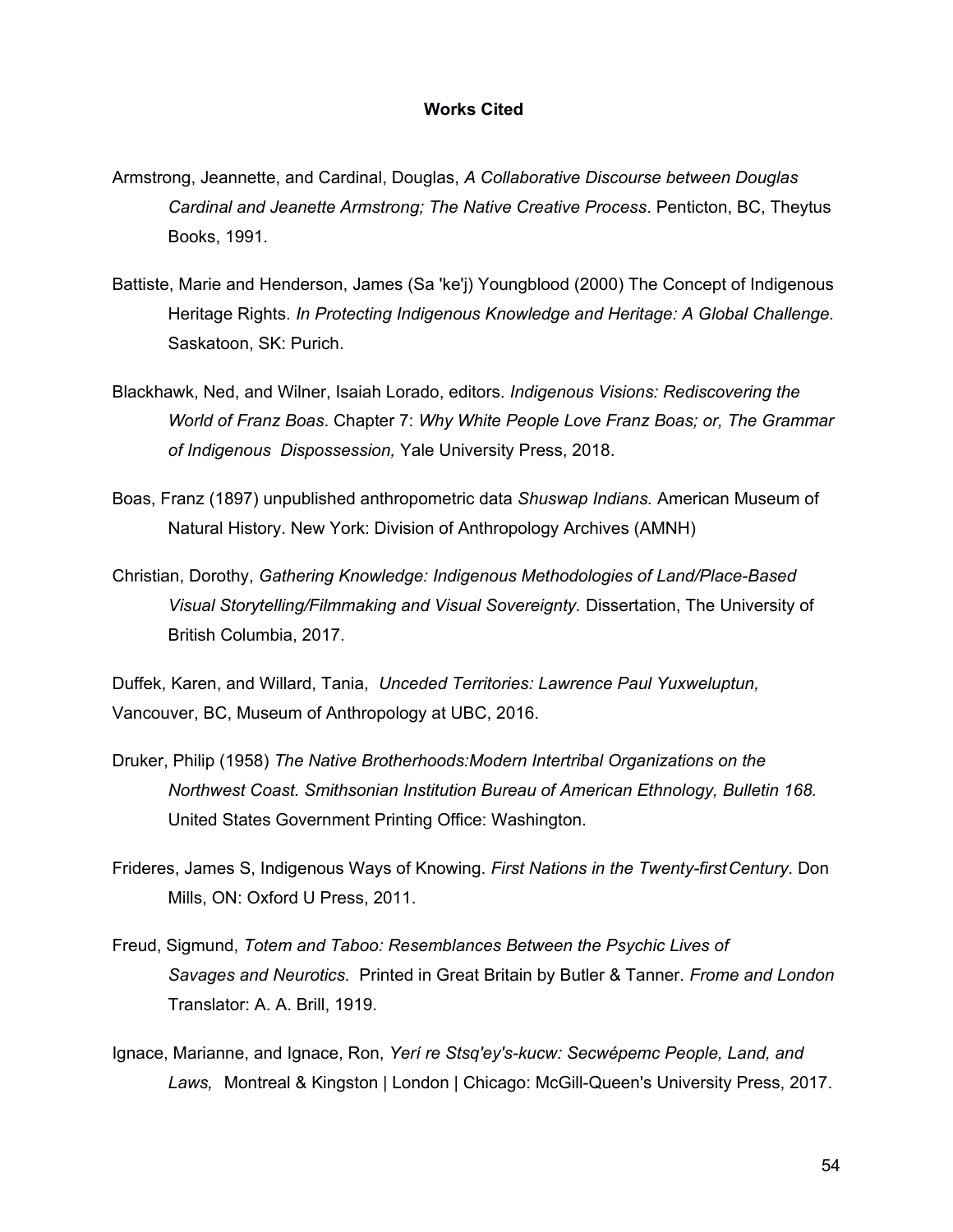- Ignace, Ron, *Our Oral Histories Are Our Iron Posts: Secwepemc Stories and Historical Consciousness.* Dissertation, Simon Fraser University, 2008.
- Krmpotich, Cara, *The Force of Family, Repatriation, Kinship and Memory on Haida Gwaii*. ON: University of Toronto Press, 2014.
- Kovachs, Margaret, I*ndigenous Methodologies: Characteristics, Conversations, and Contexts.* Toronto, ON: University of Toronto Press, 2009.
- Lockward, Vázquez; Díaz, Nerio; Grzinic, Ostojic; Benfield, Balanquet; Lasch, Torres; Tichindeleanu, and Sotelo, Mingolo, *Decolonial Aesthetics Manifesto*, Sunday, May
- 22nd, 2011, accessed at: https://transnationaldecolonialinstitute.wordpress.com/decolonialaesthetics/
- Manuel, Arthur (2015) *Unsettling Canada, A National Wake-Up Call.* Toronto, ON: Between The Lines.
- Michel, Kathy, *Trickster's Path to Language Transformation: Stories of Secwepemc Immersion from Chief Ataham School.* Dissertation, The University of British Columbia, 2012.
- Miner, Dylan, *Mawadisidiwag miinawaa Wiidanokiindiwag // They Visit and Work Together,*  accesed July 8, 2018 at, *https://michiganstate.academia.edu/DylanMiner*
- Moore, Emily, *Acts of Propatriation: Two Kaats' House Posts by Nathan and Stephen Jackson. In the Spirit of Our Ancestors:* Contemporary Northwest Coast Art at the Burke Museum, Eds. Robin Wright and Katherine Bunn-Marcuse Seattle: University of Washington Press. 76-85. 2013.
- Nixon, Lyndsay, Visual Cultures of Indigenous Futurisms, Guts Magazine Issue 6, May 20, 2016 accessed at,<http://gutsmagazine.ca/visual-cultures/>
- Roy ,Susan, *These Mysterious People: Shaping History and Archeology in a Northwest Coast Community.* Montreal ; Ithaca : McGill-Queen's University Press, 2010.
- Simpson, Audra, On Ethnographic Refusal: *Indigeneity, 'Voice' and Colonial Citizenship. Junctures. 9*, p 67-80, 2007.
- Simpson, Leanne Betasamosake, *As We Have Always Done: Indigenous Freedom Through Radical Resistance.* Minneapolis | London" University of Minnesota Press, 2017.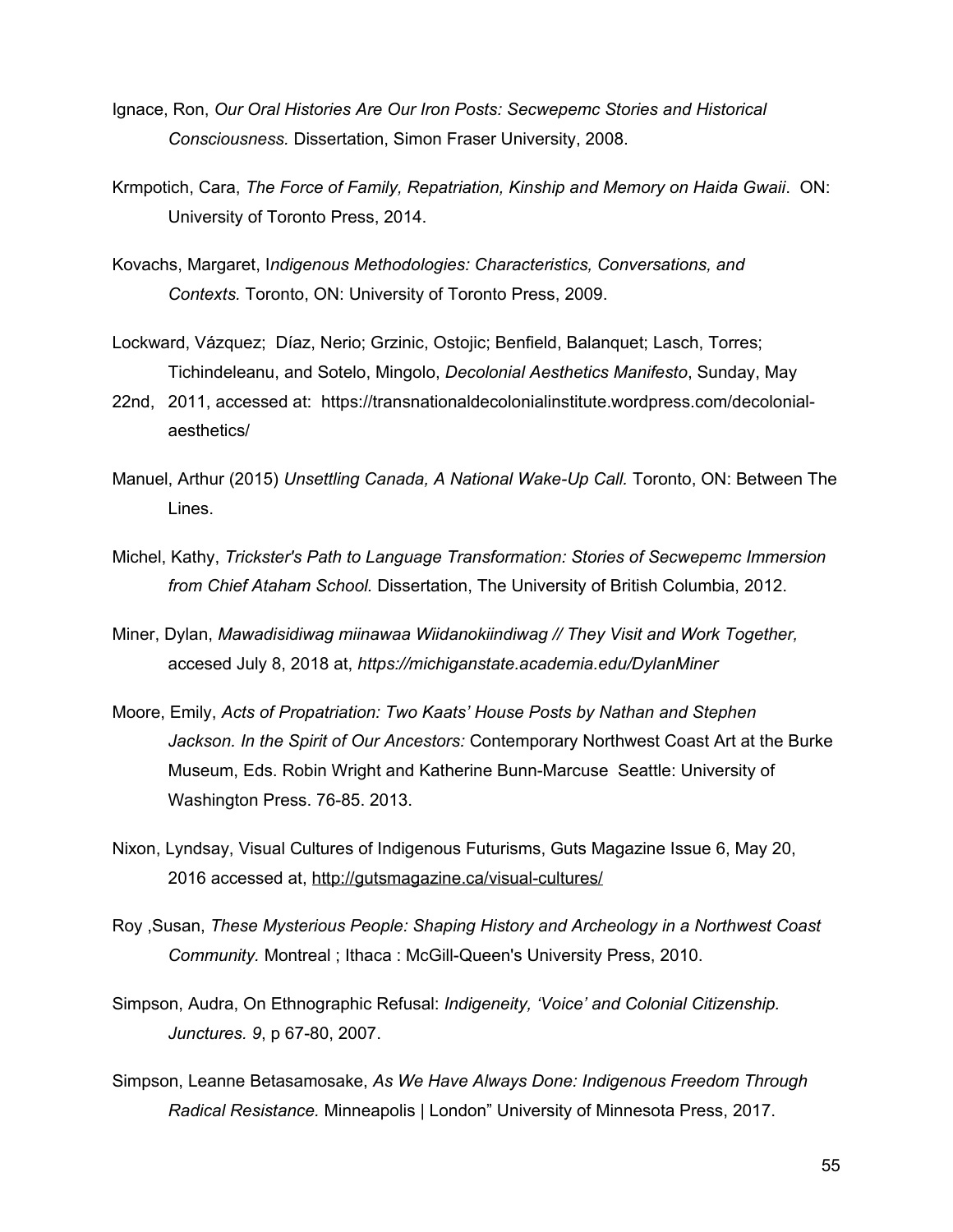- Smith, Harlan, (1902) unpublished textual records and report correspondence with American Museum of Natural History. New York: Division of Anthropology Archives (AMNH).
- Smith, Harlan I., *An Album of Prehistoric Canadian Art,* Bulletin No 37, Anthropological Series, No. 8, Canada Department of Mines: Ottawa, 1923.
- Smith, Paul Chaat, *Afterword: End of the Line,* 2010, April 13, 2017 accessed at: <http://www.paulchaatsmith.com/afterword.html>
- Teit. James and Boas, Franz (1909) Memoirs of the American Museum of Natural History T*he Shuswap.* v. 4, pt. 7, Leiden, E. J. Brill ; New York, G. E. Stechert
- Thom, Brian, *Precarious Rapport Harlan I. Smith and the Jesup North Pacific Expedition. European Review of Native American Studies*14:1, 2000
- Thomas, Jeff, *Emergence from the Shadow, First People's Photographic Perspectives.* Museum of Civilization exhibition,2010. Accessed at: http://www.museedelhistoire.ca/cmc/exhibitions/aborig/jaillir/jailline.shtml. 1999.
- Tuck, Eve, and Yang, Wayne, *Decolonization is not a Metaphor, Decolonization: Indigeneity, Education & Society* Vol. 1, No. 1,2012, pp.1-40
- Vázquez, Rolando, and Mignolo, Walter, *Decolonial AestheSis: Colonial Wounds/Decolonial Healings*, July 15, 2013, accessed at: https://socialtextjournal.org/periscope\_article/decolonial-aesthesis-colonialwoundsdecolonial-healings/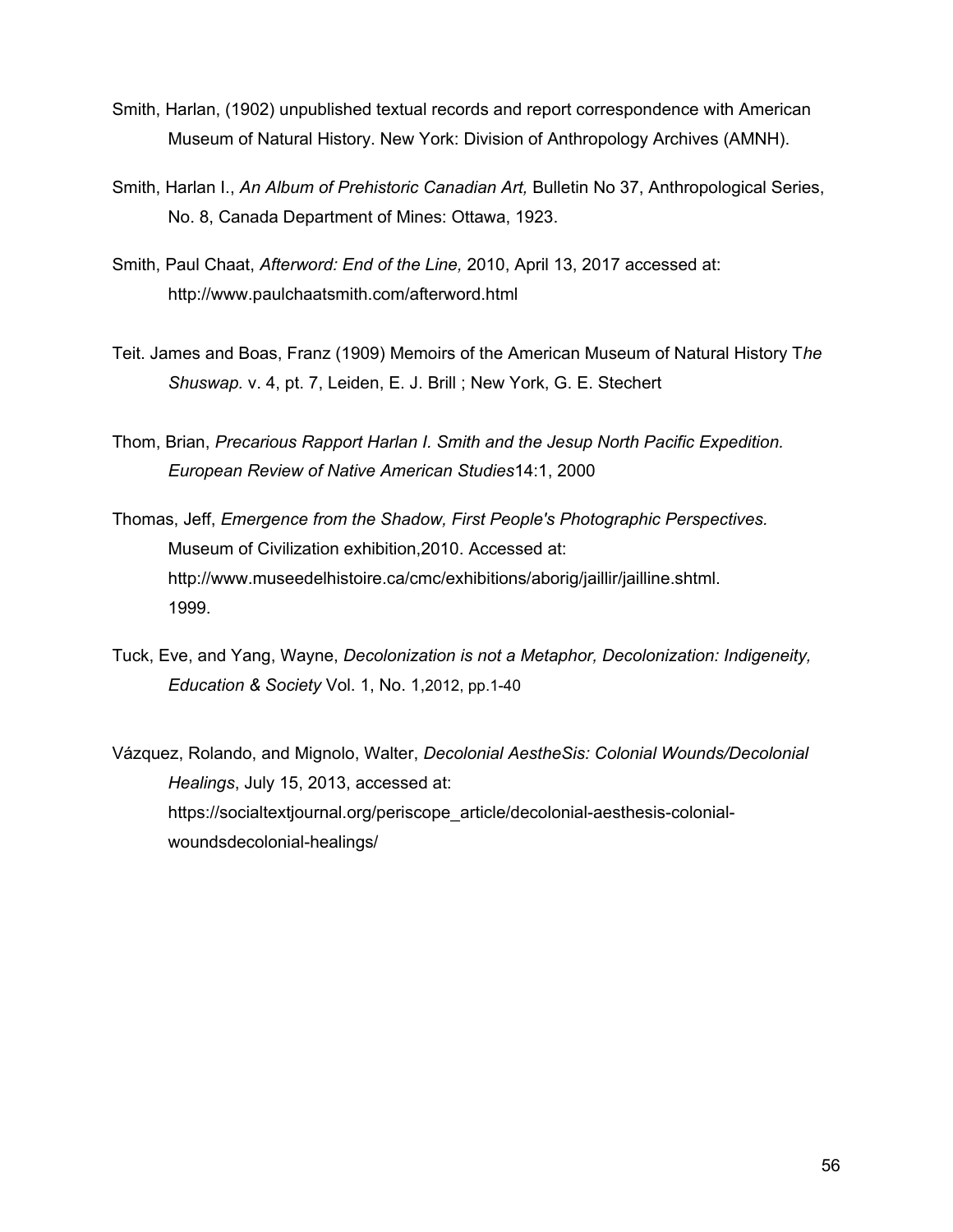### **Figures 2-7: North Pacific Jesup Expedition Secwépemc Plaster Casts**

### **Figure 2 Clexlexqén, Chief Louis**

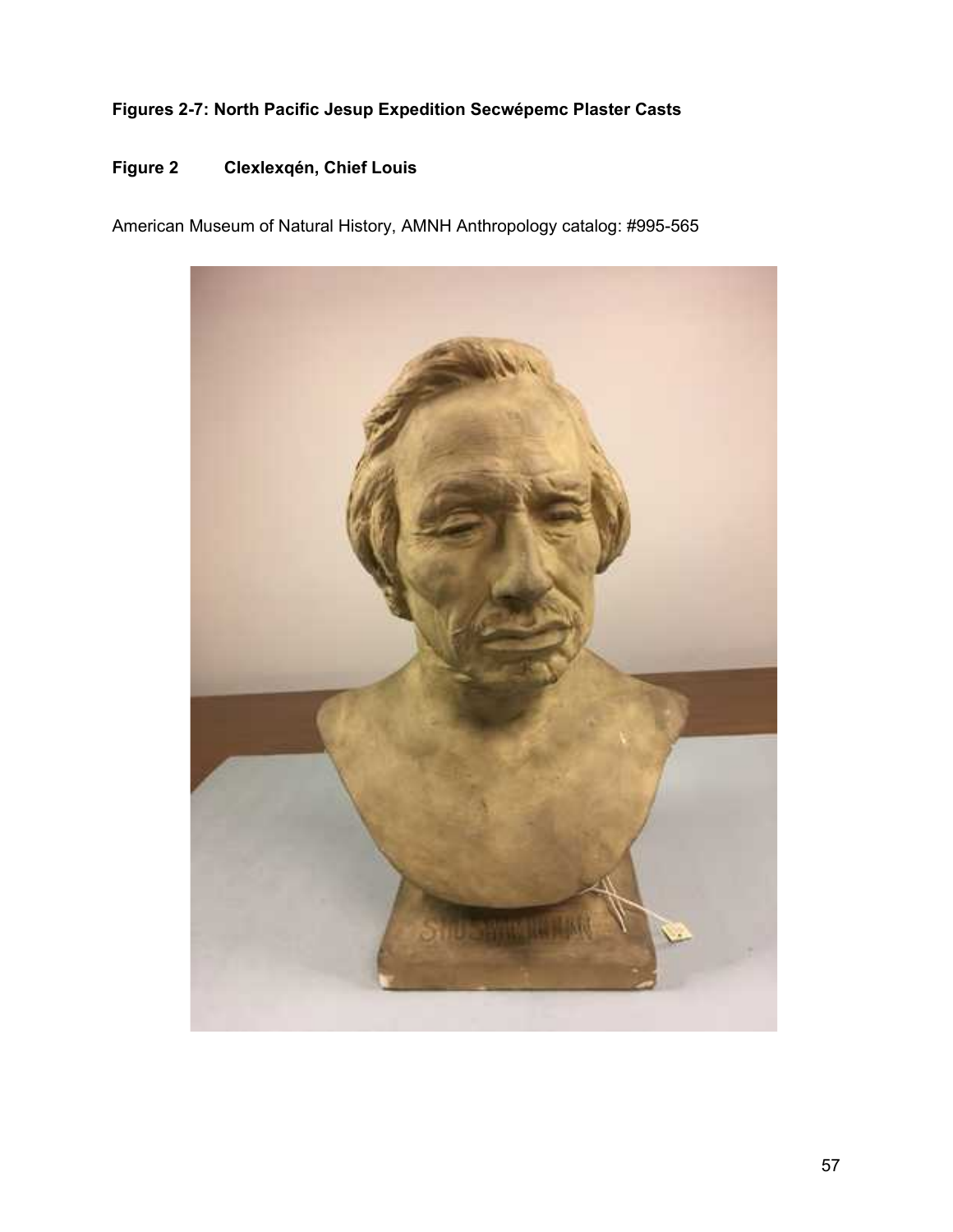### **Figure 3 Edward Hyacinthe**

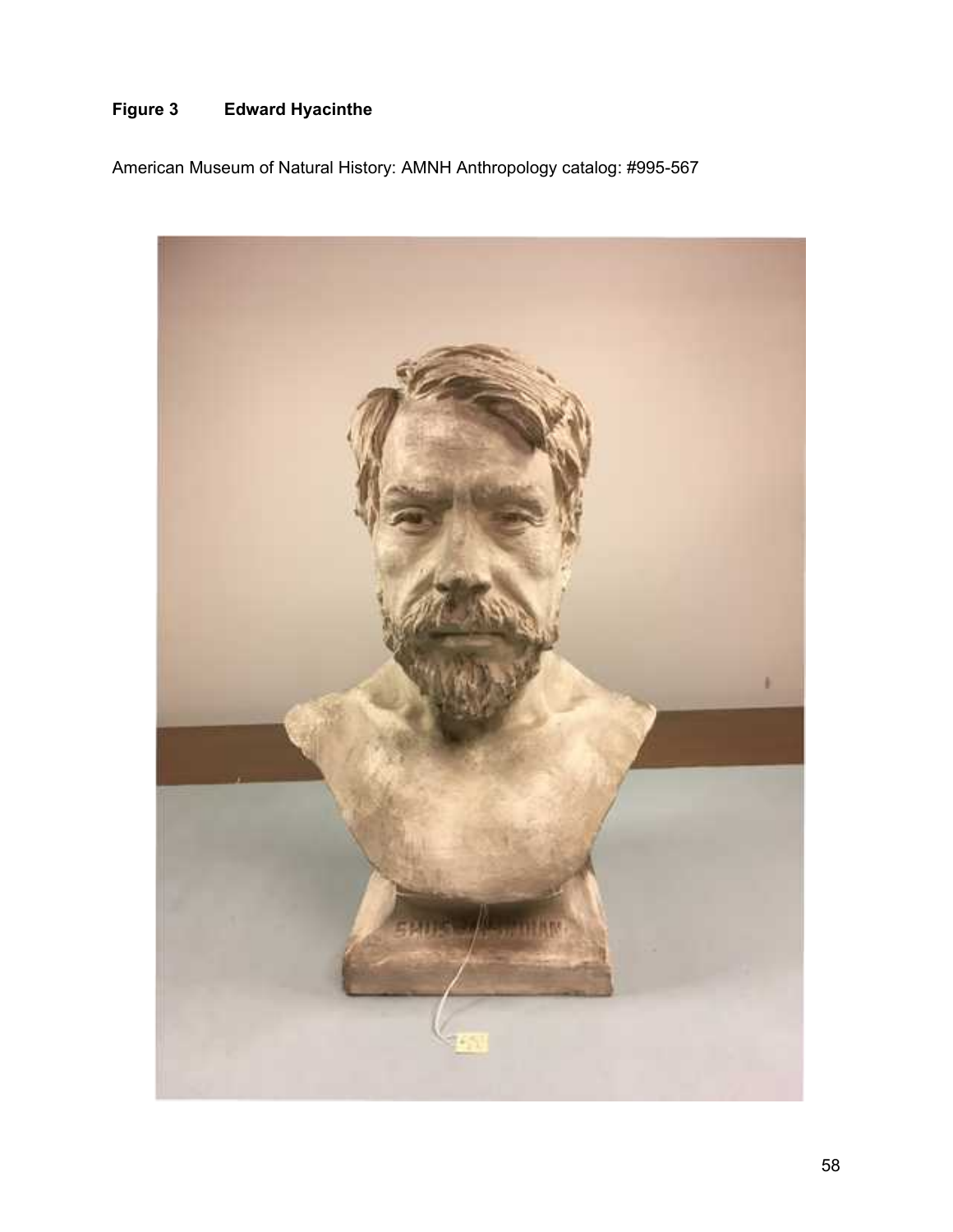# **Figure 4 Gabriel Chapman**

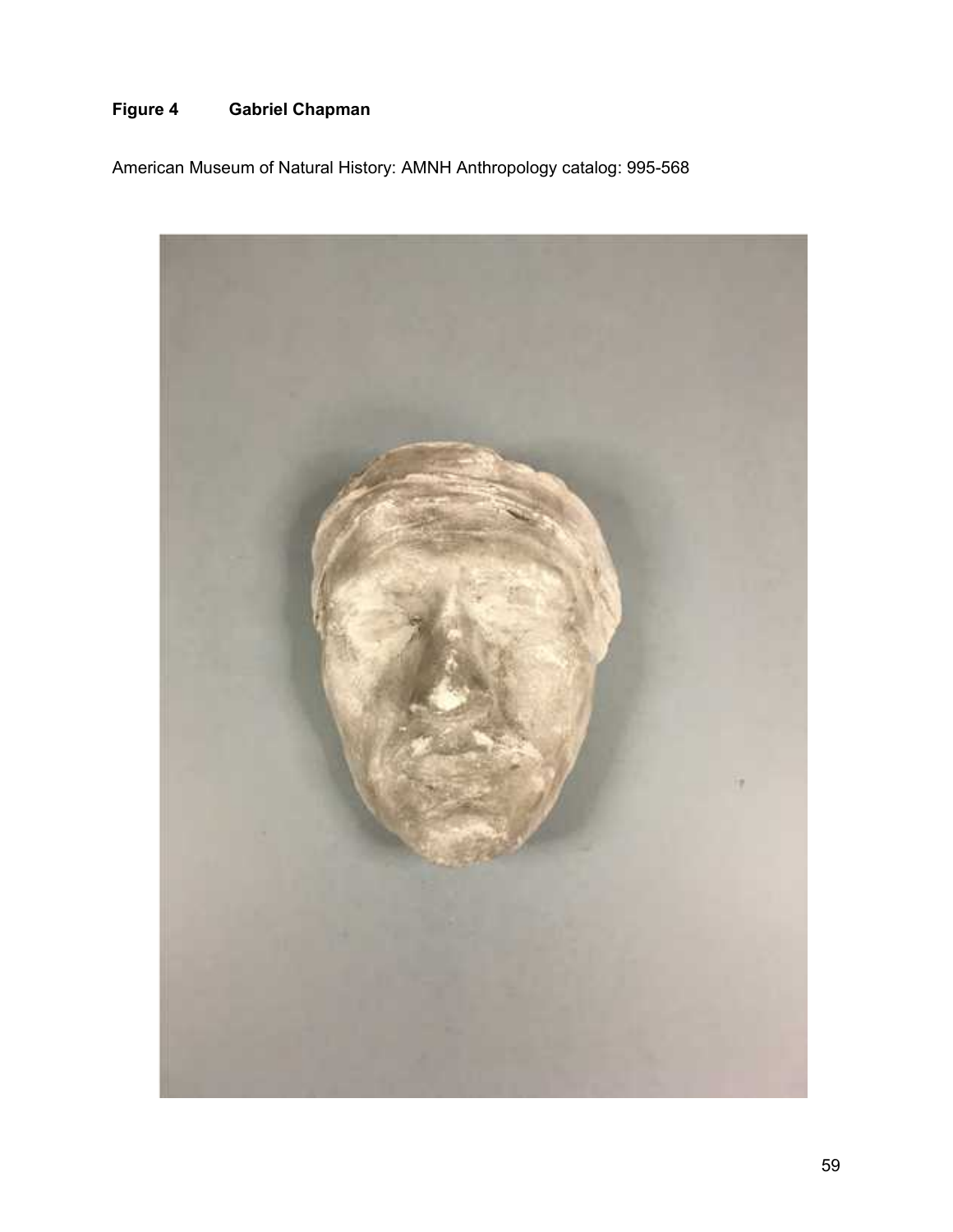# **Figure 5 Louis Fallerdeau**

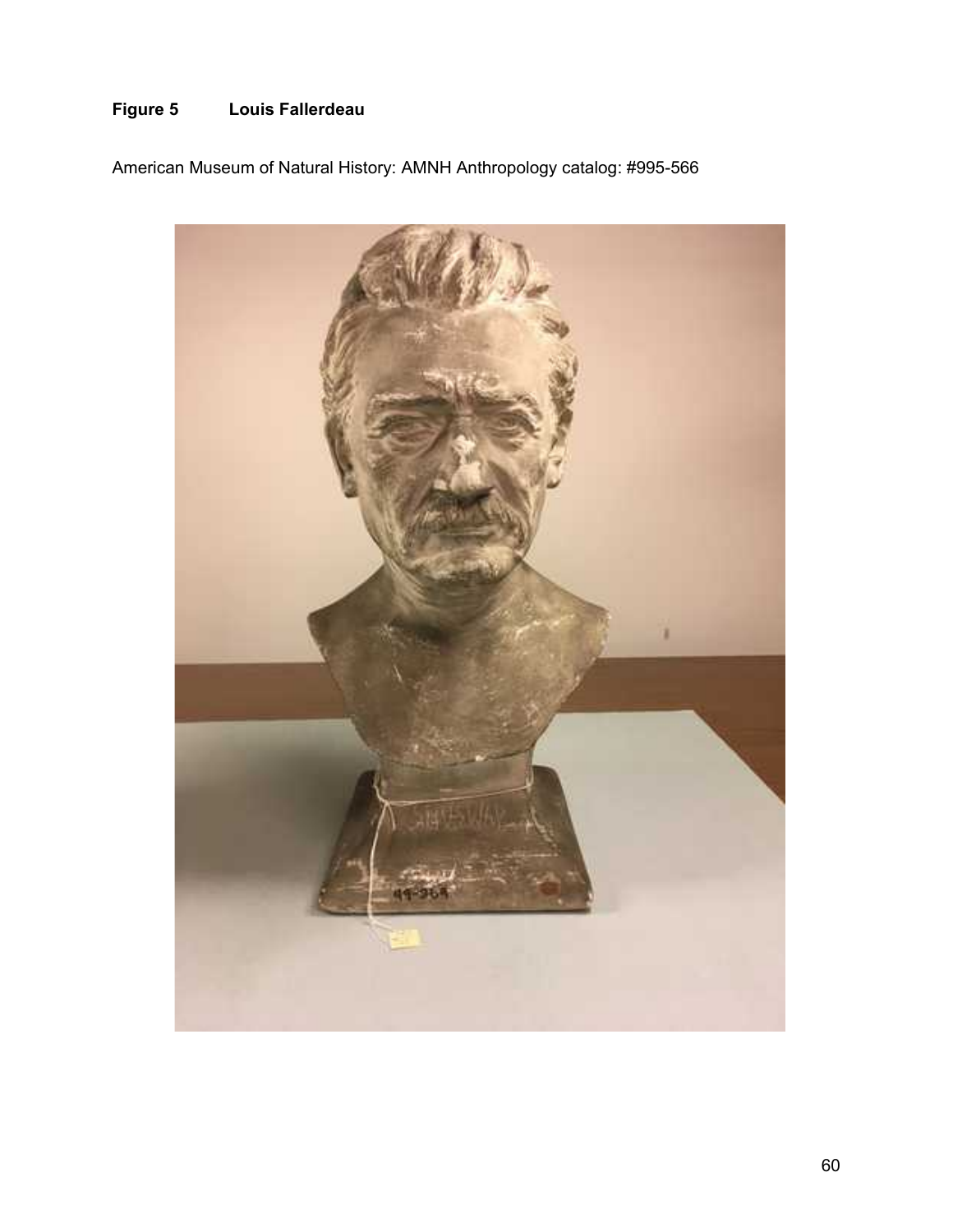# **Figure 6 Alek(x?) S(L?)arent**

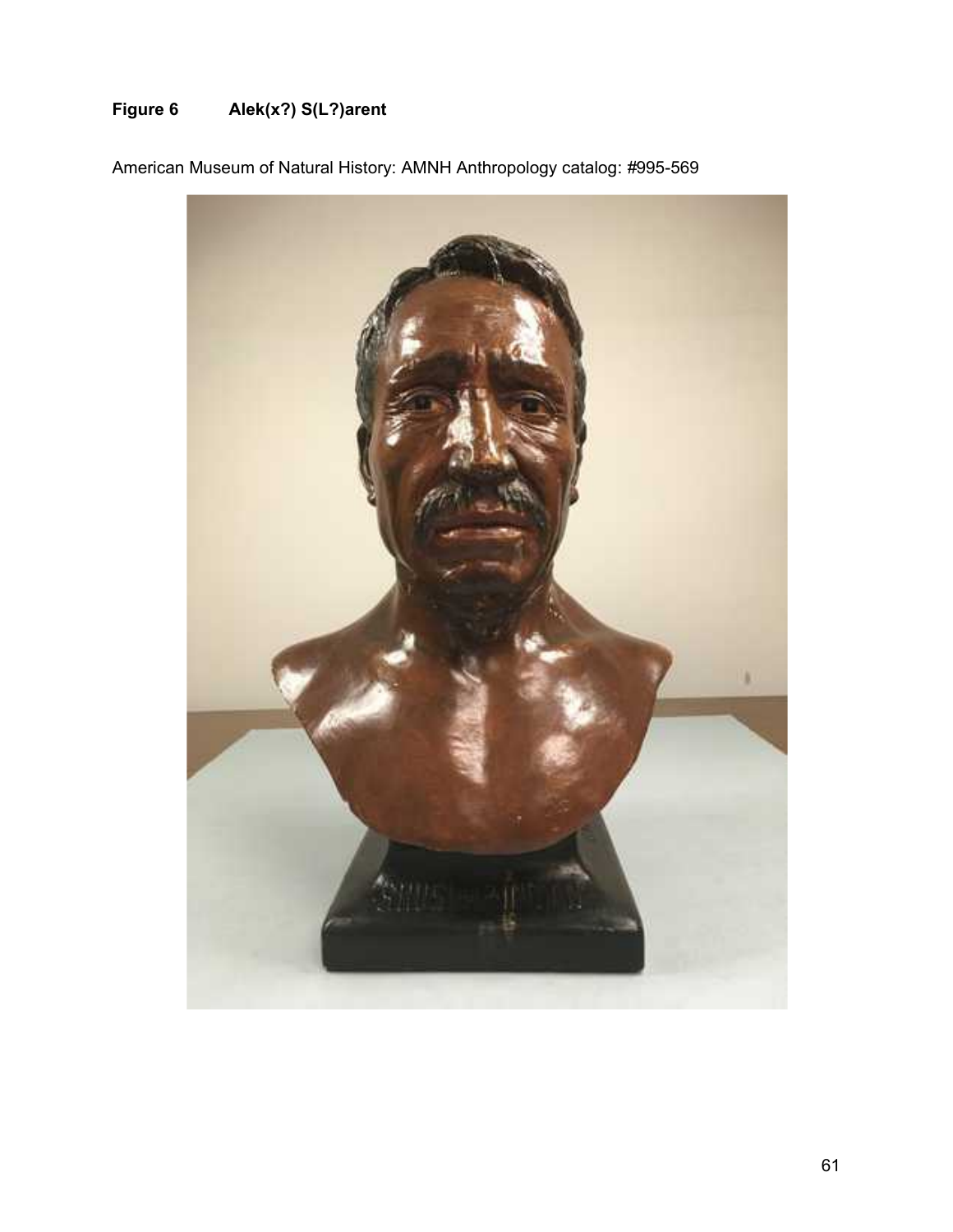# **Figure 7 Thomas Benjamin**

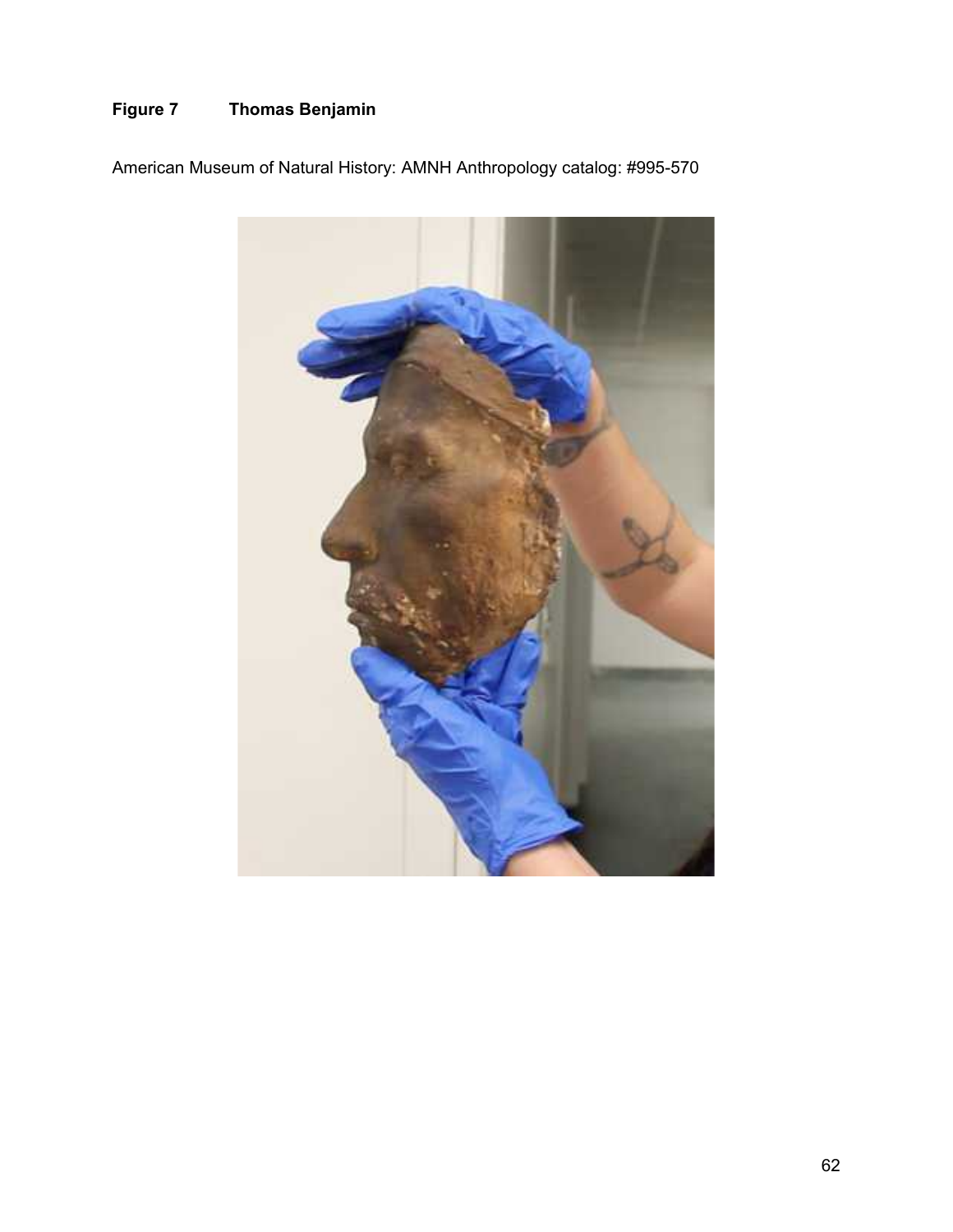### **Figure 8-15 1916 Indian Rights Association Delegation**

Seated (from left to right): Chief James Raitasket (Lillooet tribe, Upper Lillooet) Chief John Chelahitsa (Douglas Lake, tribe, Okanagan, Spences Bridge),Chief Paul David (Tobacco Plains tribe, Upper Kutenai, [Koosville]), Chief Basil David, (Bonaparte tribe, Shuswap). Standing (from left to right):Chief Elie Larue (Kamloops tribe, Shuswap), Chief John Tetlenitsa (Thompson), James Alexander Teit (Spences Bridge), Chief Thomas Adolph (LaFontaine tribe, Upper Lillooet), Chief William Pascal (Pemberton tribe, Lower Lillooet)

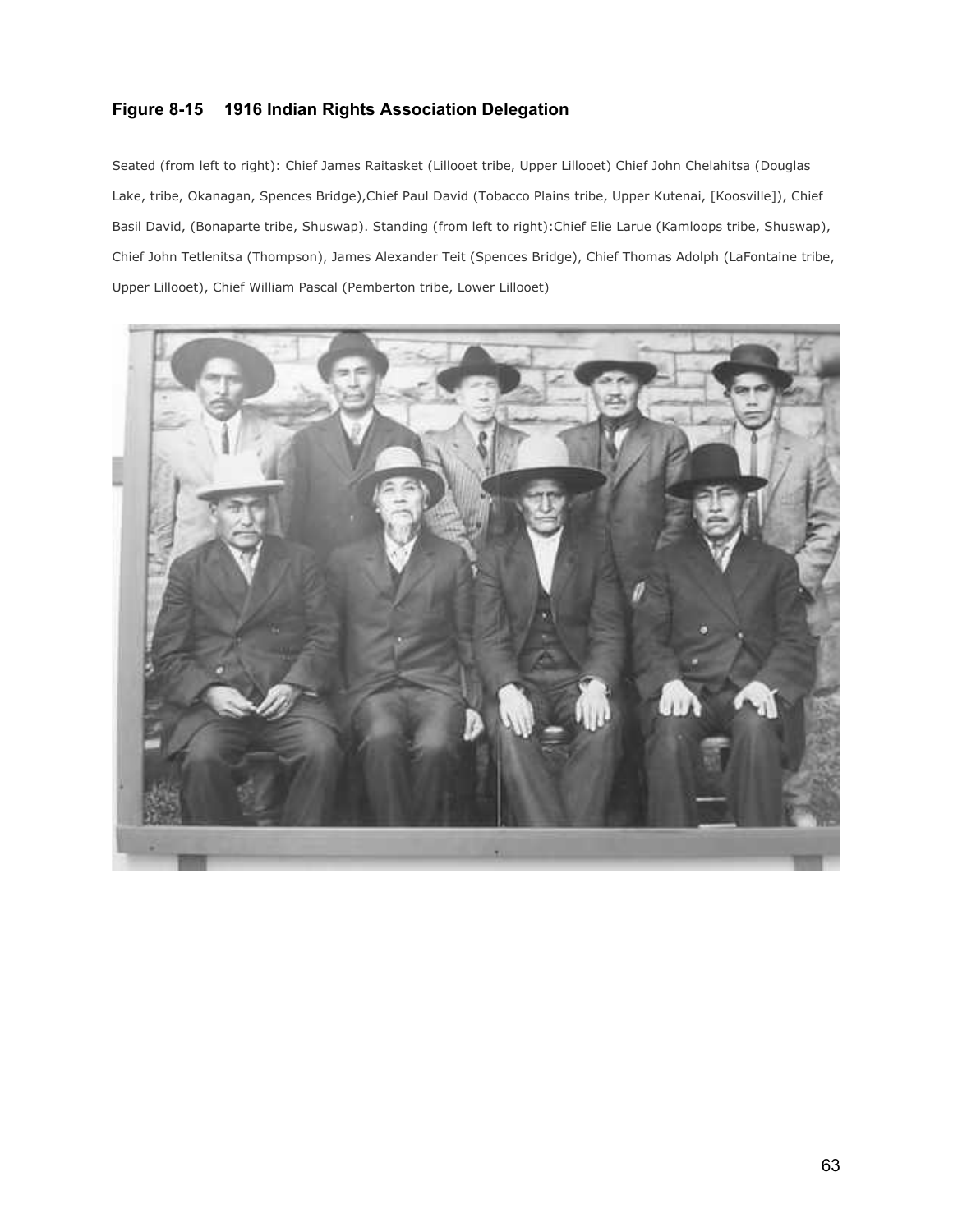

# **Figure 9 Chief Eli Larue (T'kemlups Secwépemc)**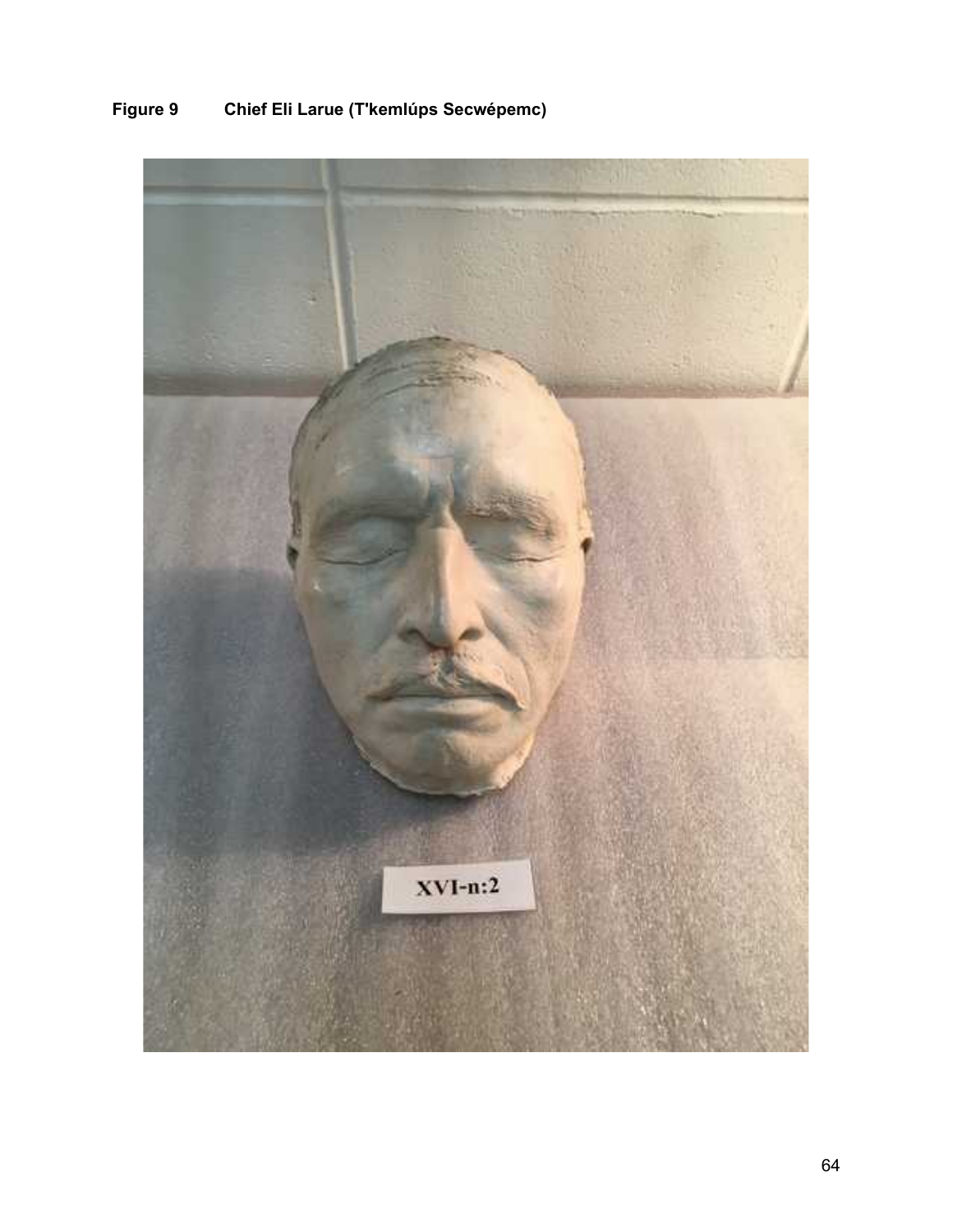

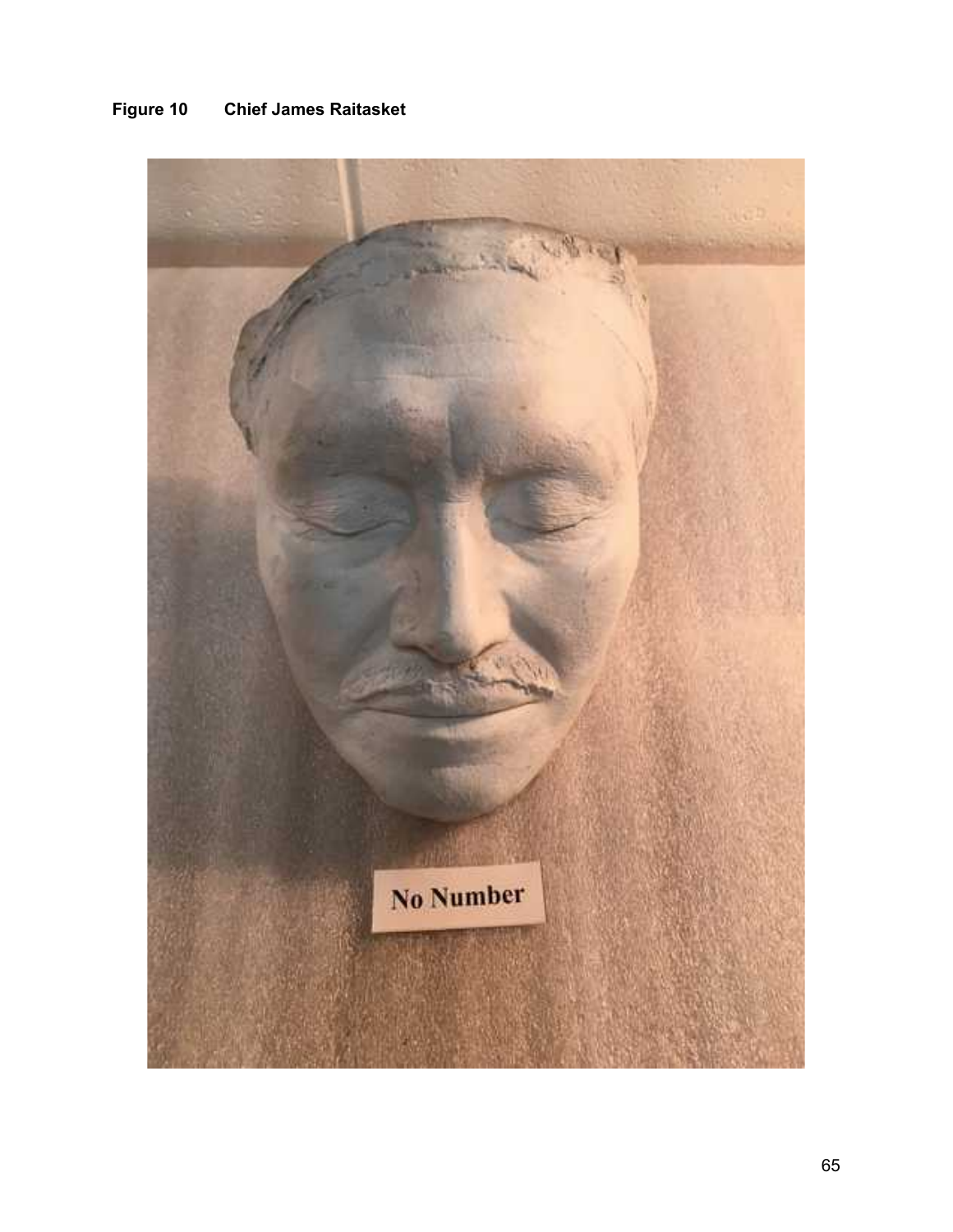# **Figure 11 Chief John Tetlenitsa**

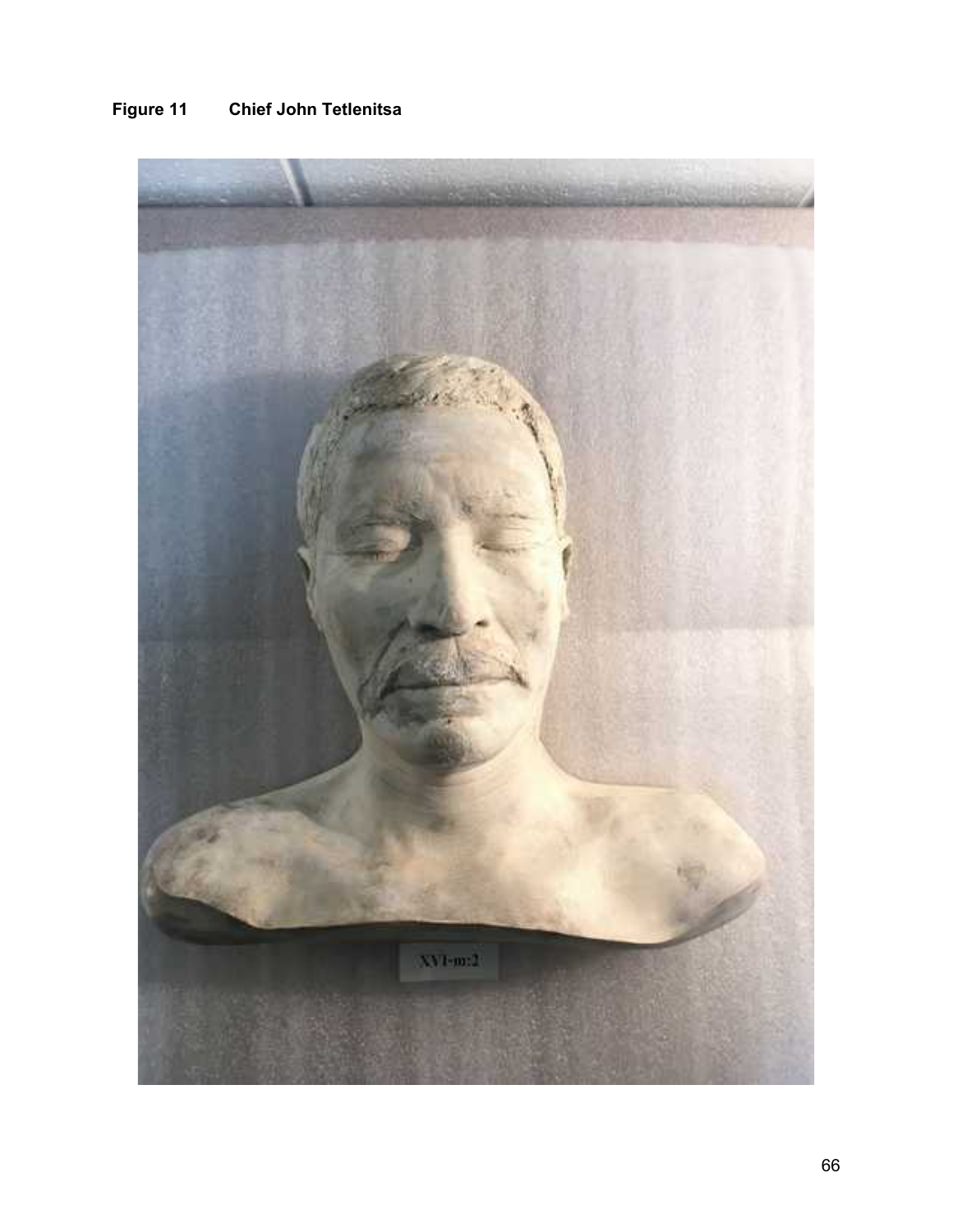

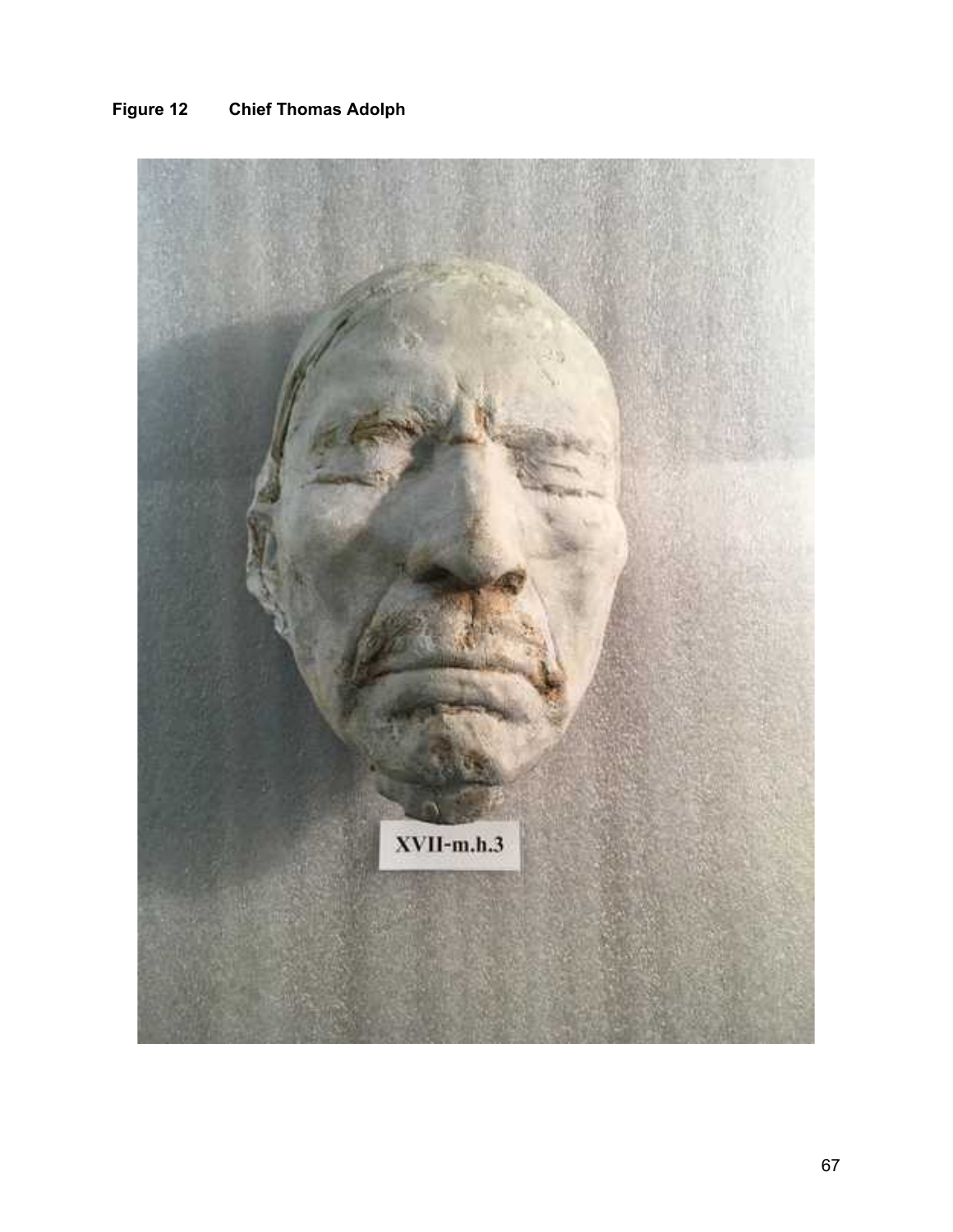# **Figure 13 Basil David (Dick)**

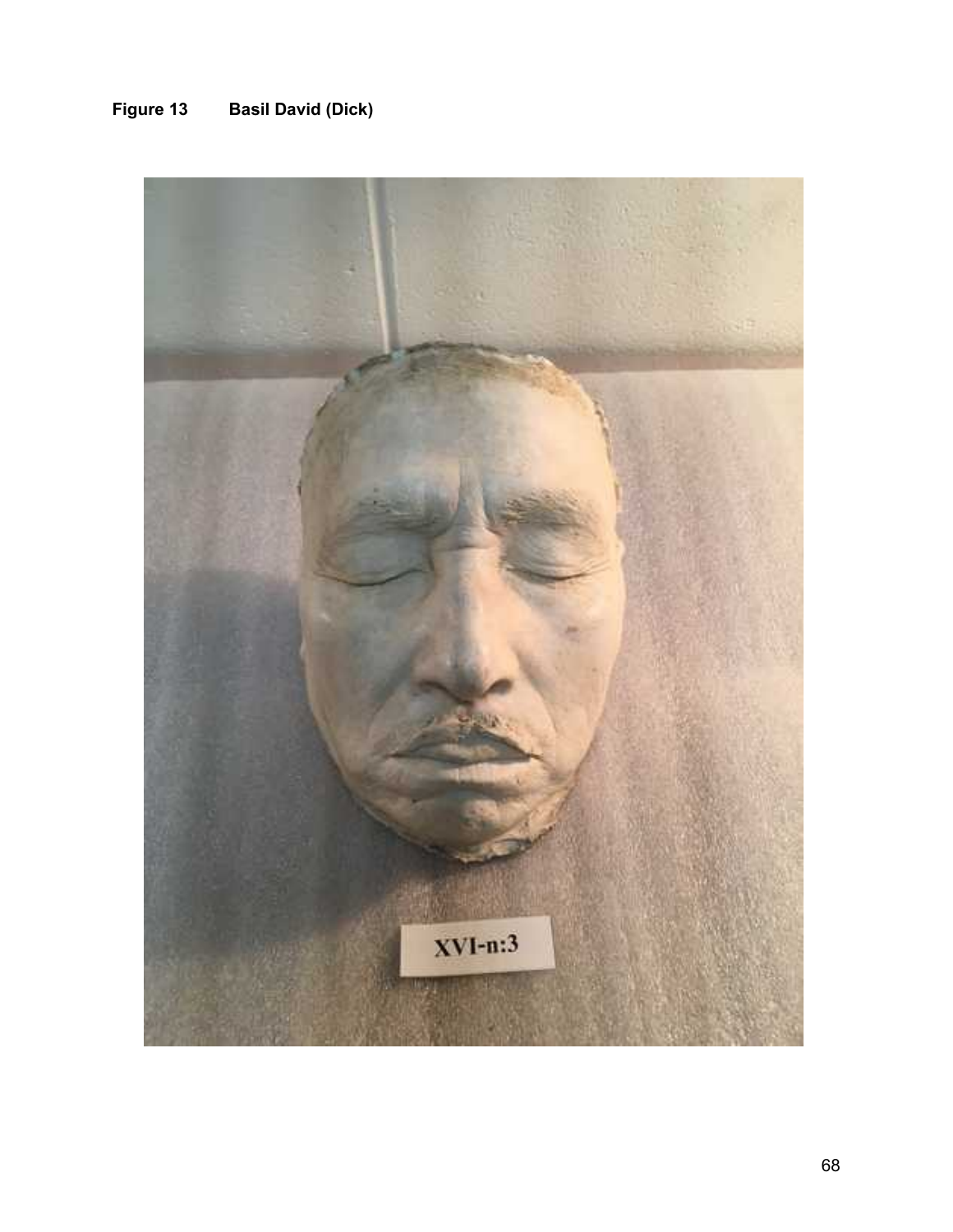# **Figure 14 Chief Paul David**

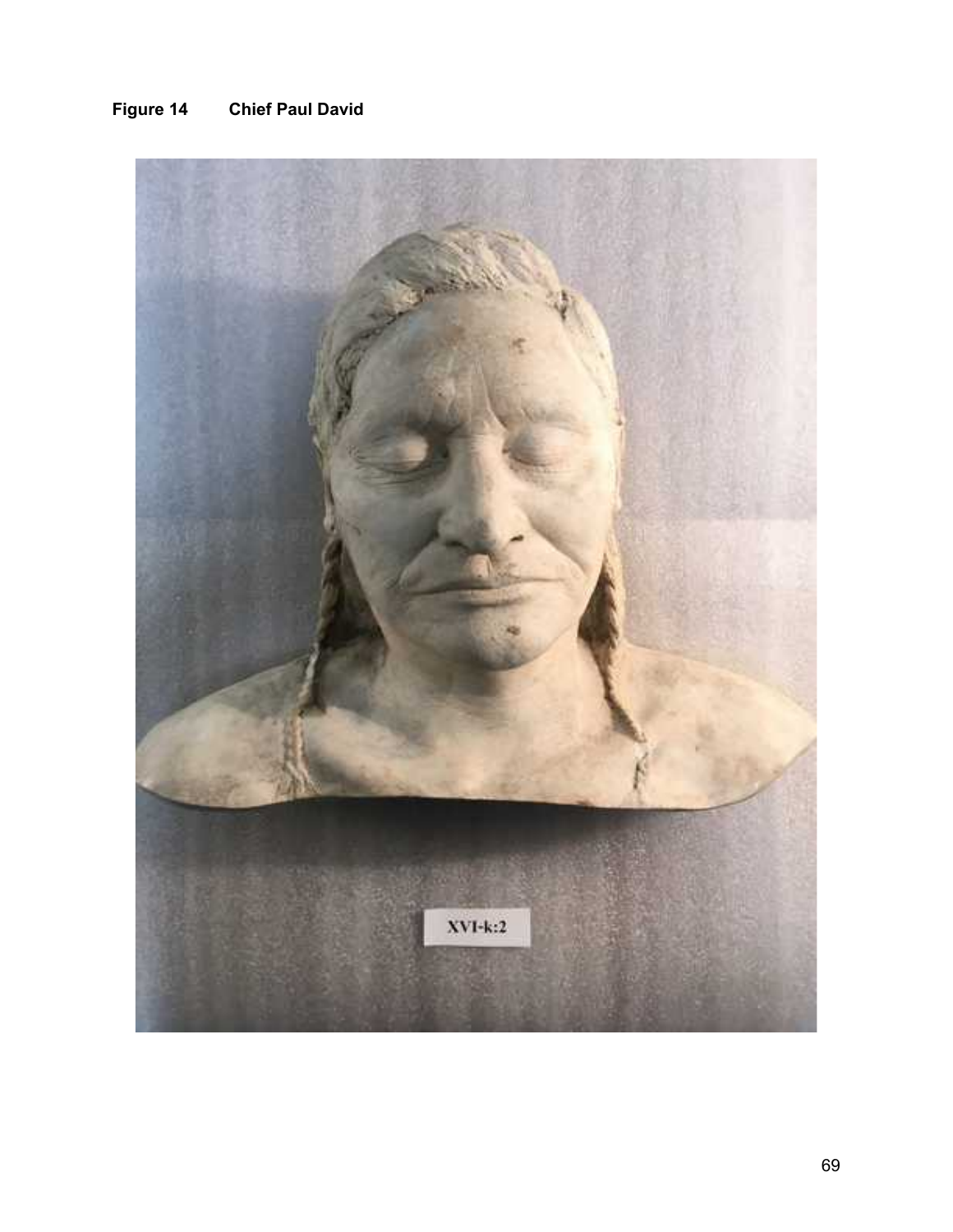

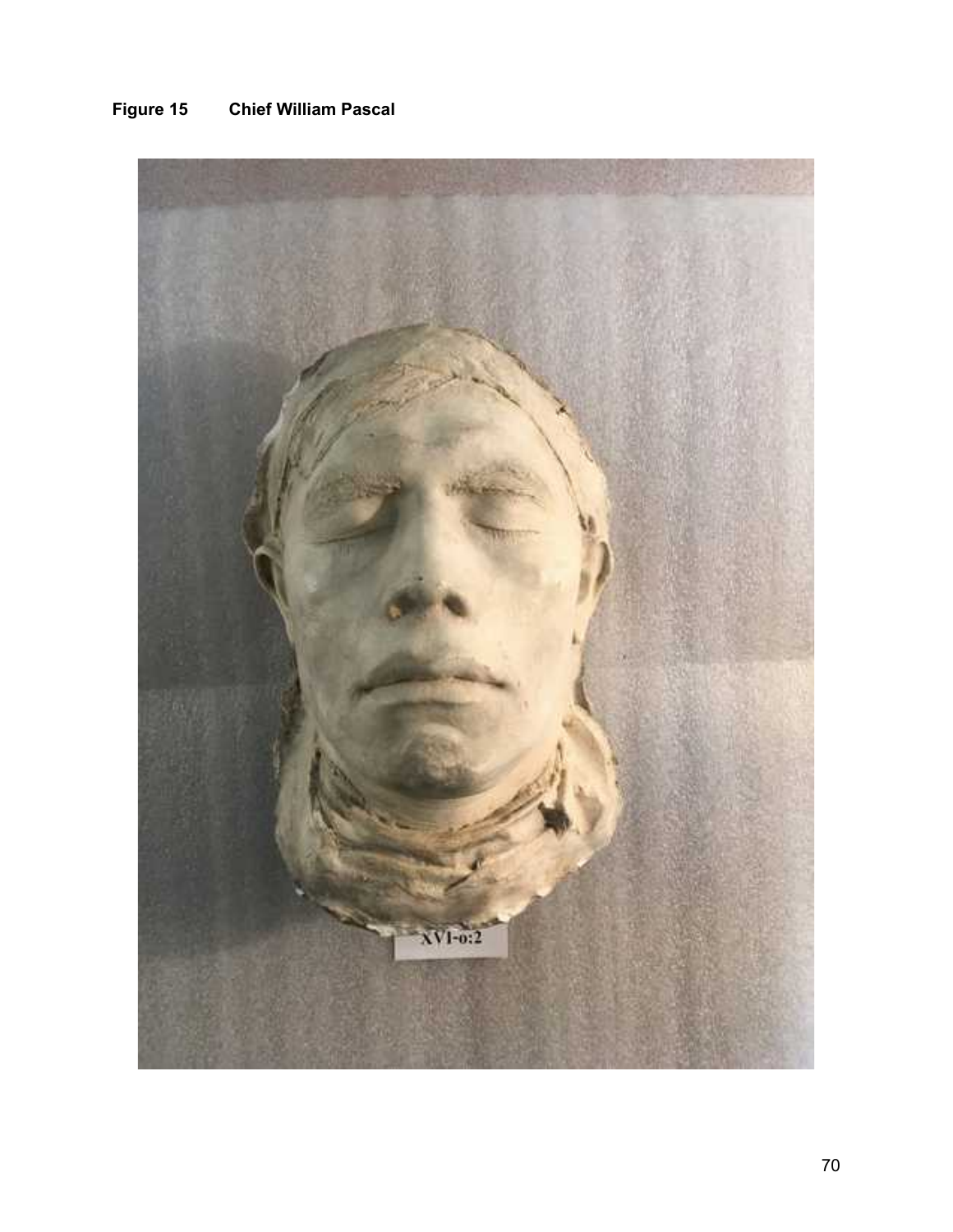#### **Figure 16 Canadian Musem of History AMNH Casts**

Casts gifted to Candian Museum of History in 1911 by the American Museum of Natural History. Collected of individuals from: Tlingit, Haida, Tsimshian, Bella Coola, Kwakiutl, Nootka, Coast Salish, Interior Salish. Labelled as: *XVII. Physical Anthropology of North Pacific Coast of America.*

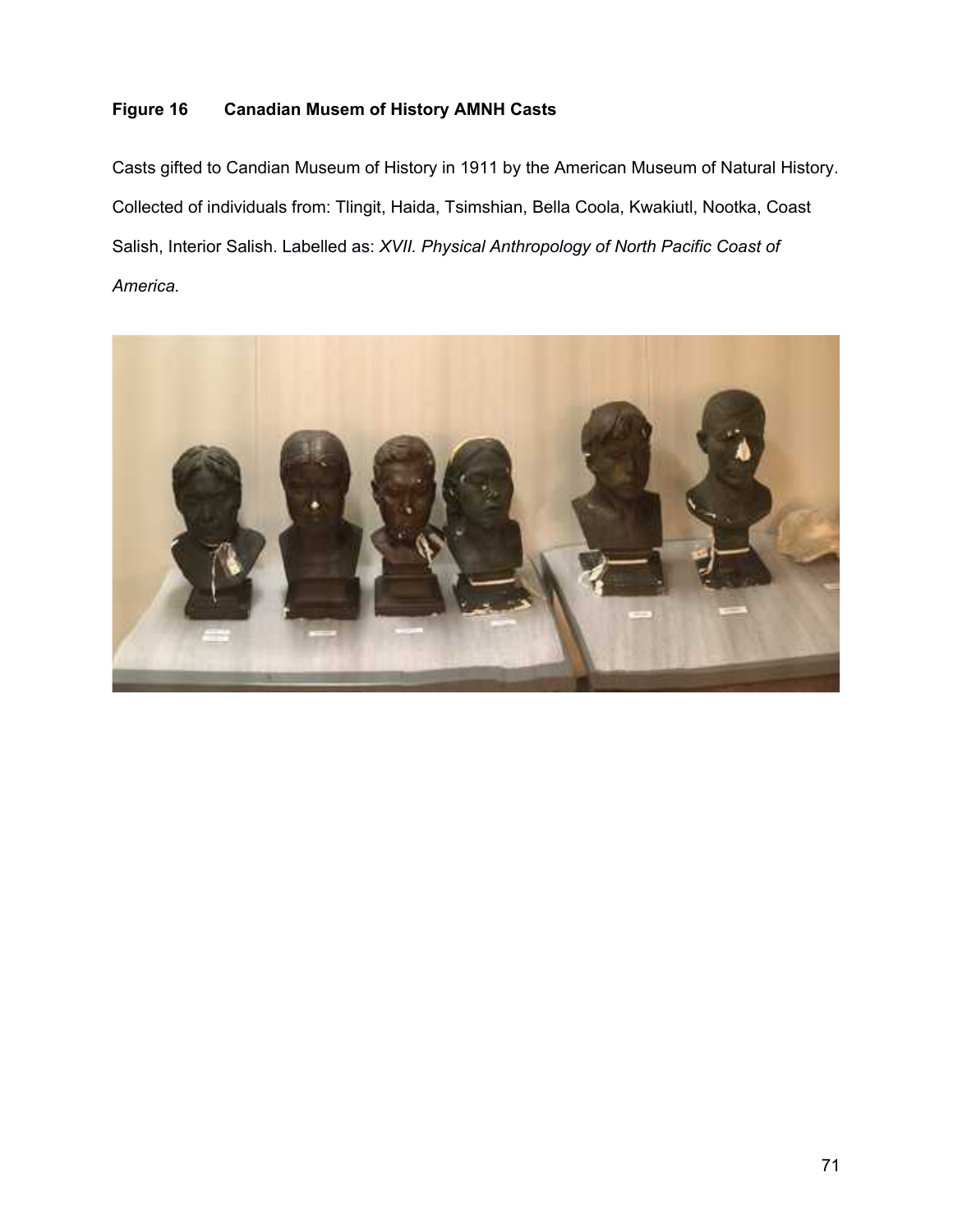#### **Appendix A**

#### **MEMORIAL TO SIR WILFRID LAURIER, PREMIER OF THE DOMINION OF CANADA FROM THE CHIEFS OF THE SHUSWAP, OKANAGAN AND COUTEAU TRIBES OF BRITISH COLUMBIA. PRESENTED AT KAMLOOPS, B.C. AUGUST 25, 1910**

"Dear Sir and Father,

We take this opportunity of your visiting Kamloops to speak a few words to you. We welcome you here, and we are glad we have met you in our country. We want you to be interested in us, and to understand more fully the conditions under which we live. We expect much of you as the head of this great Canadian Nation, and feel confident that you will see that we receive fair and honorable treatment. Our confidence in you has increased since we have noted of late the attitude of your government towards the Indian rights movement of this country and we hope that with your help our wrongs may at last be righted. We speak to you the more freely because you are a member of the white race with whom we first became acquainted, and which we call in our tongue "real whites."

One hundred years next year they came amongst us here at Kamloops and erected a trading post. After the other whites came to this country in 1858 we differentiated them from the first whites as their manners were so much different, and we applied the term "real whites" to the latter (viz., the fur-traders of the Northwest and Hudson Bay companies. As the great majority of the companies' employees were French speaking, the term latterly became applied by us as a designation for the whole French race.) The "real whites" we found were good people. We could depend on their word, and we trusted and respected them. They did not interfere with us nor attempt to break up our tribal organizations, laws, customs. They did not try to force their conceptions of things on us to our harm. Nor did they stop us from catching fish, hunting, etc. They never tried to steal or appropriate our country, nor take our food and life from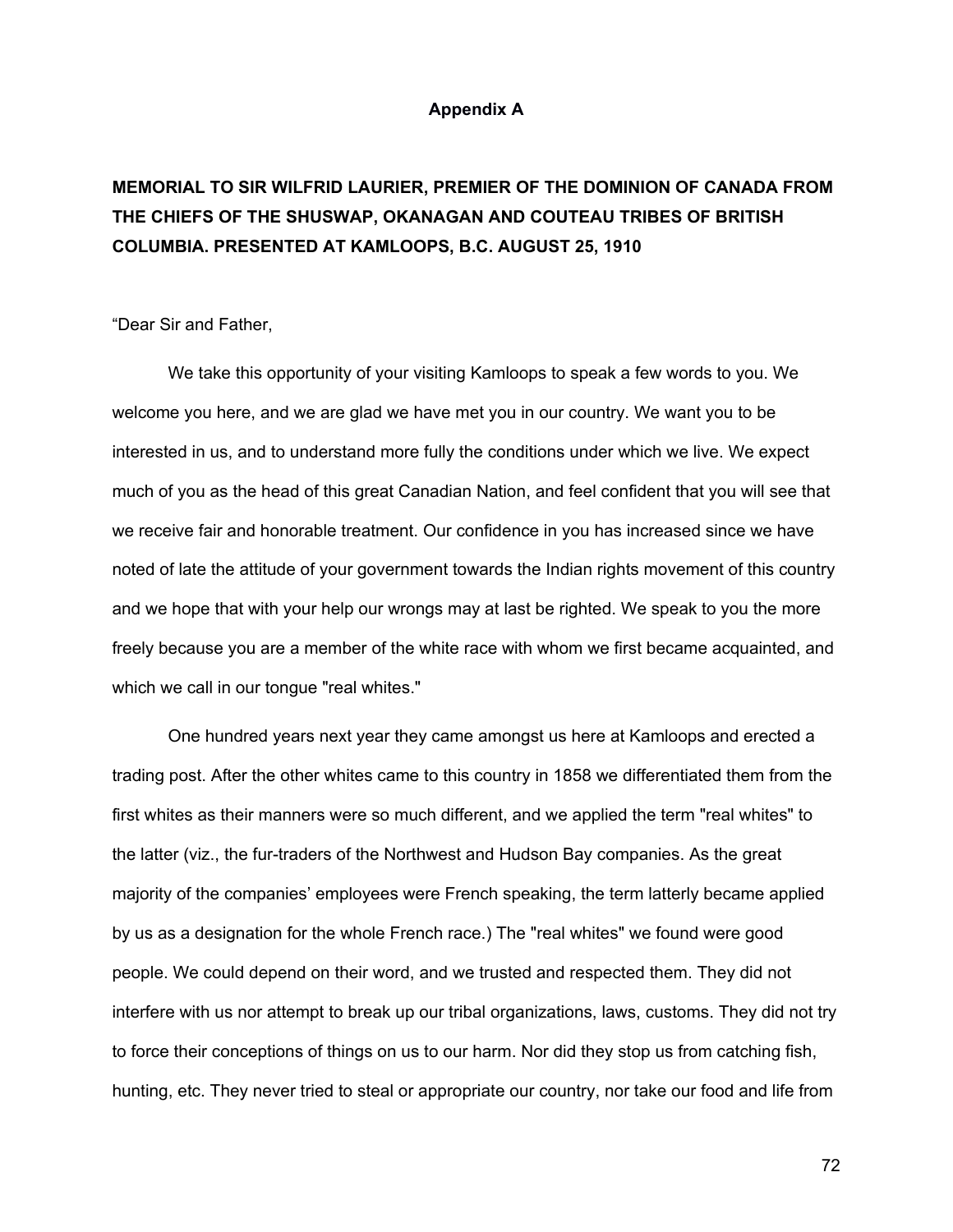us. They acknowledged our ownership of the country, and treated our chiefs as men. They were the first to find us in this country. We never asked them to come here, but nevertheless we treated them kindly and hospitably and helped them all we could. They had made themselves (as it were) our guests.

We treated them as such, and then waited to see what they would do. As we found they did us no harm our friendship with them became lasting. Because of this we have a 'warm heart to the French at the present day.' We expect good from Canada. When they first came among us there were only Indians here. They found the people of each tribe supreme in their own territory, and having tribal boundaries known and recognized by all. The country of each tribe was just the same as a very large farm or ranch (belonging to all the people of the tribe) from which they gathered their food and clothing, etc., fish which they got in plenty for food, grass and vegetation on which their horses grazed and the game lived, and much of which furnished materials for manufactures, etc., stone which furnished pipes, utensils, and tools, etc., trees which furnished firewood, materials for houses and utensils, plants, roots, seeds, nuts and berries which grew abundantly and were gathered in their season just the same as the crops on a ranch, and used for food; minerals, shells, etc., which were used for ornament and for plants, etc., water which was free to all. Thus, fire, water, food, clothing and all the necessaries of life were obtained in abundance from the lands of each tribe, and all the people had equal rights of access to everything they required. You will see the ranch of each tribe was the same as its life, and without it the people could not have lived.

Just 52 years ago the other whites came to this country. They found us just the same as the first or "real whites" had found us, only we had larger bands of horses, had some cattle, and in many places we cultivated the land. They found us happy, healthy, strong and numerous. Each tribe was still living in its own "house" or in other words on its own "ranch." No one interfered with our rights or disputed our possession of our own "houses" and "ranches," viz., our homes and lives. We were friendly and helped these whites also, for had we not learned the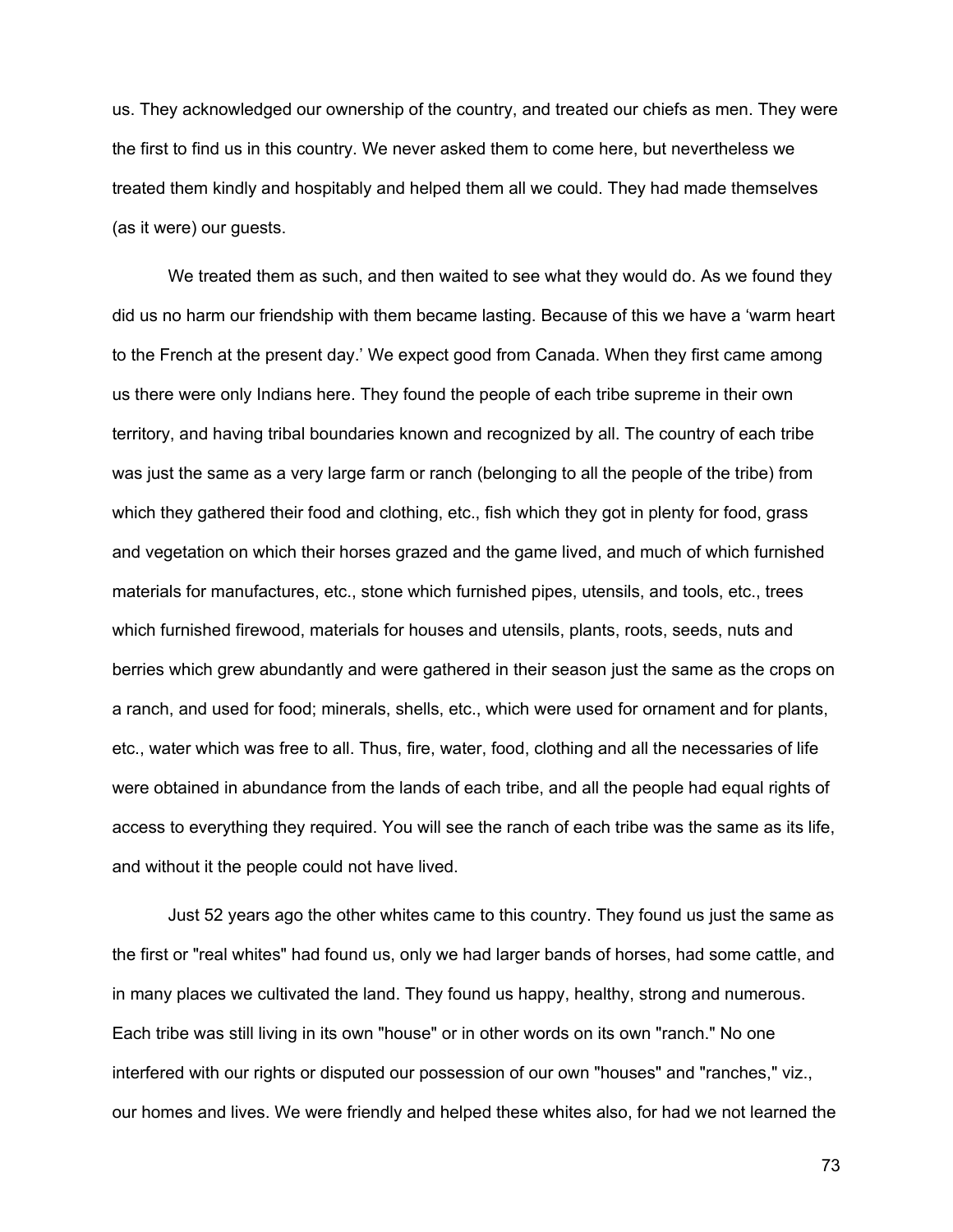first whites had done us no harm? Only when some of them killed us we revenged on them. Then we thought there are some bad ones among them, but surely on the whole they must be good. Besides they are the queen's people. And we had already heard great things about the queen from the "real whites." We expected her subjects would do us no harm, but rather improve us by giving us knowledge, and enabling us to do some of the wonderful things they could do. At first they looked only for gold. We know the latter was our property, but as we did not use it much nor need it to live by we did not object to their searching for it. They told us, "Your country is rich and you will be made wealthy by our coming. We wish just to pass over your lands in quest of gold."

Soon they saw the country was good, and some of them made up their minds, to settle it. They commenced to take up pieces of land here and there. They told us they wanted only the use of these pieces of land for a few years, and then would hand them back to us in an improved condition; meanwhile they would give us some of the products they raised for the loan of our land. Thus they commenced to enter our "houses," or live on our "ranches." With us when a person enters our house he becomes our guest, and we must treat him hospitably as long as he shows no hostile intentions. At the same time we expect him to return to us equal treatment for what he receives. Some of our Chiefs said, "These people wish to be partners with us in our country. We must, therefore, be the same as brothers to them, and live as one family. We will share equally in everything—half and half—in land, water and timber, etc. What is ours will be theirs, and what is theirs will be ours. We will help each other to be great and good."

The whites made a government in Victoria—perhaps the queen made it. We have heard it stated both ways. Their chiefs dwelt there. At this time they did not deny the Indian tribes owned the whole country and everything in it. They told us we did. We Indians were hopeful. We trusted the whites and waited patiently for their chiefs to declare their intentions toward us and our lands. We knew what had been done in the neighboring states, and we remembered what we had heard about the queen being so good to the Indians and that her laws carried out by her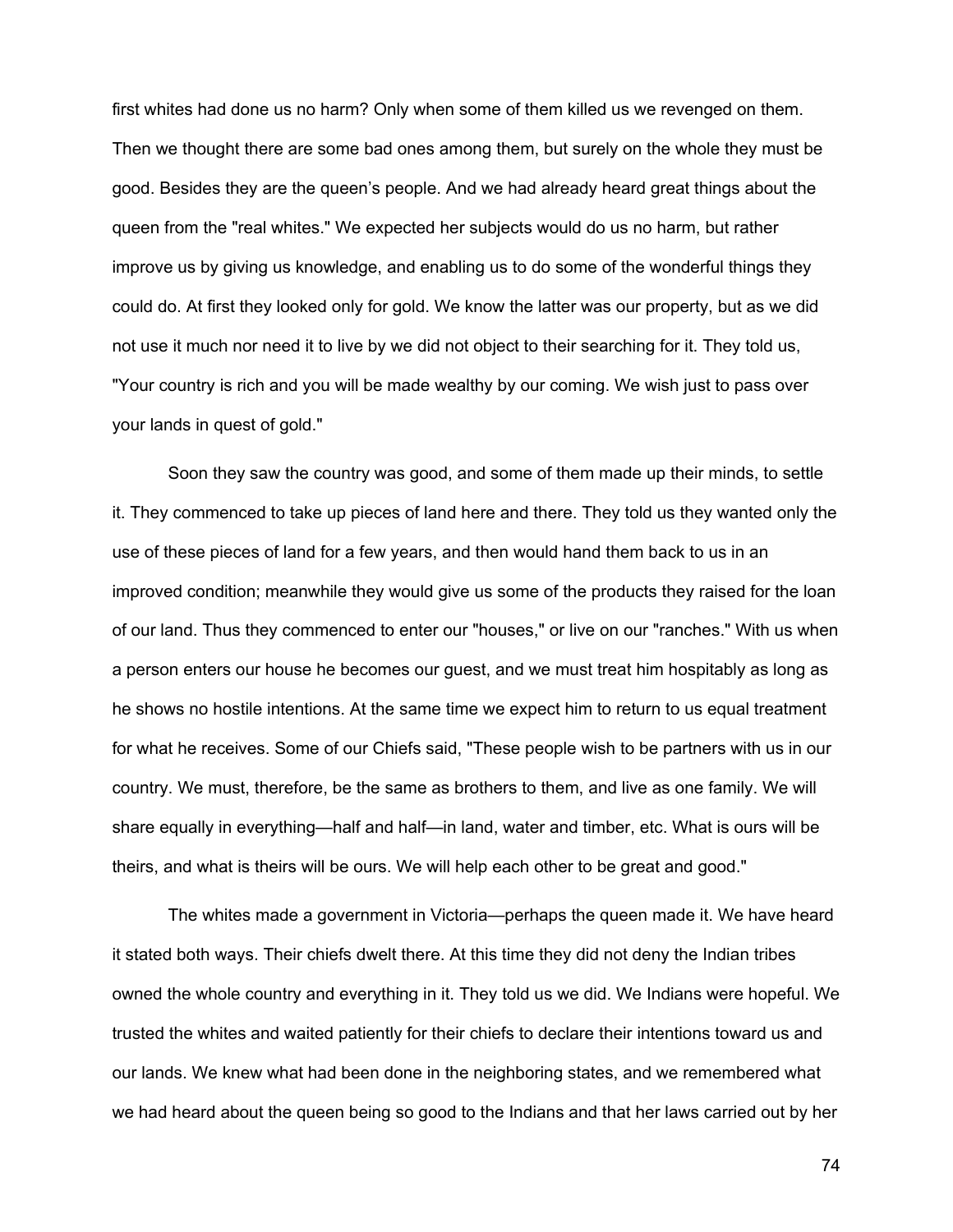chiefs were always just and better than the American laws. Presently chiefs (government officials, etc.) commenced to visit us, and had talks with some of our chiefs. They told us to have no fear, the queen's laws would prevail in this country, and everything would be well for the Indians here. They said a very large reservation would be staked off for us (southern interior tribes) and the tribal lands outside of this reservation the government would buy from us for white settlement. They let us think this would be done soon, and meanwhile until this reserve was set apart, and our lands settled for, they assured us we would have perfect freedom of traveling and camping and the same liberties as from time immemorial to hunt, fish, graze and gather our food supplies where we desired; also that all trails, land, water, timber, etc., would be as free of access to us as formerly. Our chiefs were agreeable to these propositions, so we waited for these treaties to be made, and everything settled. We had never known white chiefs to break their word so we trusted. In the meanwhile white settlement progressed. Our chiefs held us in check. They said, "Do nothing against the whites. Something we did not understand retards them from keeping their promise. They will do the square thing by us in the end."

What have we received for our good faith, friendliness and patience? Gradually as the whites of this country became more and more powerful, and we less and less powerful, they little by little changed their policy towards us, and commenced to put restrictions on us. Their government or chiefs have taken every advantage of our friendliness, weakness and ignorance to impose on us in every way. They treat us as subjects without any agreement to that effect, and force their laws on us without our consent and irrespective of whether they are good for us or not. They say they have authority over us. They have broken down our old laws and customs (no matter how good) by which we regulated ourselves. They laugh at our chiefs and brush them aside. Minor affairs amongst ourselves, which do not affect them in the least, and which we can easily settle better than they can, they drag into their courts. They enforce their own laws one way for the rich white man, one way for the poor white, and yet another for the Indian. They have knocked down (the same as) the posts of all the Indian tribes. They say there are no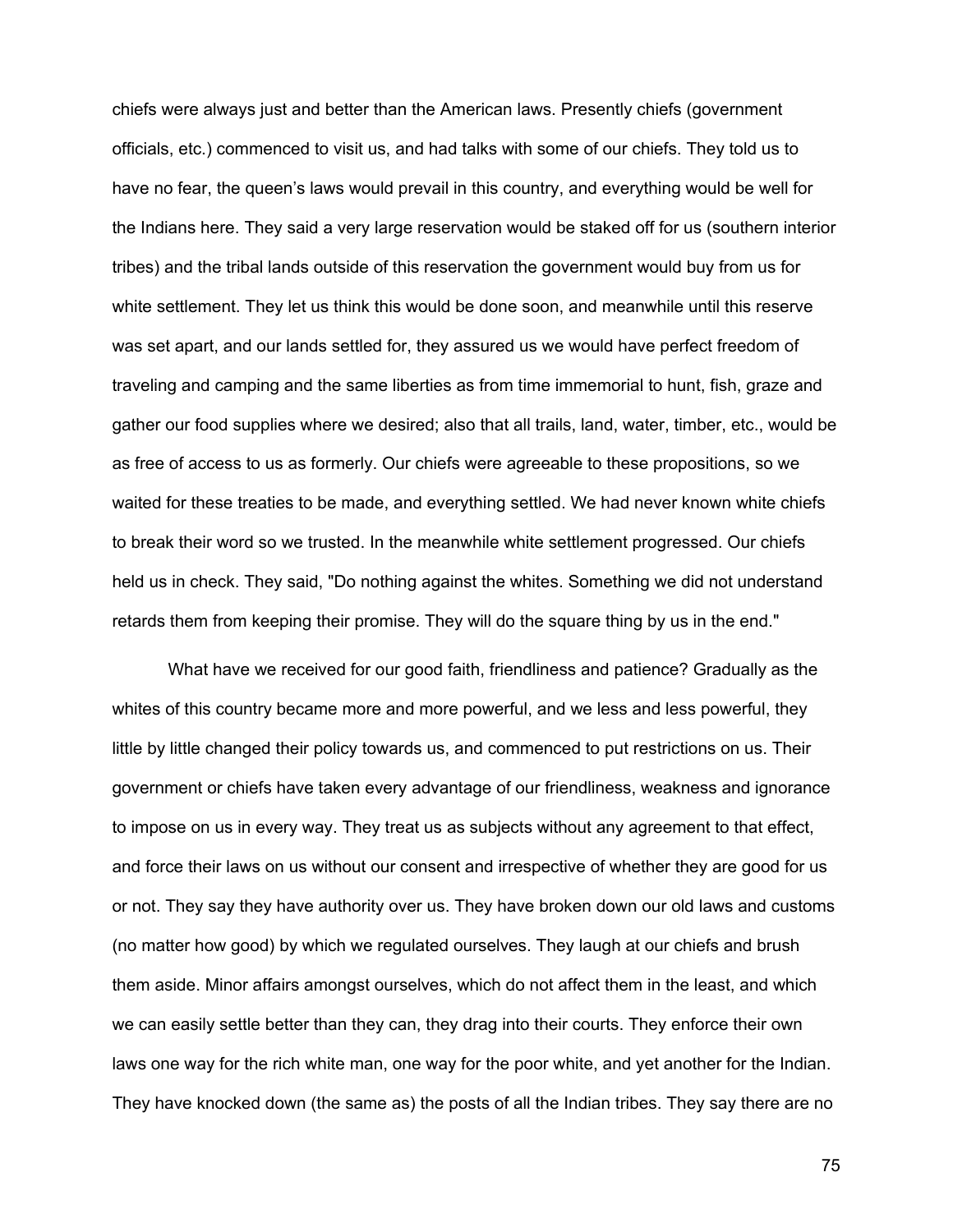lines, except what they make. They have taken possession of all the Indian country and claim it as their own. Just the same as taking the "house" or "ranch" and, therefore, the life of every Indian tribe into their possession. They have never consulted us in any of these matters, nor made any agreement, "nor" signed "any" papers with us. They 'have stolen our lands and everything on them' and continue to use 'same' for their 'own' purposes. They treat us as less than children and allow us 'no say' in anything. They say the Indians know nothing, and own nothing, yet their power and wealth has come from our belongings. The queen's law which we believe guaranteed us our rights, the B.C. government has trampled underfoot. This is how our guests have treated us—the brothers we received hospitably in our house.

After a time when they saw that our patience might get exhausted and that we might cause trouble if we thought all the land was to be occupied by whites they set aside many small reservations for us here and there over the country. This was their proposal not ours, and we never accepted these reservations as settlement for anything, nor did we sign any papers or make any treaties about same. They thought we would be satisfied with this, but we never have been satisfied and never will be until we get our rights. We thought the setting apart of these reservations was the commencement of some scheme they had evolved for our benefit, and that they would now continue until they had more than fulfilled their promises but although we have waited long we have been disappointed. We have always felt the injustice done us, but we did not know how to obtain redress. We knew it was useless to go to war. What could we do? Even your government at Ottawa, into whose charge we have been handed by the B.C. government, gave us no enlightenment. We had no powerful friends. The Indian agents and Indian office at Victoria appeared to neglect us. Some offers of help in the way of agricultural implements, schools, medical attendance, aid to the aged, etc., from the Indian department were at first refused by many of our chiefs or were never petitioned for, because for a time we thought the Ottawa and Victoria governments were the same as one, and these things would be charged against us and rated as payment for our land, etc. Thus we got along the best way we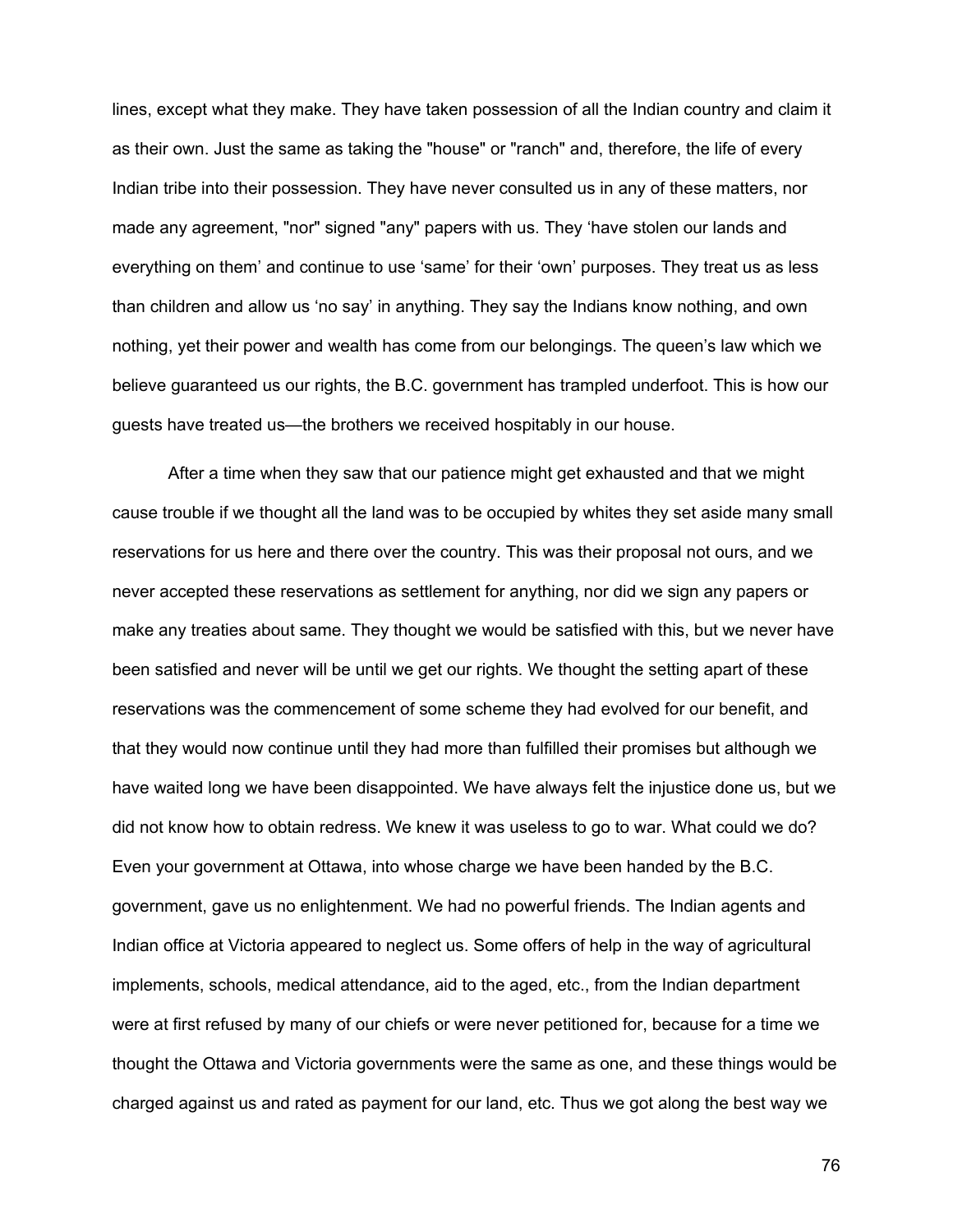could and asked for nothing. For a time we did not feel the stealing of our lands, etc., very heavily. As the country was sparsely settled we still had considerable liberty in the way of hunting, fishing, grazing, etc., over by far the most of it. However, owing to increased settlement, etc., in late years this has become changed, and we are being more and more restricted to our reservations which in most places are unfit or inadequate to maintain us. Except we can get fair play we can see we will go to the wall, and most of us be reduced to beggary or to continuous wage slavery. We have also learned lately that the British Columbia government claims absolute ownership of our reservations, which means that we are practically landless. We only have loan of those reserves in life rent, or at the option of the B.C. government. Thus we find ourselves without any real home in this our own country.

In a petition signed by fourteen of our chiefs and sent to your Indian department, July, 1908, we pointed out the disabilities under which we labor owing to the inadequacy of most of our reservations, some having hardly any good land, others no irrigation water, etc., our limitations re pasture lands for stock owing to fencing of so-called government lands by whites; the severe restrictions put on us lately by the government re hunting and fishing; the depletion of salmon by over-fishing of the whites, and other matters affecting us. In many places we are debarred from camping, traveling, gathering roots and obtaining wood and water as heretofore. Our people are fined and imprisoned for breaking the game and fish laws and using the same game and fish which we were told would always be ours for food. Gradually we are becoming regarded as trespassers over a large portion of this our country. Our old people say, "How are we to live? If the government takes our food from us they must give us other food in its place." Conditions of living have been thrust on us which we did not expect, and which we consider in great measure unnecessary and injurious. We have no grudge against the white race as a whole nor against the settlers, but we want to have an equal chance with them of making a living. We welcome them to this country. It is not in most cases their fault. They have taken up and improved and paid for their lands in good faith. It is their government which is to blame by